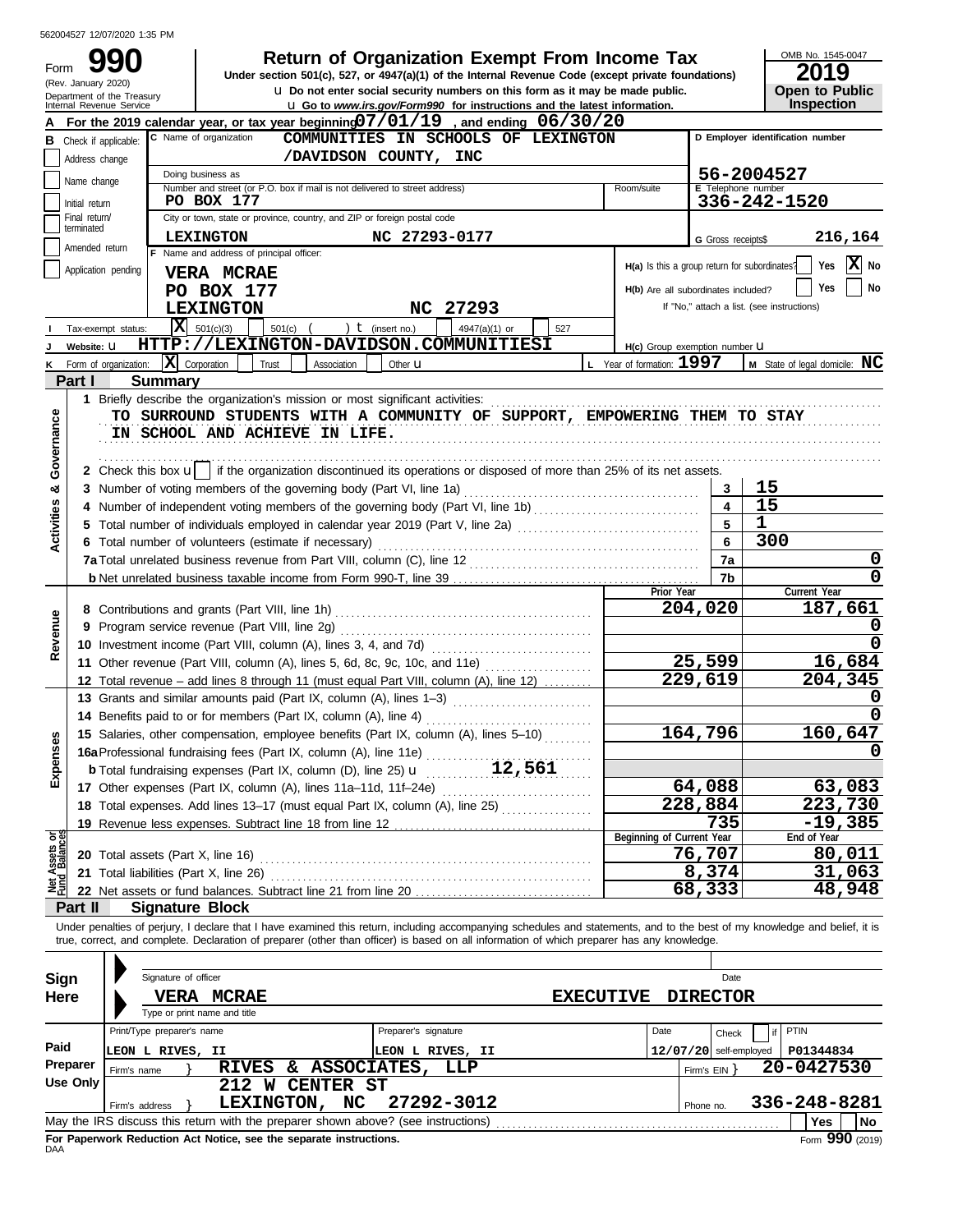|              |                  |                                                                                                                                |                                   | Form 990 (2019) COMMUNITIES IN SCHOOLS OF LEXINGTON56-2004527                                                                                                                                                                                                |             |               | Page 2                                                                    |
|--------------|------------------|--------------------------------------------------------------------------------------------------------------------------------|-----------------------------------|--------------------------------------------------------------------------------------------------------------------------------------------------------------------------------------------------------------------------------------------------------------|-------------|---------------|---------------------------------------------------------------------------|
|              | Part III         | <b>Statement of Program Service Accomplishments</b>                                                                            |                                   |                                                                                                                                                                                                                                                              |             |               |                                                                           |
|              |                  |                                                                                                                                |                                   |                                                                                                                                                                                                                                                              |             |               |                                                                           |
|              |                  | 1 Briefly describe the organization's mission:<br>IN SCHOOL AND ACHIEVE IN LIFE.                                               |                                   |                                                                                                                                                                                                                                                              |             |               | TO SURROUND STUDENTS WITH A COMMUNITY OF SUPPORT, EMPOWERING THEM TO STAY |
|              |                  |                                                                                                                                |                                   |                                                                                                                                                                                                                                                              |             |               |                                                                           |
| $\mathbf{2}$ |                  | If "Yes," describe these new services on Schedule O.                                                                           |                                   | Did the organization undertake any significant program services during the year which were not listed on the                                                                                                                                                 |             |               | $\Box$ Yes $\overline{X}$ No                                              |
| 3            | services?        |                                                                                                                                |                                   | Did the organization cease conducting, or make significant changes in how it conducts, any program                                                                                                                                                           |             |               | $\boxed{\phantom{1}}$ Yes $\boxed{\mathbf{X}}$ No                         |
| 4            |                  | If "Yes," describe these changes on Schedule O.<br>the total expenses, and revenue, if any, for each program service reported. |                                   | Describe the organization's program service accomplishments for each of its three largest program services, as measured by<br>expenses. Section 501(c)(3) and 501(c)(4) organizations are required to report the amount of grants and allocations to others, |             |               |                                                                           |
|              |                  | SCHOOLS/DAVIDSON COUNTY SCHOOL SYSTEM                                                                                          |                                   | MENTORING & TUTORING PROGRAMS FOR AT-RISK STUDENTS IN LEXINGTON CITY                                                                                                                                                                                         |             |               |                                                                           |
|              |                  |                                                                                                                                |                                   |                                                                                                                                                                                                                                                              |             |               |                                                                           |
|              |                  |                                                                                                                                |                                   |                                                                                                                                                                                                                                                              |             |               |                                                                           |
|              |                  |                                                                                                                                |                                   |                                                                                                                                                                                                                                                              |             |               |                                                                           |
|              |                  |                                                                                                                                |                                   |                                                                                                                                                                                                                                                              |             |               |                                                                           |
|              |                  |                                                                                                                                |                                   |                                                                                                                                                                                                                                                              |             |               |                                                                           |
|              |                  |                                                                                                                                |                                   |                                                                                                                                                                                                                                                              |             |               |                                                                           |
|              |                  |                                                                                                                                |                                   |                                                                                                                                                                                                                                                              |             |               |                                                                           |
|              |                  |                                                                                                                                |                                   |                                                                                                                                                                                                                                                              |             |               |                                                                           |
|              | N/A              |                                                                                                                                |                                   |                                                                                                                                                                                                                                                              |             |               |                                                                           |
|              |                  |                                                                                                                                |                                   |                                                                                                                                                                                                                                                              |             |               |                                                                           |
|              |                  |                                                                                                                                |                                   |                                                                                                                                                                                                                                                              |             |               |                                                                           |
|              |                  |                                                                                                                                |                                   |                                                                                                                                                                                                                                                              |             |               |                                                                           |
|              |                  |                                                                                                                                |                                   |                                                                                                                                                                                                                                                              |             |               |                                                                           |
|              |                  |                                                                                                                                |                                   |                                                                                                                                                                                                                                                              |             |               |                                                                           |
|              |                  |                                                                                                                                |                                   |                                                                                                                                                                                                                                                              |             |               |                                                                           |
|              |                  |                                                                                                                                |                                   |                                                                                                                                                                                                                                                              |             |               |                                                                           |
|              |                  |                                                                                                                                |                                   |                                                                                                                                                                                                                                                              |             |               |                                                                           |
|              | 4c (Code:<br>N/A | $\ldots$ ) (Expenses \$                                                                                                        |                                   | including grants of \$                                                                                                                                                                                                                                       |             | ) (Revenue \$ |                                                                           |
|              |                  |                                                                                                                                |                                   |                                                                                                                                                                                                                                                              |             |               |                                                                           |
|              |                  |                                                                                                                                |                                   |                                                                                                                                                                                                                                                              |             |               |                                                                           |
|              |                  |                                                                                                                                |                                   |                                                                                                                                                                                                                                                              |             |               |                                                                           |
|              |                  |                                                                                                                                |                                   |                                                                                                                                                                                                                                                              |             |               |                                                                           |
|              |                  |                                                                                                                                |                                   |                                                                                                                                                                                                                                                              |             |               |                                                                           |
|              |                  |                                                                                                                                |                                   |                                                                                                                                                                                                                                                              |             |               |                                                                           |
|              |                  |                                                                                                                                |                                   |                                                                                                                                                                                                                                                              |             |               |                                                                           |
|              |                  |                                                                                                                                |                                   |                                                                                                                                                                                                                                                              |             |               |                                                                           |
|              |                  |                                                                                                                                |                                   |                                                                                                                                                                                                                                                              |             |               |                                                                           |
|              |                  | 4d Other program services (Describe on Schedule O.)                                                                            |                                   |                                                                                                                                                                                                                                                              |             |               |                                                                           |
|              | (Expenses \$     | 4e Total program service expenses u                                                                                            | including grants of \$<br>175,638 |                                                                                                                                                                                                                                                              | (Revenue \$ |               |                                                                           |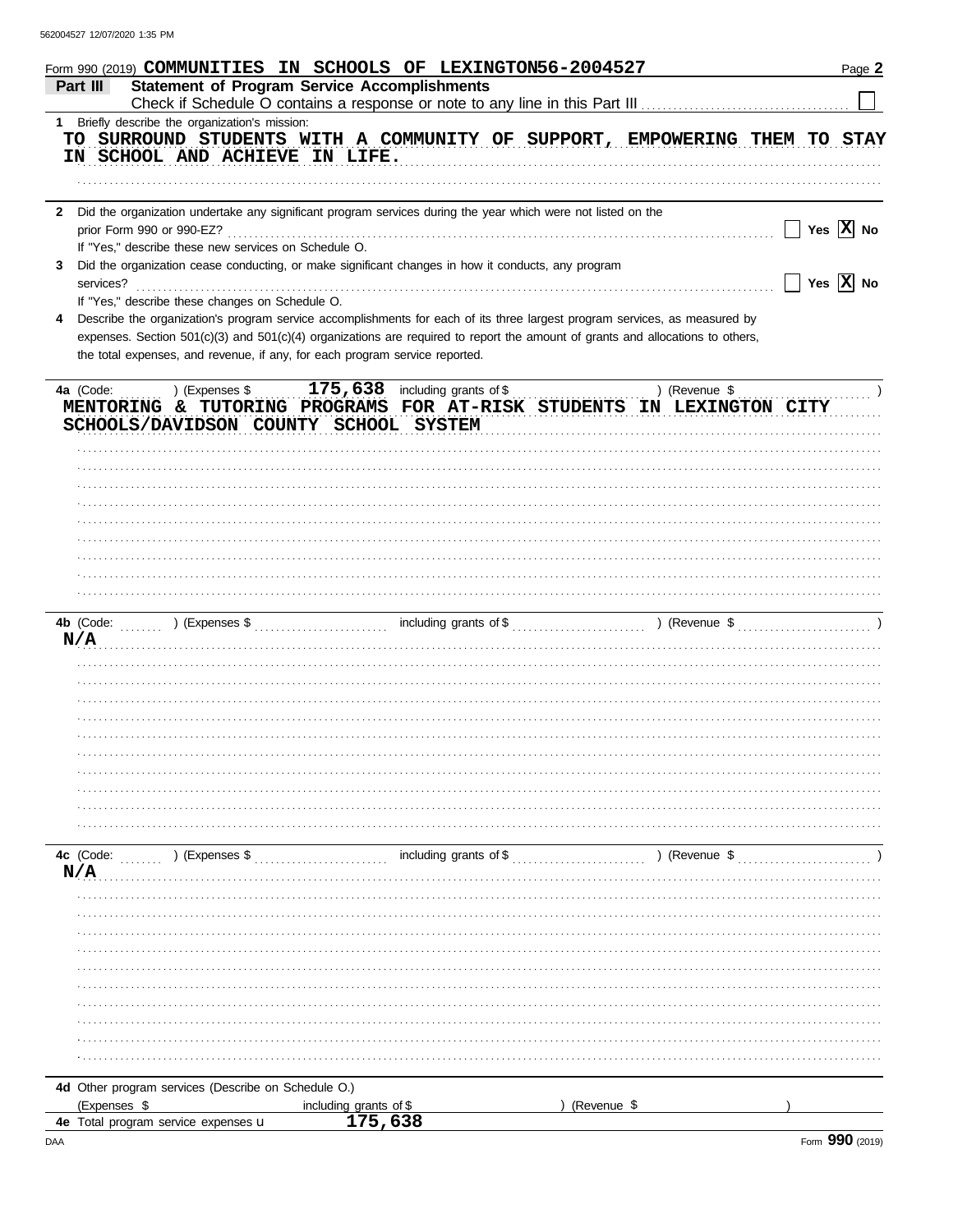|            | Form 990 (2019) COMMUNITIES IN SCHOOLS OF LEXINGTON56-2004527                                                                                                                                                          |                        |             | Page 3      |
|------------|------------------------------------------------------------------------------------------------------------------------------------------------------------------------------------------------------------------------|------------------------|-------------|-------------|
|            | <b>Checklist of Required Schedules</b><br>Part IV                                                                                                                                                                      |                        |             |             |
|            |                                                                                                                                                                                                                        |                        | Yes         | No          |
| 1          | Is the organization described in section $501(c)(3)$ or $4947(a)(1)$ (other than a private foundation)? If "Yes,"                                                                                                      |                        |             |             |
|            | complete Schedule A                                                                                                                                                                                                    | 1                      | X           |             |
| 2          | Is the organization required to complete Schedule B, Schedule of Contributors (see instructions)?                                                                                                                      | $\mathbf{2}$           | $\mathbf x$ |             |
| 3          | Did the organization engage in direct or indirect political campaign activities on behalf of or in opposition to                                                                                                       |                        |             |             |
|            | candidates for public office? If "Yes," complete Schedule C, Part I                                                                                                                                                    | 3                      |             | x           |
| 4          | Section 501(c)(3) organizations. Did the organization engage in lobbying activities, or have a section 501(h)                                                                                                          |                        |             | X           |
|            | election in effect during the tax year? If "Yes," complete Schedule C, Part II                                                                                                                                         | 4                      |             |             |
| 5          | Is the organization a section $501(c)(4)$ , $501(c)(5)$ , or $501(c)(6)$ organization that receives membership dues,                                                                                                   |                        |             | X           |
|            | assessments, or similar amounts as defined in Revenue Procedure 98-19? If "Yes," complete Schedule C, Part III                                                                                                         | 5                      |             |             |
| 6          | Did the organization maintain any donor advised funds or any similar funds or accounts for which donors<br>have the right to provide advice on the distribution or investment of amounts in such funds or accounts? If |                        |             |             |
|            | "Yes," complete Schedule D, Part I                                                                                                                                                                                     | 6                      |             | x           |
| 7          | Did the organization receive or hold a conservation easement, including easements to preserve open space,                                                                                                              |                        |             |             |
|            | the environment, historic land areas, or historic structures? If "Yes," complete Schedule D, Part II                                                                                                                   | 7                      |             | X           |
| 8          | Did the organization maintain collections of works of art, historical treasures, or other similar assets? If "Yes,"                                                                                                    |                        |             |             |
|            | complete Schedule D, Part III                                                                                                                                                                                          | 8                      |             | x           |
| 9          | Did the organization report an amount in Part X, line 21, for escrow or custodial account liability, serve as a                                                                                                        |                        |             |             |
|            | custodian for amounts not listed in Part X; or provide credit counseling, debt management, credit repair, or                                                                                                           |                        |             |             |
|            | debt negotiation services? If "Yes," complete Schedule D, Part IV                                                                                                                                                      | 9                      |             | X           |
| 10         | Did the organization, directly or through a related organization, hold assets in donor-restricted endowments                                                                                                           |                        |             |             |
|            | or in quasi endowments? If "Yes," complete Schedule D, Part V                                                                                                                                                          | 10                     |             | X           |
| 11         | If the organization's answer to any of the following questions is "Yes," then complete Schedule D, Parts VI,                                                                                                           |                        |             |             |
|            | VII, VIII, IX, or X as applicable.                                                                                                                                                                                     |                        |             |             |
| a          | Did the organization report an amount for land, buildings, and equipment in Part X, line 10? If "Yes,"                                                                                                                 |                        |             |             |
|            | complete Schedule D, Part VI                                                                                                                                                                                           | 11a                    | X           |             |
| b          | Did the organization report an amount for investments—other securities in Part X, line 12, that is 5% or more                                                                                                          |                        |             |             |
|            | of its total assets reported in Part X, line 16? If "Yes," complete Schedule D, Part VII                                                                                                                               | 11b                    |             | X           |
| c          | Did the organization report an amount for investments—program related in Part X, line 13, that is 5% or more                                                                                                           |                        |             |             |
|            |                                                                                                                                                                                                                        | 11 <sub>c</sub>        |             | X           |
| d          | Did the organization report an amount for other assets in Part X, line 15, that is 5% or more of its total assets                                                                                                      |                        |             |             |
|            | reported in Part X, line 16? If "Yes," complete Schedule D, Part IX                                                                                                                                                    | 11d                    |             | X           |
| е          | Did the organization report an amount for other liabilities in Part X, line 25? If "Yes," complete Schedule D, Part X                                                                                                  | 11e                    | X           |             |
|            | Did the organization's separate or consolidated financial statements for the tax year include a footnote that addresses                                                                                                |                        |             |             |
|            | the organization's liability for uncertain tax positions under FIN 48 (ASC 740)? If "Yes," complete Schedule D, Part X                                                                                                 | 11f                    |             | x           |
| 12a        | Did the organization obtain separate, independent audited financial statements for the tax year? If "Yes," complete                                                                                                    |                        |             |             |
|            |                                                                                                                                                                                                                        | 12a                    | x           |             |
| b          | Was the organization included in consolidated, independent audited financial statements for the tax year? If                                                                                                           |                        |             |             |
|            | "Yes," and if the organization answered "No" to line 12a, then completing Schedule D, Parts XI and XII is optional                                                                                                     | 12 <sub>b</sub>        |             | X           |
| 13         |                                                                                                                                                                                                                        | 13                     |             | $\mathbf x$ |
| 14a        | Did the organization maintain an office, employees, or agents outside of the United States?                                                                                                                            | 14a                    |             | X           |
| b          | Did the organization have aggregate revenues or expenses of more than \$10,000 from grantmaking,                                                                                                                       |                        |             |             |
|            | fundraising, business, investment, and program service activities outside the United States, or aggregate                                                                                                              |                        |             |             |
|            |                                                                                                                                                                                                                        | 14b                    |             | X           |
| 15         | Did the organization report on Part IX, column (A), line 3, more than \$5,000 of grants or other assistance to or                                                                                                      |                        |             |             |
|            | for any foreign organization? If "Yes," complete Schedule F, Parts II and IV                                                                                                                                           | 15                     |             | X           |
| 16         | Did the organization report on Part IX, column (A), line 3, more than \$5,000 of aggregate grants or other                                                                                                             |                        |             |             |
|            | assistance to or for foreign individuals? If "Yes," complete Schedule F, Parts III and IV                                                                                                                              | 16                     |             | X           |
| 17         | Did the organization report a total of more than \$15,000 of expenses for professional fundraising services on                                                                                                         |                        |             |             |
|            |                                                                                                                                                                                                                        | 17                     |             | X           |
| 18         | Did the organization report more than \$15,000 total of fundraising event gross income and contributions on                                                                                                            |                        |             |             |
|            | Part VIII, lines 1c and 8a? If "Yes," complete Schedule G, Part II                                                                                                                                                     | 18                     | X           |             |
| 19         | Did the organization report more than \$15,000 of gross income from gaming activities on Part VIII, line 9a?                                                                                                           |                        |             |             |
|            |                                                                                                                                                                                                                        | 19                     |             | X<br>X      |
| <b>20a</b> |                                                                                                                                                                                                                        | 20a<br>20 <sub>b</sub> |             |             |
| b          |                                                                                                                                                                                                                        |                        |             |             |
| 21         | Did the organization report more than \$5,000 of grants or other assistance to any domestic organization or                                                                                                            | 21                     |             | X.          |
|            |                                                                                                                                                                                                                        |                        |             |             |

|         |                                        |  | 990 (2019) COMMUNITIES IN SCHOOLS OF LEXINGTON56-2004527 |
|---------|----------------------------------------|--|----------------------------------------------------------|
| rt IV l | <b>Checklist of Required Schedules</b> |  |                                                          |

| ۰. |  |
|----|--|
|----|--|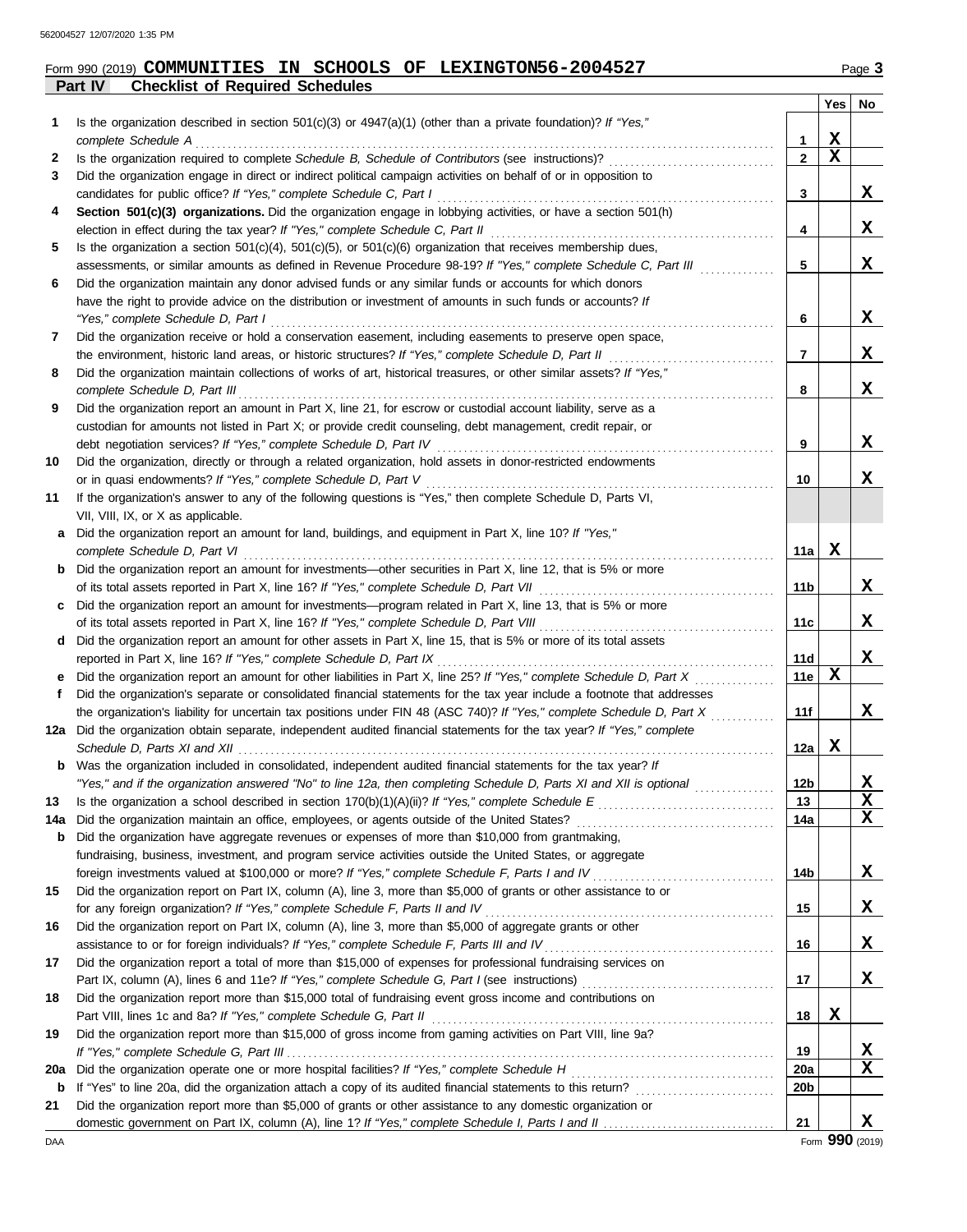|         | Form 990 (2019) COMMUNITIES IN SCHOOLS OF LEXINGTON56-2004527                                                                                                                      |                 |     | Page 4                  |
|---------|------------------------------------------------------------------------------------------------------------------------------------------------------------------------------------|-----------------|-----|-------------------------|
|         | <b>Checklist of Required Schedules (continued)</b><br>Part IV                                                                                                                      |                 |     |                         |
|         |                                                                                                                                                                                    |                 | Yes | No                      |
| 22      | Did the organization report more than \$5,000 of grants or other assistance to or for domestic individuals on                                                                      | 22              |     | X                       |
| 23      | Part IX, column (A), line 2? If "Yes," complete Schedule I, Parts I and III<br>Did the organization answer "Yes" to Part VII, Section A, line 3, 4, or 5 about compensation of the |                 |     |                         |
|         | organization's current and former officers, directors, trustees, key employees, and highest compensated                                                                            |                 |     |                         |
|         | employees? If "Yes," complete Schedule J                                                                                                                                           | 23              |     | X                       |
|         | 24a Did the organization have a tax-exempt bond issue with an outstanding principal amount of more than                                                                            |                 |     |                         |
|         | \$100,000 as of the last day of the year, that was issued after December 31, 2002? If "Yes," answer lines 24b                                                                      |                 |     |                         |
|         | through 24d and complete Schedule K. If "No," go to line 25a                                                                                                                       | 24a             |     | x                       |
|         | Did the organization invest any proceeds of tax-exempt bonds beyond a temporary period exception?                                                                                  | 24b             |     |                         |
|         | Did the organization maintain an escrow account other than a refunding escrow at any time during the year                                                                          |                 |     |                         |
|         | to defease any tax-exempt bonds?                                                                                                                                                   | 24c             |     |                         |
| d       | Did the organization act as an "on behalf of" issuer for bonds outstanding at any time during the year?                                                                            | 24d<br>.        |     |                         |
| 25а     | Section 501(c)(3), 501(c)(4), and 501(c)(29) organizations. Did the organization engage in an excess benefit                                                                       |                 |     |                         |
|         | transaction with a disqualified person during the year? If "Yes," complete Schedule L, Part I                                                                                      | 25a             |     | X                       |
| b       | Is the organization aware that it engaged in an excess benefit transaction with a disqualified person in a prior                                                                   |                 |     |                         |
|         | year, and that the transaction has not been reported on any of the organization's prior Forms 990 or 990-EZ?                                                                       |                 |     |                         |
|         | If "Yes," complete Schedule L, Part I                                                                                                                                              | 25 <sub>b</sub> |     | X                       |
| 26      | Did the organization report any amount on Part X, line 5 or 22, for receivables from or payables to any current                                                                    |                 |     |                         |
|         | or former officer, director, trustee, key employee, creator or founder, substantial contributor, or 35%                                                                            |                 |     |                         |
|         | controlled entity or family member of any of these persons? If "Yes," complete Schedule L, Part II                                                                                 | 26              |     | x                       |
| 27      | Did the organization provide a grant or other assistance to any current or former officer, director, trustee, key                                                                  |                 |     |                         |
|         | employee, creator or founder, substantial contributor or employee thereof, a grant selection committee                                                                             |                 |     |                         |
|         | member, or to a 35% controlled entity (including an employee thereof) or family member of any of these                                                                             |                 |     |                         |
|         | persons? If "Yes," complete Schedule L, Part III                                                                                                                                   | 27              |     | x                       |
| 28      | Was the organization a party to a business transaction with one of the following parties (see Schedule L, Part                                                                     |                 |     |                         |
|         | IV instructions, for applicable filing thresholds, conditions, and exceptions):                                                                                                    |                 |     |                         |
| a       | A current or former officer, director, trustee, key employee, creator or founder, or substantial contributor? If                                                                   |                 |     |                         |
|         | "Yes," complete Schedule L, Part IV                                                                                                                                                | 28a             |     | X<br>$\mathbf x$        |
| b       |                                                                                                                                                                                    | 28b             |     |                         |
| c       | A 35% controlled entity of one or more individuals and/or organizations described in lines 28a or 28b? If                                                                          |                 |     | X                       |
| 29      | "Yes," complete Schedule L, Part IV                                                                                                                                                | 28c<br>29       |     | $\mathbf x$             |
| 30      | Did the organization receive contributions of art, historical treasures, or other similar assets, or qualified                                                                     |                 |     |                         |
|         | conservation contributions? If "Yes," complete Schedule M                                                                                                                          | 30              |     | X                       |
| 31      | Did the organization liquidate, terminate, or dissolve and cease operations? If "Yes," complete Schedule N, Part I                                                                 | 31              |     | $\overline{\mathbf{x}}$ |
| 32      | Did the organization sell, exchange, dispose of, or transfer more than 25% of its net assets? If "Yes,"                                                                            |                 |     |                         |
|         | complete Schedule N, Part II                                                                                                                                                       | 32              |     | X                       |
| 33      | Did the organization own 100% of an entity disregarded as separate from the organization under Regulations                                                                         |                 |     |                         |
|         | sections 301.7701-2 and 301.7701-3? If "Yes," complete Schedule R, Part I                                                                                                          | 33              |     | X                       |
| 34      | Was the organization related to any tax-exempt or taxable entity? If "Yes," complete Schedule R, Part II, III,                                                                     |                 |     |                         |
|         | or IV, and Part V, line 1                                                                                                                                                          | 34              |     | X                       |
| 35a     |                                                                                                                                                                                    | 35a             |     | $\mathbf x$             |
| b       | If "Yes" to line 35a, did the organization receive any payment from or engage in any transaction with a                                                                            |                 |     |                         |
|         | controlled entity within the meaning of section 512(b)(13)? If "Yes," complete Schedule R, Part V, line 2                                                                          | 35 <sub>b</sub> |     |                         |
| 36      | Section 501(c)(3) organizations. Did the organization make any transfers to an exempt non-charitable                                                                               |                 |     |                         |
|         | related organization? If "Yes," complete Schedule R, Part V, line 2                                                                                                                | 36              |     | X                       |
| 37      | Did the organization conduct more than 5% of its activities through an entity that is not a related organization                                                                   |                 |     |                         |
|         | and that is treated as a partnership for federal income tax purposes? If "Yes," complete Schedule R, Part VI                                                                       | 37              |     | x                       |
| 38      | Did the organization complete Schedule O and provide explanations in Schedule O for Part VI, lines 11b and                                                                         |                 |     |                         |
|         | 19? Note: All Form 990 filers are required to complete Schedule O.                                                                                                                 | 38              | Х   |                         |
|         | Statements Regarding Other IRS Filings and Tax Compliance<br>Part V                                                                                                                |                 |     |                         |
|         |                                                                                                                                                                                    |                 |     |                         |
|         | Enter the number reported in Box 3 of Form 1096. Enter -0- if not applicable                                                                                                       | 0               | Yes | No                      |
| 1a<br>b | 1a<br>1 <sub>b</sub><br>Enter the number of Forms W-2G included in line 1a. Enter -0- if not applicable                                                                            | $\mathbf 0$     |     |                         |
| c       | Did the organization comply with backup withholding rules for reportable payments to vendors and                                                                                   |                 |     |                         |
|         |                                                                                                                                                                                    | 1c              |     |                         |
|         |                                                                                                                                                                                    |                 |     |                         |

|                                                    |  | COMMUNITIES IN SCHOOLS OF LEXINGTON56-2004527 |
|----------------------------------------------------|--|-----------------------------------------------|
| <b>Checklist of Required Schedules (continued)</b> |  |                                               |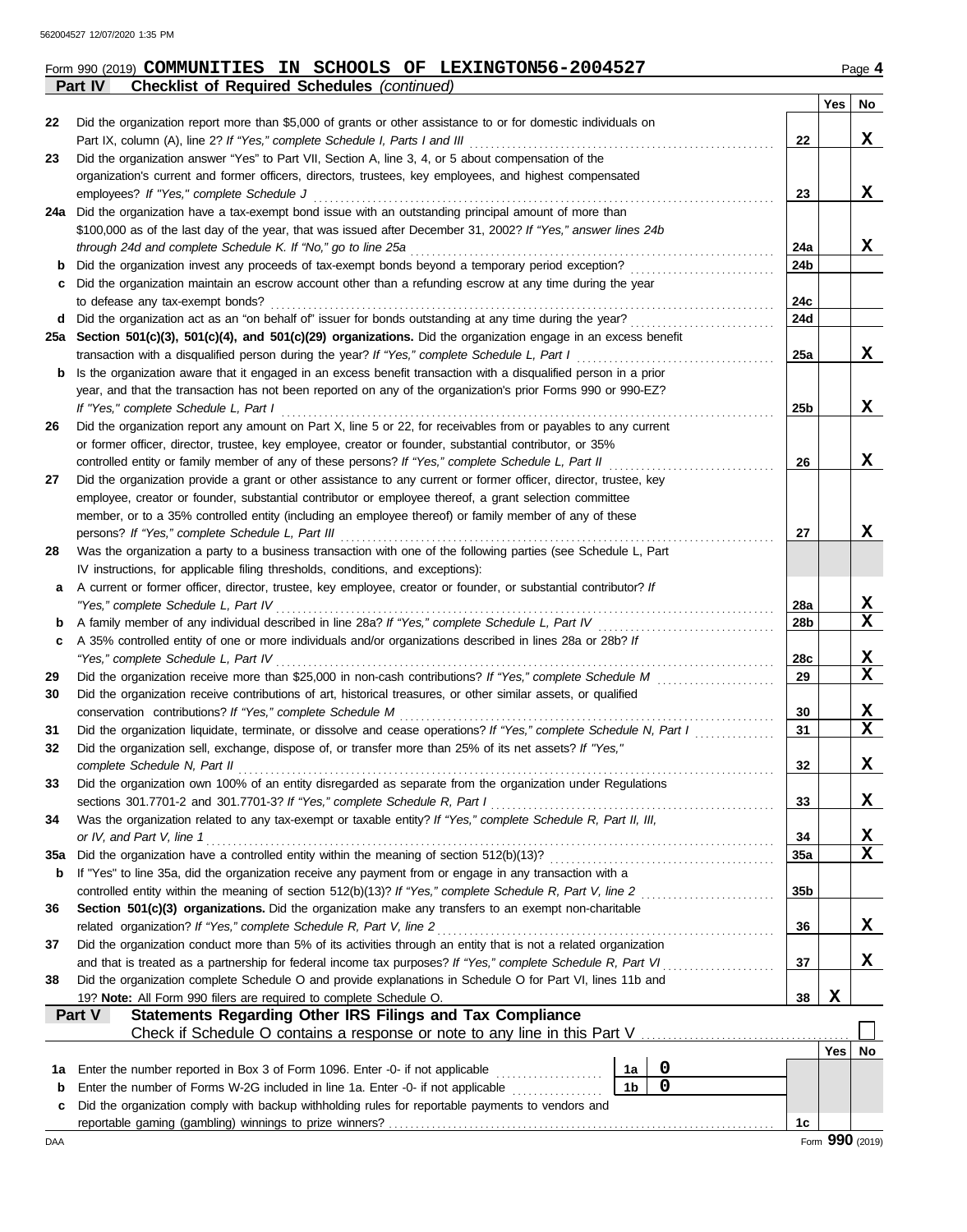|     | Form 990 (2019) COMMUNITIES IN SCHOOLS OF LEXINGTON56-2004527                                                                                                |                 |                |     | Page 5 |
|-----|--------------------------------------------------------------------------------------------------------------------------------------------------------------|-----------------|----------------|-----|--------|
|     | Statements Regarding Other IRS Filings and Tax Compliance (continued)<br>Part V                                                                              |                 |                |     |        |
|     |                                                                                                                                                              |                 |                | Yes | No     |
|     | 2a Enter the number of employees reported on Form W-3, Transmittal of Wage and Tax                                                                           |                 |                |     |        |
|     | Statements, filed for the calendar year ending with or within the year covered by this return with                                                           | 1<br>2a         |                |     |        |
| b   | If at least one is reported on line 2a, did the organization file all required federal employment tax returns?                                               |                 | 2 <sub>b</sub> | X   |        |
|     | Note: If the sum of lines 1a and 2a is greater than 250, you may be required to e-file (see instructions)                                                    |                 |                |     |        |
| За  | Did the organization have unrelated business gross income of \$1,000 or more during the year?                                                                |                 | 3a             |     | X      |
| b   | If "Yes," has it filed a Form 990-T for this year? If "No" to line 3b, provide an explanation on Schedule O                                                  |                 | 3 <sub>b</sub> |     |        |
|     | 4a At any time during the calendar year, did the organization have an interest in, or a signature or other authority over,                                   |                 |                |     |        |
|     | a financial account in a foreign country (such as a bank account, securities account, or other financial account)?                                           |                 | 4a             |     | X      |
|     |                                                                                                                                                              |                 |                |     |        |
|     | See instructions for filing requirements for FinCEN Form 114, Report of Foreign Bank and Financial Accounts (FBAR).                                          |                 |                |     |        |
| 5а  | Was the organization a party to a prohibited tax shelter transaction at any time during the tax year?                                                        |                 | 5a             |     | X      |
| b   |                                                                                                                                                              |                 | 5 <sub>b</sub> |     | X      |
| c   | If "Yes" to line 5a or 5b, did the organization file Form 8886-T?                                                                                            |                 | 5c             |     |        |
|     | 6a Does the organization have annual gross receipts that are normally greater than \$100,000, and did the                                                    |                 |                |     |        |
|     | organization solicit any contributions that were not tax deductible as charitable contributions?                                                             |                 | 6a             |     | X      |
| b   | If "Yes," did the organization include with every solicitation an express statement that such contributions or                                               |                 |                |     |        |
|     | gifts were not tax deductible?                                                                                                                               |                 | 6b             |     |        |
| 7   | Organizations that may receive deductible contributions under section 170(c).                                                                                |                 |                |     |        |
| a   | Did the organization receive a payment in excess of \$75 made partly as a contribution and partly for goods                                                  |                 |                |     |        |
|     | and services provided to the payor?                                                                                                                          |                 | 7a             |     |        |
| b   |                                                                                                                                                              |                 | 7b             |     |        |
| c   | Did the organization sell, exchange, or otherwise dispose of tangible personal property for which it was                                                     |                 |                |     |        |
|     | required to file Form 8282?                                                                                                                                  |                 | 7c             |     |        |
| d   | If "Yes," indicate the number of Forms 8282 filed during the year                                                                                            | 7d              |                |     |        |
| е   |                                                                                                                                                              |                 | 7e             |     |        |
| f   | Did the organization, during the year, pay premiums, directly or indirectly, on a personal benefit contract?                                                 |                 | 7f             |     |        |
| g   | If the organization received a contribution of qualified intellectual property, did the organization file Form 8899 as required?                             |                 | 7g             |     |        |
| h   | If the organization received a contribution of cars, boats, airplanes, or other vehicles, did the organization file a Form 1098-C?                           |                 | 7h             |     |        |
| 8   | Sponsoring organizations maintaining donor advised funds. Did a donor advised fund maintained by the                                                         |                 |                |     |        |
|     |                                                                                                                                                              |                 | 8              |     |        |
| 9   | Sponsoring organizations maintaining donor advised funds.                                                                                                    |                 |                |     |        |
| a   | Did the sponsoring organization make any taxable distributions under section 4966?                                                                           |                 | 9a             |     |        |
| b   |                                                                                                                                                              |                 | 9b             |     |        |
| 10  | Section 501(c)(7) organizations. Enter:                                                                                                                      |                 |                |     |        |
|     |                                                                                                                                                              | 10a             |                |     |        |
| b   | Gross receipts, included on Form 990, Part VIII, line 12, for public use of club facilities                                                                  | 10b             |                |     |        |
| 11  | Section 501(c)(12) organizations. Enter:                                                                                                                     |                 |                |     |        |
| a   | Gross income from members or shareholders                                                                                                                    | 11a             |                |     |        |
| b   | Gross income from other sources (Do not net amounts due or paid to other sources                                                                             |                 |                |     |        |
|     | against amounts due or received from them.)                                                                                                                  | 11 <sub>b</sub> |                |     |        |
| 12a | Section 4947(a)(1) non-exempt charitable trusts. Is the organization filing Form 990 in lieu of Form 1041?                                                   |                 | 12a            |     |        |
| b   | If "Yes," enter the amount of tax-exempt interest received or accrued during the year                                                                        | 12b             |                |     |        |
| 13  | Section 501(c)(29) qualified nonprofit health insurance issuers.                                                                                             |                 |                |     |        |
| a   | Is the organization licensed to issue qualified health plans in more than one state?                                                                         |                 | 13а            |     |        |
|     | Note: See the instructions for additional information the organization must report on Schedule O.                                                            |                 |                |     |        |
| b   | Enter the amount of reserves the organization is required to maintain by the states in which                                                                 |                 |                |     |        |
|     |                                                                                                                                                              | 13 <sub>b</sub> |                |     |        |
| c   | Enter the amount of reserves on hand                                                                                                                         | 13с             | 14a            |     | x      |
| 14a | Did the organization receive any payments for indoor tanning services during the tax year?                                                                   |                 | 14b            |     |        |
| b   |                                                                                                                                                              |                 |                |     |        |
| 15  | Is the organization subject to the section 4960 tax on payment(s) of more than \$1,000,000 in remuneration or                                                |                 | 15             |     | X      |
|     | excess parachute payment(s) during the year?                                                                                                                 |                 |                |     |        |
| 16  | If "Yes," see instructions and file Form 4720, Schedule N.                                                                                                   |                 | 16             |     | X      |
|     | Is the organization an educational institution subject to the section 4968 excise tax on net investment income?<br>If "Yes," complete Form 4720, Schedule O. |                 |                |     |        |
|     |                                                                                                                                                              |                 |                |     |        |

Form **990** (2019)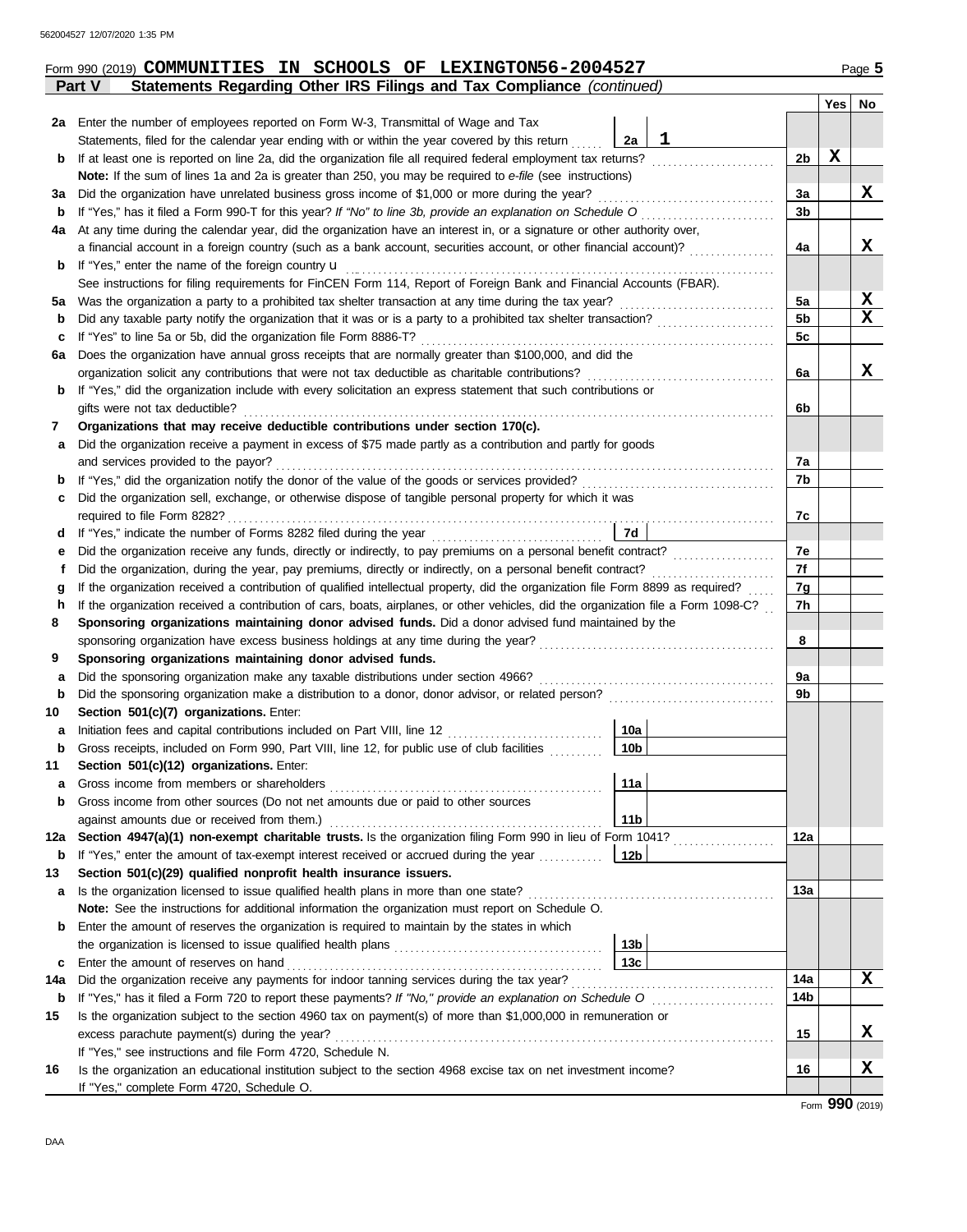|          | Form 990 (2019) COMMUNITIES IN SCHOOLS OF LEXINGTON56-2004527                                                                                                                                                                                    |    |    |                 |     | Page 6      |
|----------|--------------------------------------------------------------------------------------------------------------------------------------------------------------------------------------------------------------------------------------------------|----|----|-----------------|-----|-------------|
|          | <b>Part VI</b><br>Governance, Management, and Disclosure For each "Yes" response to lines 2 through 7b below, and for a "No"                                                                                                                     |    |    |                 |     |             |
|          | response to line 8a, 8b, or 10b below, describe the circumstances, processes, or changes on Schedule O. See instructions.                                                                                                                        |    |    |                 |     |             |
|          | Check if Schedule O contains a response or note to any line in this Part VI                                                                                                                                                                      |    |    |                 |     | ΙXΙ         |
|          | Section A. Governing Body and Management                                                                                                                                                                                                         |    |    |                 |     |             |
|          |                                                                                                                                                                                                                                                  |    |    |                 |     | Yes   No    |
|          | 1a Enter the number of voting members of the governing body at the end of the tax year                                                                                                                                                           | 1a | 15 |                 |     |             |
|          | If there are material differences in voting rights among members of the governing body, or                                                                                                                                                       |    |    |                 |     |             |
|          | if the governing body delegated broad authority to an executive committee or similar                                                                                                                                                             |    |    |                 |     |             |
|          | committee, explain on Schedule O.                                                                                                                                                                                                                |    |    |                 |     |             |
| b        | Enter the number of voting members included on line 1a, above, who are independent                                                                                                                                                               | 1b | 15 |                 |     |             |
| 2        | Did any officer, director, trustee, or key employee have a family relationship or a business relationship with                                                                                                                                   |    |    |                 |     |             |
|          | any other officer, director, trustee, or key employee?                                                                                                                                                                                           |    |    | 2               |     | X           |
| 3        | Did the organization delegate control over management duties customarily performed by or under the direct                                                                                                                                        |    |    |                 |     |             |
|          | supervision of officers, directors, trustees, or key employees to a management company or other person?                                                                                                                                          |    |    | 3               |     | X           |
| 4        | Did the organization make any significant changes to its governing documents since the prior Form 990 was filed?                                                                                                                                 |    |    | 4               |     | $\mathbf x$ |
| 5        | Did the organization become aware during the year of a significant diversion of the organization's assets?                                                                                                                                       |    |    | 5               |     | X           |
| 6        | Did the organization have members or stockholders?                                                                                                                                                                                               |    |    | 6               |     | X           |
| 7a       | Did the organization have members, stockholders, or other persons who had the power to elect or appoint                                                                                                                                          |    |    |                 |     |             |
|          | one or more members of the governing body?                                                                                                                                                                                                       |    |    | 7a              |     | X           |
| b        | Are any governance decisions of the organization reserved to (or subject to approval by) members,                                                                                                                                                |    |    |                 |     |             |
|          | stockholders, or persons other than the governing body?                                                                                                                                                                                          |    |    | 7b              |     | x           |
| 8        | Did the organization contemporaneously document the meetings held or written actions undertaken during the year by the following:                                                                                                                |    |    |                 |     |             |
| а        | The governing body?                                                                                                                                                                                                                              |    |    | 8a              | X   |             |
| b        | Each committee with authority to act on behalf of the governing body?                                                                                                                                                                            |    |    | 8b              | X   |             |
| 9        | Is there any officer, director, trustee, or key employee listed in Part VII, Section A, who cannot be reached at                                                                                                                                 |    |    |                 |     |             |
|          |                                                                                                                                                                                                                                                  |    |    | 9               |     | X           |
|          | Section B. Policies (This Section B requests information about policies not required by the Internal Revenue Code.)                                                                                                                              |    |    |                 |     |             |
|          |                                                                                                                                                                                                                                                  |    |    |                 | Yes | No          |
| 10a      | Did the organization have local chapters, branches, or affiliates?                                                                                                                                                                               |    |    | 10a             |     | X           |
| b        | If "Yes," did the organization have written policies and procedures governing the activities of such chapters,                                                                                                                                   |    |    |                 |     |             |
|          | affiliates, and branches to ensure their operations are consistent with the organization's exempt purposes?                                                                                                                                      |    |    | 10b             |     | X           |
|          | 11a Has the organization provided a complete copy of this Form 990 to all members of its governing body before filing the form?                                                                                                                  |    |    | 11a             |     |             |
| b        | Describe in Schedule O the process, if any, used by the organization to review this Form 990.                                                                                                                                                    |    |    |                 |     | X           |
| 12a      | Did the organization have a written conflict of interest policy? If "No," go to line 13                                                                                                                                                          |    |    | 12a             |     |             |
| b        | Were officers, directors, or trustees, and key employees required to disclose annually interests that could give rise to conflicts?<br>Did the organization regularly and consistently monitor and enforce compliance with the policy? If "Yes," |    |    | 12b             |     |             |
| c        | describe in Schedule O how this was done                                                                                                                                                                                                         |    |    | 12 <sub>c</sub> |     |             |
|          |                                                                                                                                                                                                                                                  |    |    | 13              |     | X           |
| 13       | Did the organization have a written whistleblower policy?                                                                                                                                                                                        |    |    |                 |     | X           |
| 14<br>15 | Did the organization have a written document retention and destruction policy?<br>Did the process for determining compensation of the following persons include a review and approval by                                                         |    |    | 14              |     |             |
|          | independent persons, comparability data, and contemporaneous substantiation of the deliberation and decision?                                                                                                                                    |    |    |                 |     |             |
| а        |                                                                                                                                                                                                                                                  |    |    | 15a             |     | <u>x</u>    |
| b        | Other officers or key employees of the organization                                                                                                                                                                                              |    |    | 15b             |     | $\mathbf X$ |
|          | If "Yes" to line 15a or 15b, describe the process in Schedule O (see instructions).                                                                                                                                                              |    |    |                 |     |             |
| 16a      | Did the organization invest in, contribute assets to, or participate in a joint venture or similar arrangement                                                                                                                                   |    |    |                 |     |             |
|          | with a taxable entity during the year?                                                                                                                                                                                                           |    |    | 16a             |     | X           |
| b        | If "Yes," did the organization follow a written policy or procedure requiring the organization to evaluate its                                                                                                                                   |    |    |                 |     |             |
|          | participation in joint venture arrangements under applicable federal tax law, and take steps to safeguard the                                                                                                                                    |    |    |                 |     |             |
|          |                                                                                                                                                                                                                                                  |    |    | 16b             |     |             |
|          | <b>Section C. Disclosure</b>                                                                                                                                                                                                                     |    |    |                 |     |             |
| 17       | List the states with which a copy of this Form 990 is required to be filed $\mathbf u$ NONE                                                                                                                                                      |    |    |                 |     |             |
| 18       | Section 6104 requires an organization to make its Forms 1023 (1024 or 1024-A, if applicable), 990, and 990-T (Section 501(c)                                                                                                                     |    |    |                 |     |             |
|          | (3) s only) available for public inspection. Indicate how you made these available. Check all that apply.                                                                                                                                        |    |    |                 |     |             |
|          | Another's website $ \mathbf{X} $ Upon request<br>Other (explain on Schedule O)<br>Own website<br>$\mathbf{1}$                                                                                                                                    |    |    |                 |     |             |
| 19       | Describe on Schedule O whether (and if so, how) the organization made its governing documents, conflict of interest policy, and                                                                                                                  |    |    |                 |     |             |
|          | financial statements available to the public during the tax year.                                                                                                                                                                                |    |    |                 |     |             |

**20** State the name, address, and telephone number of the person who possesses the organization's books and records  $\bf u$ 

# **VERA MCRAE PO BOX 177**

**LEXINGTON NC 27293-0177 336-242-1520**

| ×<br>۰, | M.<br>٧ |
|---------|---------|
|         |         |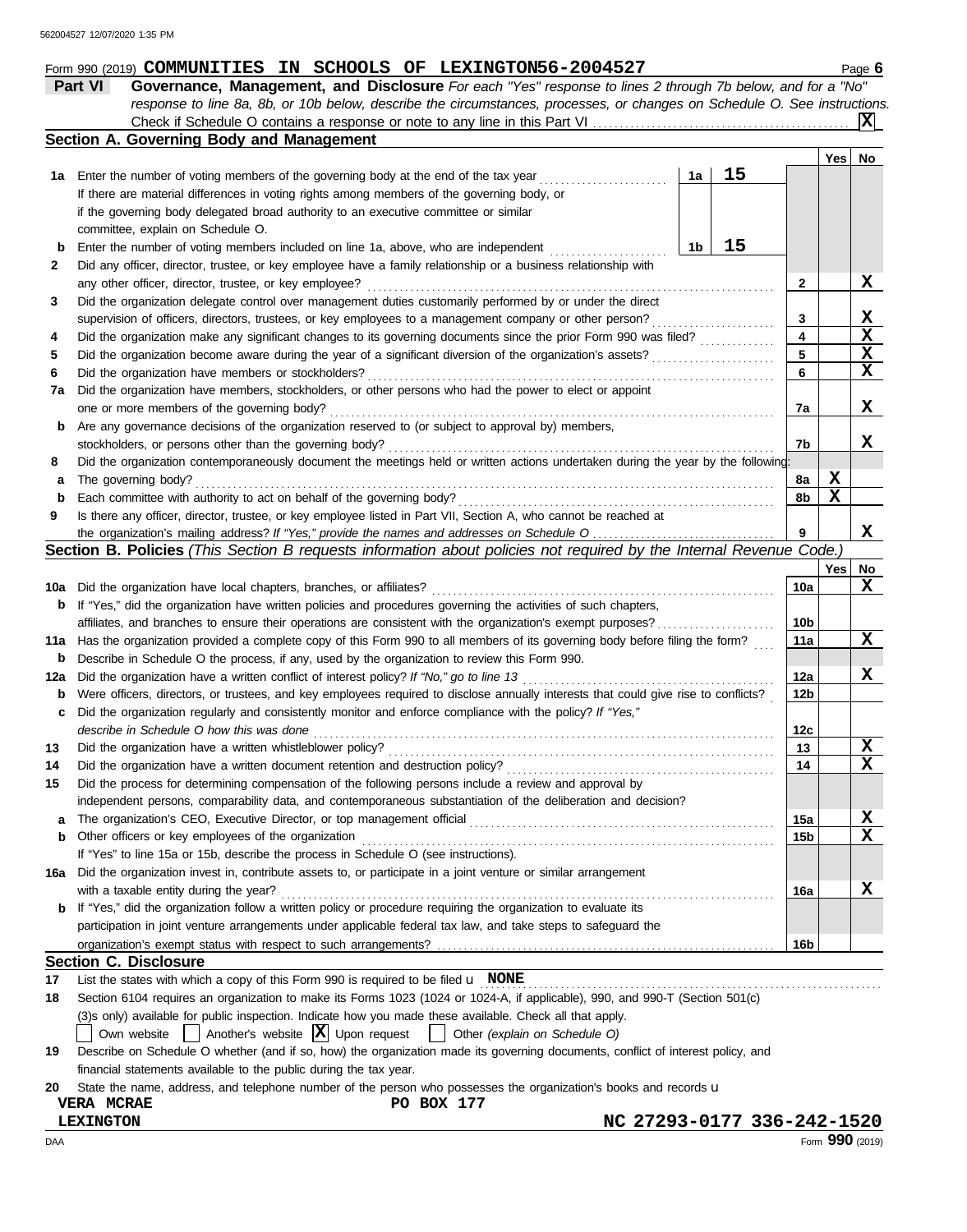| Form 990 (2019) COMMUNITIES IN SCHOOLS OF LEXINGTON56-2004527<br>Page /                                                                                                                                                                                                                                                              |  |  |  |  |  |  |  |
|--------------------------------------------------------------------------------------------------------------------------------------------------------------------------------------------------------------------------------------------------------------------------------------------------------------------------------------|--|--|--|--|--|--|--|
| Part VII Compensation of Officers, Directors, Trustees, Key Employees, Highest Compensated Employees, and                                                                                                                                                                                                                            |  |  |  |  |  |  |  |
| <b>Independent Contractors</b>                                                                                                                                                                                                                                                                                                       |  |  |  |  |  |  |  |
| Check if Schedule O contains a response or note to any line in this Part VII                                                                                                                                                                                                                                                         |  |  |  |  |  |  |  |
| Section A. Officers, Directors, Trustees, Key Employees, and Highest Compensated Employees                                                                                                                                                                                                                                           |  |  |  |  |  |  |  |
| 1a Complete this table for all persons required to be listed. Report compensation for the calendar year ending with or within the<br>organization's tax year.                                                                                                                                                                        |  |  |  |  |  |  |  |
| • List all of the organization's <b>current</b> officers, directors, trustees (whether individuals or organizations), regardless of amount of<br>compensation. Enter -0- in columns $(D)$ , $(E)$ , and $(F)$ if no compensation was paid.                                                                                           |  |  |  |  |  |  |  |
| • List all of the organization's <b>current</b> key employees, if any. See instructions for definition of "key employee."                                                                                                                                                                                                            |  |  |  |  |  |  |  |
| • List the organization's five current highest compensated employees (other than an officer, director, trustee, or key employee)<br>who received reportable compensation (Box 5 of Form W-2 and/or Box 7 of Form 1099-MISC) of more than \$100,000 from the<br>organization and any related organizations.                           |  |  |  |  |  |  |  |
| • List all of the organization's <b>former</b> officers, key employees, and highest compensated employees who received more than<br>\$100,000 of reportable compensation from the organization and any related organizations.                                                                                                        |  |  |  |  |  |  |  |
| • List all of the organization's <b>former directors or trustees</b> that received, in the capacity as a former director or trustee of the<br>organization, more than \$10,000 of reportable compensation from the organization and any related organizations.<br>See instructions for the order in which to list the persons above. |  |  |  |  |  |  |  |
| ΙXΙ<br>Check this box if neither the organization nor any related organization compensated any current officer, director, or trustee.                                                                                                                                                                                                |  |  |  |  |  |  |  |

| $\vert$ Check this box if neither the organization nor any related organization compensated any current officer, director, or trustee. |                                                               |                                                                                                                    |                       |             |              |                                 |        |                                                                                  |                                                                                       |                                                                                     |
|----------------------------------------------------------------------------------------------------------------------------------------|---------------------------------------------------------------|--------------------------------------------------------------------------------------------------------------------|-----------------------|-------------|--------------|---------------------------------|--------|----------------------------------------------------------------------------------|---------------------------------------------------------------------------------------|-------------------------------------------------------------------------------------|
| (A)<br>Name and title                                                                                                                  | (B)<br>Average<br>hours<br>per week<br>(list any<br>hours for | (C)<br>Position<br>(do not check more than one<br>box, unless person is both an<br>officer and a director/trustee) |                       |             |              |                                 |        | (D)<br>Reportable<br>compensation<br>from the<br>organization<br>(W-2/1099-MISC) | (F)<br>Reportable<br>compensation<br>from related<br>organizations<br>(W-2/1099-MISC) | (F)<br>Estimated amount<br>of other<br>compensation<br>from the<br>organization and |
|                                                                                                                                        | related<br>organizations<br>below<br>dotted line)             | Individual trustee<br>or director                                                                                  | Institutional trustee | Officer     | Key employee | Highest compensated<br>employee | Former |                                                                                  |                                                                                       | related organizations                                                               |
| (1) CRAIG ADCOCK                                                                                                                       |                                                               |                                                                                                                    |                       |             |              |                                 |        |                                                                                  |                                                                                       |                                                                                     |
| <b>TREASURER</b>                                                                                                                       | 0.00<br>0.00                                                  | $\mathbf x$                                                                                                        |                       | $\mathbf x$ |              |                                 |        | 0                                                                                | 0                                                                                     | 0                                                                                   |
| (2) MARY ANN BROWN                                                                                                                     |                                                               |                                                                                                                    |                       |             |              |                                 |        |                                                                                  |                                                                                       |                                                                                     |
| <b>BOARD MEMBER</b>                                                                                                                    | 0.00<br>0.00                                                  | $\mathbf x$                                                                                                        |                       |             |              |                                 |        | 0                                                                                | 0                                                                                     | $\mathbf 0$                                                                         |
| RHONDA COATS<br>$(3)$ DR.                                                                                                              |                                                               |                                                                                                                    |                       |             |              |                                 |        |                                                                                  |                                                                                       |                                                                                     |
| <b>SECRETARY</b>                                                                                                                       | 0.00<br>0.00                                                  | $\mathbf x$                                                                                                        |                       |             |              |                                 |        | 0                                                                                | 0                                                                                     | $\mathbf 0$                                                                         |
| (4) KEVIN FIRQUIN                                                                                                                      |                                                               |                                                                                                                    |                       |             |              |                                 |        |                                                                                  |                                                                                       |                                                                                     |
| <b>BOARD MEMBER</b>                                                                                                                    | 0.00<br>0.00                                                  | $\mathbf x$                                                                                                        |                       |             |              |                                 |        | 0                                                                                | 0                                                                                     | $\mathbf 0$                                                                         |
| (5) EMY GARRETT                                                                                                                        |                                                               |                                                                                                                    |                       |             |              |                                 |        |                                                                                  |                                                                                       |                                                                                     |
| <b>BOARD MEMBER</b>                                                                                                                    | 0.00<br>0.00                                                  | $\mathbf x$                                                                                                        |                       |             |              |                                 |        | 0                                                                                | 0                                                                                     | $\mathbf 0$                                                                         |
| (6) RYAN HARMAN                                                                                                                        |                                                               |                                                                                                                    |                       |             |              |                                 |        |                                                                                  |                                                                                       |                                                                                     |
| <b>BOARD MEMBER</b>                                                                                                                    | 0.00<br>0.00                                                  | $\mathbf x$                                                                                                        |                       |             |              |                                 |        | 0                                                                                | 0                                                                                     | $\mathbf 0$                                                                         |
| (7) SHERRI HILL                                                                                                                        |                                                               |                                                                                                                    |                       |             |              |                                 |        |                                                                                  |                                                                                       |                                                                                     |
| CO-CHAIR                                                                                                                               | 0.00<br>0.00                                                  | $\mathbf x$                                                                                                        |                       |             |              |                                 |        | 0                                                                                | 0                                                                                     | $\mathbf 0$                                                                         |
| (8) SAMANTHA<br><b>JACOBS</b>                                                                                                          |                                                               |                                                                                                                    |                       |             |              |                                 |        |                                                                                  |                                                                                       |                                                                                     |
|                                                                                                                                        | 0.00                                                          |                                                                                                                    |                       |             |              |                                 |        |                                                                                  |                                                                                       |                                                                                     |
| <b>BOARD MEMBER</b>                                                                                                                    | 0.00                                                          | $\mathbf x$                                                                                                        |                       |             |              |                                 |        | $\mathbf 0$                                                                      | 0                                                                                     | $\mathbf 0$                                                                         |
| (9) KERI JOHNSTON                                                                                                                      | 0.00                                                          |                                                                                                                    |                       |             |              |                                 |        |                                                                                  |                                                                                       |                                                                                     |
| <b>BOARD MEMBER</b>                                                                                                                    | 0.00                                                          | $\mathbf x$                                                                                                        |                       |             |              |                                 |        | 0                                                                                | 0                                                                                     | $\mathbf 0$                                                                         |
| (10) KAREL VAN DER LINDEN                                                                                                              |                                                               |                                                                                                                    |                       |             |              |                                 |        |                                                                                  |                                                                                       |                                                                                     |
| <b>VICE CHAIR</b>                                                                                                                      | 0.00<br>0.00                                                  | $\mathbf x$                                                                                                        |                       |             |              |                                 |        | 0                                                                                | 0                                                                                     | $\mathbf 0$                                                                         |
| (11) DR EMILY LIPE                                                                                                                     |                                                               |                                                                                                                    |                       |             |              |                                 |        |                                                                                  |                                                                                       |                                                                                     |
| <b>BOARD MEMBER</b>                                                                                                                    | 0.00<br>0.00                                                  | $\mathbf x$                                                                                                        |                       |             |              |                                 |        | 0                                                                                | 0                                                                                     | $\mathbf 0$                                                                         |

Form **990** (2019)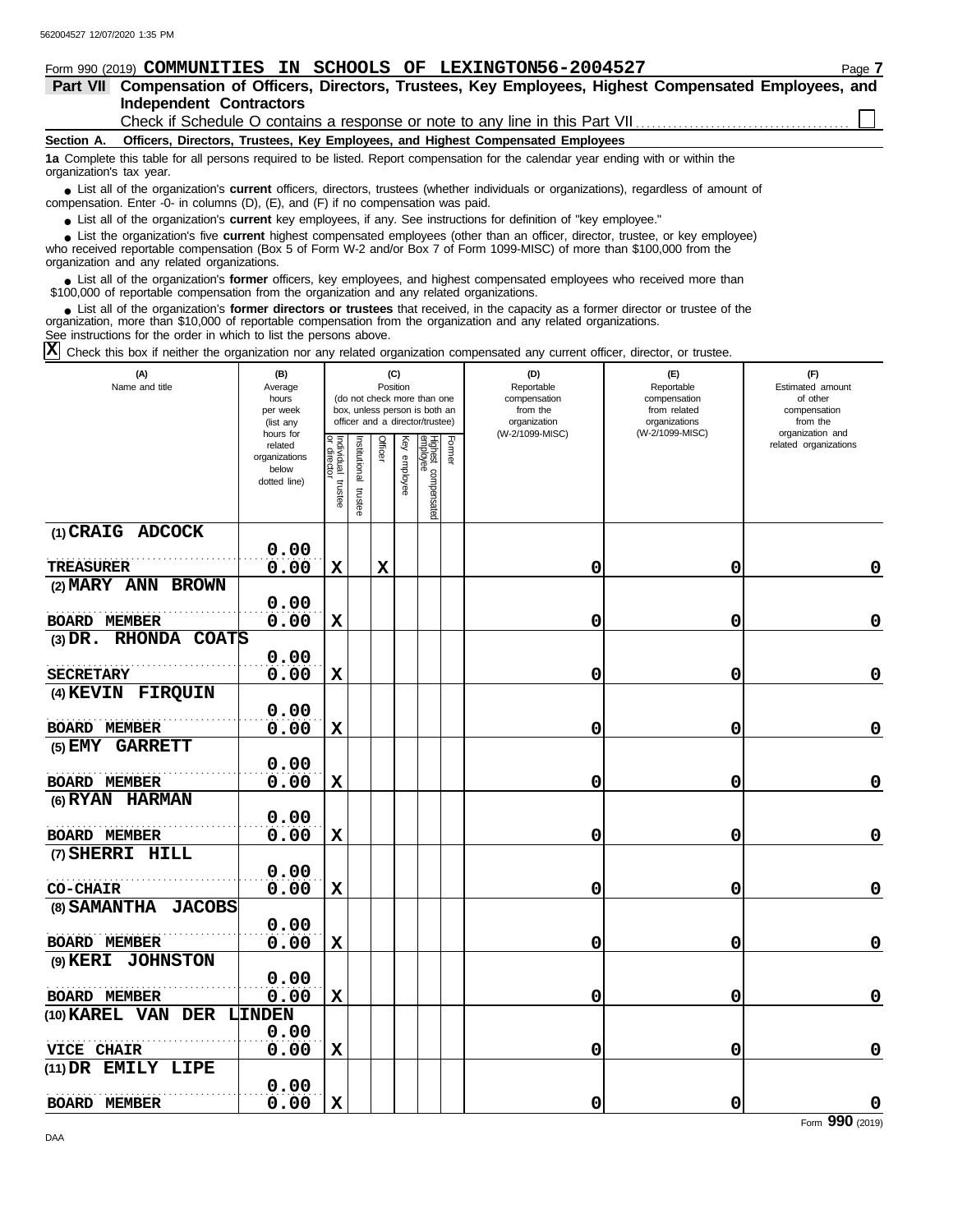| Form 990 (2019) COMMUNITIES<br><b>Part VII</b>                                                                                                                                                                                                              |                                                                |                                   |                          |                                                                                                                    |                 |                                 |              | IN SCHOOLS OF LEXINGTON56-2004527<br>Section A. Officers, Directors, Trustees, Key Employees, and Highest Compensated Employees (continued) |                                                                    |                  | Page 8                                          |
|-------------------------------------------------------------------------------------------------------------------------------------------------------------------------------------------------------------------------------------------------------------|----------------------------------------------------------------|-----------------------------------|--------------------------|--------------------------------------------------------------------------------------------------------------------|-----------------|---------------------------------|--------------|---------------------------------------------------------------------------------------------------------------------------------------------|--------------------------------------------------------------------|------------------|-------------------------------------------------|
| (A)<br>Name and title                                                                                                                                                                                                                                       | (B)<br>Average<br>hours<br>per week<br>(list any               |                                   |                          | (C)<br>Position<br>(do not check more than one<br>box, unless person is both an<br>officer and a director/trustee) |                 |                                 |              | (D)<br>Reportable<br>compensation<br>from the<br>organization                                                                               | (E)<br>Reportable<br>compensation<br>from related<br>organizations | compensation     | (F)<br>Estimated amount<br>of other<br>from the |
|                                                                                                                                                                                                                                                             | hours for<br>related<br>organizations<br>below<br>dotted line) | Individual trustee<br>or director | Institutional<br>trustee | Officer                                                                                                            | Ķey<br>employee | Highest compensated<br>employee | Former       | (W-2/1099-MISC)                                                                                                                             | (W-2/1099-MISC)                                                    | organization and | related organizations                           |
| (12)<br>MORGAN RYERSON                                                                                                                                                                                                                                      | 0.00                                                           |                                   |                          |                                                                                                                    |                 |                                 |              |                                                                                                                                             |                                                                    |                  |                                                 |
| <b>BOARD MEMBER</b><br><b>SHORT</b><br>(13)<br><b>RYAN</b>                                                                                                                                                                                                  | 0.00                                                           | $\mathbf x$                       |                          |                                                                                                                    |                 |                                 |              | 0                                                                                                                                           | 0                                                                  |                  | 0                                               |
| <b>BOARD CHAIR</b>                                                                                                                                                                                                                                          | 0.00<br>0.00                                                   | $\mathbf x$                       |                          |                                                                                                                    |                 |                                 |              | 0                                                                                                                                           | 0                                                                  |                  | $\mathbf 0$                                     |
| <b>SMITH</b><br>(14)<br>TED                                                                                                                                                                                                                                 |                                                                |                                   |                          |                                                                                                                    |                 |                                 |              |                                                                                                                                             |                                                                    |                  |                                                 |
| <b>BOARD MEMBER</b>                                                                                                                                                                                                                                         | 0.00<br>0.00                                                   | $\mathbf x$                       |                          |                                                                                                                    |                 |                                 |              | 0                                                                                                                                           | 0                                                                  |                  | 0                                               |
| (15)<br><b>CINDY</b><br><b>ZIMMERMAN</b>                                                                                                                                                                                                                    | 0.00                                                           |                                   |                          |                                                                                                                    |                 |                                 |              |                                                                                                                                             |                                                                    |                  |                                                 |
| <b>BOARD MEMBER</b>                                                                                                                                                                                                                                         | 0.00                                                           | X                                 |                          |                                                                                                                    |                 |                                 |              | 0                                                                                                                                           | 0                                                                  |                  | 0                                               |
|                                                                                                                                                                                                                                                             |                                                                |                                   |                          |                                                                                                                    |                 |                                 |              |                                                                                                                                             |                                                                    |                  |                                                 |
|                                                                                                                                                                                                                                                             |                                                                |                                   |                          |                                                                                                                    |                 |                                 |              |                                                                                                                                             |                                                                    |                  |                                                 |
|                                                                                                                                                                                                                                                             |                                                                |                                   |                          |                                                                                                                    |                 |                                 |              |                                                                                                                                             |                                                                    |                  |                                                 |
|                                                                                                                                                                                                                                                             |                                                                |                                   |                          |                                                                                                                    |                 |                                 |              |                                                                                                                                             |                                                                    |                  |                                                 |
|                                                                                                                                                                                                                                                             |                                                                |                                   |                          |                                                                                                                    |                 |                                 |              |                                                                                                                                             |                                                                    |                  |                                                 |
| 1b Subtotal<br>Total from continuation sheets to Part VII, Section A.  u<br>c                                                                                                                                                                               |                                                                |                                   |                          |                                                                                                                    |                 |                                 | u            |                                                                                                                                             |                                                                    |                  |                                                 |
| Total (add lines 1b and 1c)<br>d<br>Total number of individuals (including but not limited to those listed above) who received more than \$100,000 of<br>$\mathbf{2}$                                                                                       |                                                                |                                   |                          |                                                                                                                    |                 |                                 | $\mathbf{u}$ |                                                                                                                                             |                                                                    |                  |                                                 |
| reportable compensation from the organization $\mathbf{u}$ 0                                                                                                                                                                                                |                                                                |                                   |                          |                                                                                                                    |                 |                                 |              |                                                                                                                                             |                                                                    |                  | Yes<br>No                                       |
| Did the organization list any former officer, director, trustee, key employee, or highest compensated<br>3<br>employee on line 1a? If "Yes," complete Schedule J for such individual                                                                        |                                                                |                                   |                          |                                                                                                                    |                 |                                 |              |                                                                                                                                             |                                                                    | 3                | X                                               |
| For any individual listed on line 1a, is the sum of reportable compensation and other compensation from the<br>4<br>organization and related organizations greater than \$150,000? If "Yes," complete Schedule J for such                                   |                                                                |                                   |                          |                                                                                                                    |                 |                                 |              |                                                                                                                                             |                                                                    |                  |                                                 |
| individual<br>Did any person listed on line 1a receive or accrue compensation from any unrelated organization or individual<br>5                                                                                                                            |                                                                |                                   |                          |                                                                                                                    |                 |                                 |              |                                                                                                                                             |                                                                    | 4                | X                                               |
| Section B. Independent Contractors                                                                                                                                                                                                                          |                                                                |                                   |                          |                                                                                                                    |                 |                                 |              |                                                                                                                                             |                                                                    | 5                | X                                               |
| Complete this table for your five highest compensated independent contractors that received more than \$100,000 of<br>1<br>compensation from the organization. Report compensation for the calendar year ending with or within the organization's tax year. |                                                                |                                   |                          |                                                                                                                    |                 |                                 |              |                                                                                                                                             |                                                                    |                  |                                                 |
|                                                                                                                                                                                                                                                             | (A)<br>Name and business address                               |                                   |                          |                                                                                                                    |                 |                                 |              |                                                                                                                                             | (B)<br>Description of services                                     |                  | (C)<br>Compensation                             |
|                                                                                                                                                                                                                                                             |                                                                |                                   |                          |                                                                                                                    |                 |                                 |              |                                                                                                                                             |                                                                    |                  |                                                 |
|                                                                                                                                                                                                                                                             |                                                                |                                   |                          |                                                                                                                    |                 |                                 |              |                                                                                                                                             |                                                                    |                  |                                                 |
|                                                                                                                                                                                                                                                             |                                                                |                                   |                          |                                                                                                                    |                 |                                 |              |                                                                                                                                             |                                                                    |                  |                                                 |
|                                                                                                                                                                                                                                                             |                                                                |                                   |                          |                                                                                                                    |                 |                                 |              |                                                                                                                                             |                                                                    |                  |                                                 |
|                                                                                                                                                                                                                                                             |                                                                |                                   |                          |                                                                                                                    |                 |                                 |              |                                                                                                                                             |                                                                    |                  |                                                 |
|                                                                                                                                                                                                                                                             |                                                                |                                   |                          |                                                                                                                    |                 |                                 |              |                                                                                                                                             |                                                                    |                  |                                                 |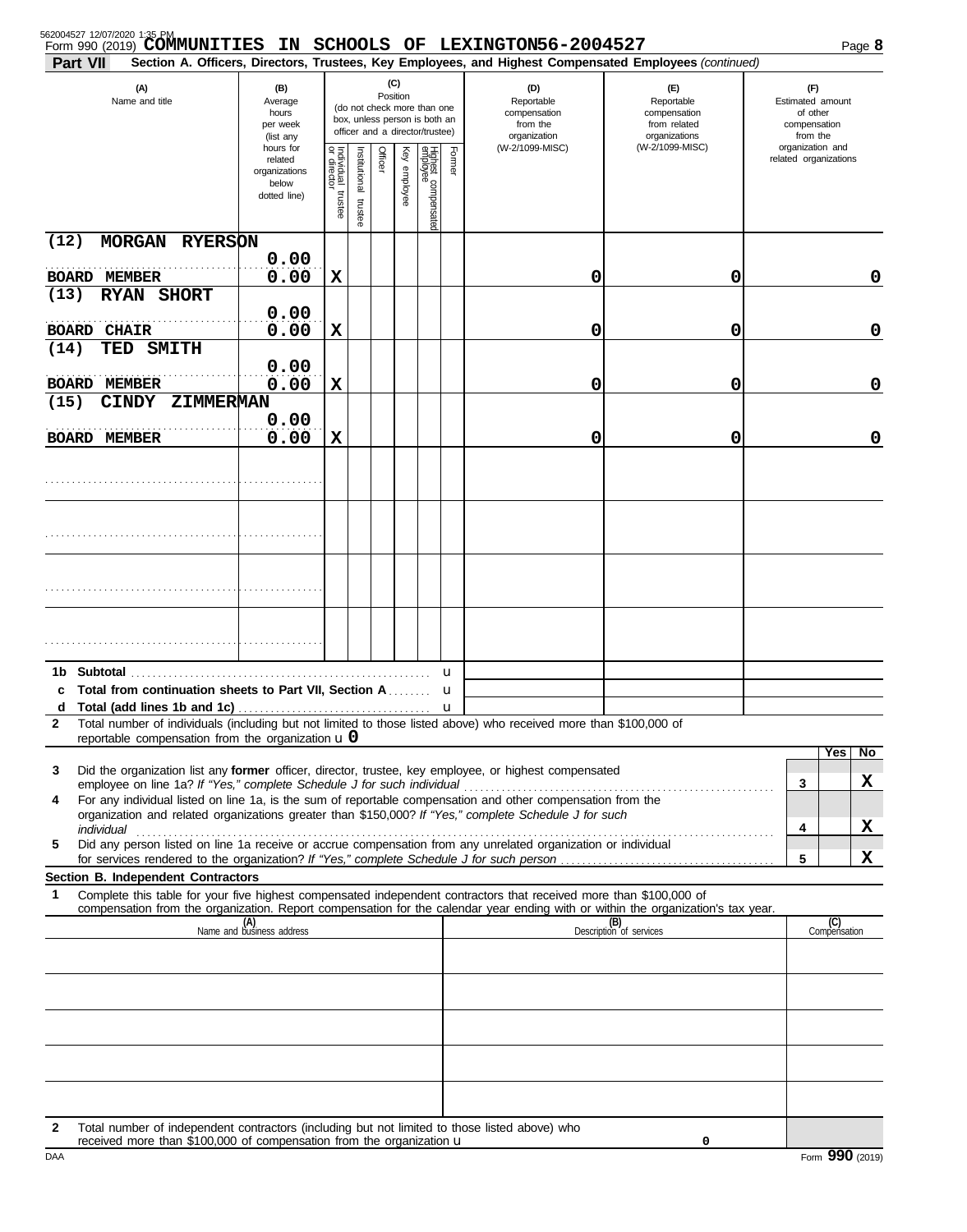### Form 990 (2019) **COMMUNITIES IN SCHOOLS OF LEXINGTON56-2004527 Part VIII Statement of Revenue** Check if Schedule O contains a response or note to any line in this Part VIII ...................... **(A) (B) (C) C**)<br>Total revenue Related or exempt Unrelated (B) (C) (D)<br>Related or exempt Unrelated Revenue excluded<br>function revenue business revenue from tax under function revenue business revenue from tax under<br>sections 512-514 ;, Gifts, Grant**s**<br>milar Amount**s Contributions, Gifts, Grants and Other Similar Amounts 1a 1a** Federated campaigns **. . . . . . . . . .** . **1b b** Membership dues . . . . . . . . . . . . . . . **1c c** Fundraising events . . . . . . . . . . . . . **1d d** Related organizations . . . . . . . . . . . Contributions,<br>and Other Sim **1e e** Government grants (contributions) . . . . . . . . . . **f** All other contributions, gifts, grants, and similar amounts not included above . . . . . . **1f 187,661** 1g  $\frac{1}{2}$ **g** Noncash contributions included in lines 1a-1f . . .  $\frac{1}{2}$ **187,661 h Total.** Add lines 1a–1f . . . . . . . . . . . . . . . . . . . . . . . . . . . . . . . . . . . . u Business Code Program Service<br>Revenue **Program Service 2a** . . . . . . . . . . . . . . . . . . . . . . . . . . . . . . . . . . . . . . . . . . . . . . . . . . . **b** . . . . . . . . . . . . . . . . . . . . . . . . . . . . . . . . . . . . . . . . . . . . . . . . . . . **c** . . . . . . . . . . . . . . . . . . . . . . . . . . . . . . . . . . . . . . . . . . . . . . . . . . . **d** . . . . . . . . . . . . . . . . . . . . . . . . . . . . . . . . . . . . . . . . . . . . . . . . . . . **e** . . . . . . . . . . . . . . . . . . . . . . . . . . . . . . . . . . . . . . . . . . . . . . . . . . . **f** All other program service revenue . . . . . . . . . . . . . . . . . **g Total.** Add lines 2a–2f . . . . . . . . . . . . . . . . . . . . . . . . . . . . . . . . . . . . u **3** Investment income (including dividends, interest, and u other similar amounts) . . . . . . . . . . . . . . . . . . . . . . . . . . . . . . . . . . . . u **4** Income from investment of tax-exempt bond proceeds . . . . u **5** Royalties . . . . . . . . . . . . . . . . . . . . . . . . . . . . . . . . . . . . . . . . . . . . . . . . . . (i) Real (ii) Personal **6a** Gross rents **6a 6b b** Less: rental expenses **6c c** Rental inc. or (loss) u **d** Net rental income or (loss) . . . . . . . . . . . . . . . . . . . . . . . . . . . . . . . . **7a** Gross amount from (i) Securities (ii) Other sales of assets other than inventory **7a** Revenue **Other Revenue b** Less: cost or other basis and sales exps. **7b 7c c** Gain or (loss) **Other d** u Net gain or (loss) . . . . . . . . . . . . . . . . . . . . . . . . . . . . . . . . . . . . . . . . . . **8a** Gross income from fundraising events (not including \$ . . . . . . . . . . . . . . . . . . . . of contributions reported on line 1c). **28,503** See Part IV, line 18 . . . . . . . . . . . . . . . . . . **8a 11,819 8b b** Less: direct expenses . . . . . . . . . . . **16,684 16,684 c** Net income or (loss) from fundraising events ............. u 9a Gross income from gaming activities. See Part IV, line 19 . . . . . . . . . . . . . . . . . . **9a 9b b** Less: direct expenses ............. Net income or (loss) from gaming activities . . . . . . . . . . . . . . . . **c** u 10a Gross sales of inventory, less returns and allowances ........ **10a 10b b** Less: cost of goods sold ...... Net income or (loss) from sales of inventory . . . . . . . . . . . . . . . **c** u Business Code **Miscellaneous Miscellaneous 11a Revenue b c** . . . . . . . . . . . . . . . . . . . . . . . . . . . . . . . . . . . . . . . . . . . . . . . . . . . **d** All other revenue . . . . . . . . . . . . . . . . . . . . . . . . . . . . . . . . . . **e Total.** Add lines 11a–11d . . . . . . . . . . . . . . . . . . . . . . . . . . . . . . . . . u **204,345 0 0 16,684**

u

Form **990** (2019)

**Total revenue.** See instructions . . . . . . . . . . . . . . . . . . . . . . . . . . **12**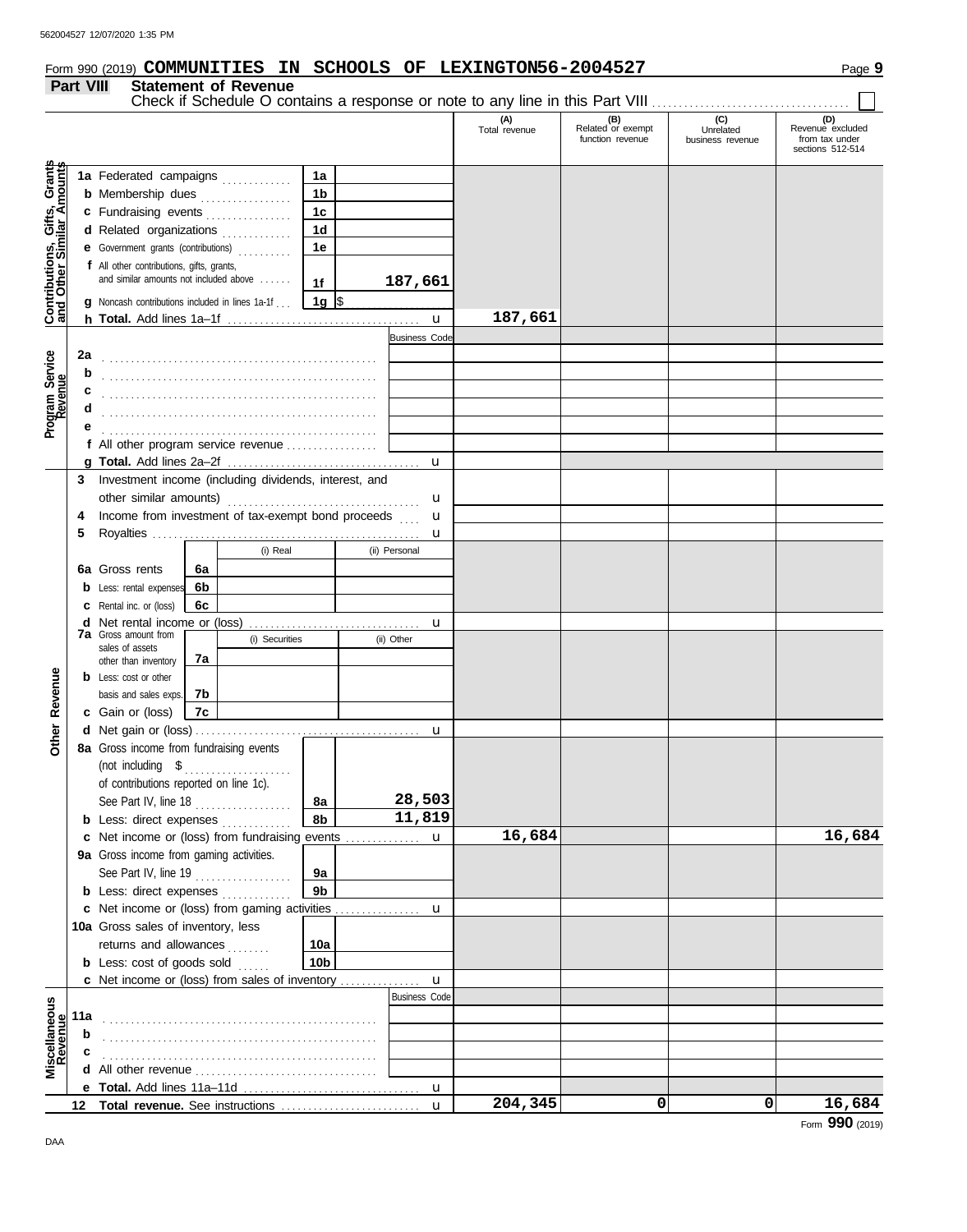**Part IX Statement of Functional Expenses**

## Form 990 (2019) **COMMUNITIES IN SCHOOLS OF LEXINGTON56-2004527** Page 10

DAA Form **990** (2019) *Section 501(c)(3) and 501(c)(4) organizations must complete all columns. All other organizations must complete column (A). Do not include amounts reported on lines 6b, 7b, 8b, 9b, and 10b of Part VIII.* **1 2** Grants and other assistance to domestic **3** Grants and other assistance to foreign **4** Benefits paid to or for members . . . . . . . . . . **5** Compensation of current officers, directors, **6** Compensation not included above to disqualified **7** Other salaries and wages . . . . . . . . . . . . . . . **8** Pension plan accruals and contributions (include **9 10** Payroll taxes ............................... **11** Fees for services (nonemployees): **a** Management . . . . . . . . . . . . . . . . . . . . . . . . . . . . . . **b** Legal **c** Accounting . . . . . . . . . . . . . . . . . . . . . . . . . . . . . . . . **d** Lobbying . . . . . . . . . . . . . . . . . . . . . . . . . . . . . . . . . . **e** Professional fundraising services. See Part IV, line 17 f Investment management fees ............. **g** Other. (If line 11g amount exceeds 10% of line 25, column **12** Advertising and promotion . . . . . . . . . . . . . . . **13** Office expenses . . . . . . . . . . . . . . . . . . . . . . . . . . . **14 15 16 17 18 19 20 21 22 23** Insurance . . . . . . . . . . . . . . . . . . . . . . . . . . . . . . . . . **24** Other expenses. Itemize expenses not covered **a b c d e** All other expenses . . . . . . . . . . . . . . . . . . . . . . . . **25 26** Grants and other assistance to domestic organizations and domestic governments. See Part IV, line 21 . . . . . . . . individuals. See Part IV, line 22 . . . . . . . . . . organizations, foreign governments, and foreign individuals. See Part IV, lines 15 and 16 trustees, and key employees .......... persons (as defined under section 4958(f)(1)) and persons described in section  $4958(c)(3)(B)$  .... section 401(k) and 403(b) employer contributions) Other employee benefits .................. . . . . . . . . . . . . . . . . . . . . . . . . . . . . . . . . . . . . . Information technology .................... Royalties . . . . . . . . . . . . . . . . . . . . . . . . . . . . . . . . . . Occupancy . . . . . . . . . . . . . . . . . . . . . . . . . . . . . . . . Travel . . . . . . . . . . . . . . . . . . . . . . . . . . . . . . . . . . . . . Payments of travel or entertainment expenses for any federal, state, or local public officials Conferences, conventions, and meetings Interest . . . . . . . . . . . . . . . . . . . . . . . . . . . . . . . . . . . Payments to affiliates ...................... Depreciation, depletion, and amortization above (List miscellaneous expenses on line 24e. If line 24e amount exceeds 10% of line 25, column (A) amount, list line 24e expenses on Schedule O.) Total functional expenses. Add lines 1 through 24e fundraising solicitation. Check here  $\mathbf{u}$  | if organization reported in column (B) joint costs from a combined educational campaign and following SOP 98-2 (ASC 958-720) **(A) (B) (C) (D)** Total expenses Program service Management and<br>expenses expenses expenses general expenses expenses general expenses Fundraising expenses  $_{\rm{C}}$  OTHER . . . . . . . . . . . . . . . . . . . . . . . . . . . . . . . . . . . . . . . . . . . . **STUDENT PROGRAMS 13,888 13,888** . . . . . . . . . . . . . . . . . . . . . . . . . . . . . . . . . . . . . . . . . . . . **COPIER AND PRINTER LEASE 3,009 753 1,805 451** . . . . . . . . . . . . . . . . . . . . . . . . . . . . . . . . . . . . . . . . . . . . **TELEPHONE 1,877 844 845 188** Check if Schedule O contains a response or note to any line in this Part IX . . . . . . . . . . . . . . . . . . . . . . . . . . . . . . . . . . . . . . . . . . . . . . . . . . . . . . . . . . **Joint costs.** Complete this line only if the (A) amount, list line 11g expenses on Schedule O.) . . . . . . **160,647 138,208 12,919 9,520 3,750 3,750 1,059 476 477 106 13,344 8,705 4,517 122 2,807 2,386 140 281 485 485 5,126 5,126 OTHER 14,643 9,969 3,349 1,325 3,095 409 2,118 568 223,730 175,638 35,531 12,561**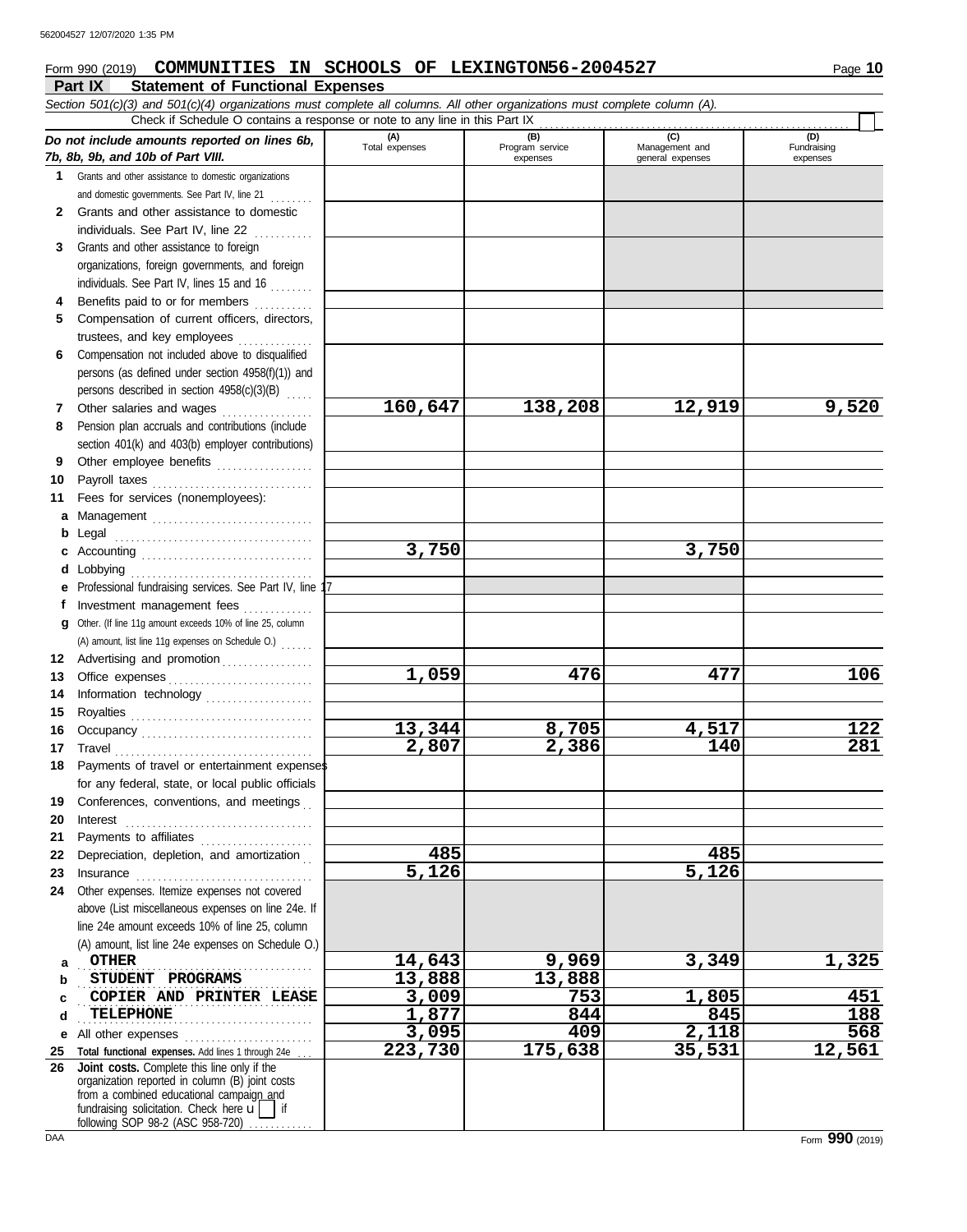|                             | Part X | COMMUNITIES IN SCHOOLS OF LEXINGTON56-2004527<br>Form 990 (2019)<br><b>Balance Sheet</b> |     |                |                          |                         | Page 11            |
|-----------------------------|--------|------------------------------------------------------------------------------------------|-----|----------------|--------------------------|-------------------------|--------------------|
|                             |        |                                                                                          |     |                |                          |                         |                    |
|                             |        |                                                                                          |     |                | (A)<br>Beginning of year |                         | (B)<br>End of year |
|                             | 1      | Cash-non-interest-bearing                                                                |     |                | 55,407                   | $\overline{\mathbf{1}}$ | 61,807             |
|                             | 2      |                                                                                          |     |                |                          | $\mathbf{2}$            |                    |
|                             | 3      |                                                                                          |     |                |                          | 3                       |                    |
|                             | 4      | Accounts receivable, net                                                                 |     |                | 17,171                   | $\overline{\mathbf{4}}$ | 15,815             |
|                             | 5      | Loans and other receivables from any current or former officer, director,                |     |                |                          |                         |                    |
|                             |        | trustee, key employee, creator or founder, substantial contributor, or 35%               |     |                |                          |                         |                    |
|                             |        | controlled entity or family member of any of these persons                               |     |                |                          | 5                       |                    |
|                             | 6      | Loans and other receivables from other disqualified persons (as defined                  |     |                |                          |                         |                    |
|                             |        | under section 4958(f)(1)), and persons described in section $4958(c)(3)(B)$              |     | 6              |                          |                         |                    |
| Assets                      | 7      |                                                                                          |     | $\overline{7}$ |                          |                         |                    |
|                             | 8      | Inventories for sale or use                                                              |     |                |                          | 8                       |                    |
|                             | 9      |                                                                                          |     |                | 4,129                    | 9                       |                    |
|                             |        | 10a Land, buildings, and equipment: cost or other                                        |     |                |                          |                         |                    |
|                             |        |                                                                                          |     | 10,889         |                          |                         |                    |
|                             |        | <b>b</b> Less: accumulated depreciation                                                  | 10b | 8,500          |                          | 10 <sub>c</sub>         | 2,389              |
|                             | 11     |                                                                                          |     |                |                          | 11                      |                    |
|                             | 12     |                                                                                          |     |                |                          | 12                      |                    |
|                             | 13     |                                                                                          |     |                |                          | 13                      |                    |
|                             | 14     | Intangible assets                                                                        |     |                |                          | 14                      |                    |
|                             | 15     |                                                                                          |     |                |                          | 15                      |                    |
|                             | 16     |                                                                                          |     |                | 76,707                   | 16                      | 80,011             |
|                             | 17     |                                                                                          |     |                | 638                      | 17                      | 702                |
|                             | 18     |                                                                                          |     |                |                          | 18                      |                    |
|                             | 19     |                                                                                          |     |                | 1,250                    | 19                      | 5,050              |
|                             | 20     |                                                                                          |     |                |                          | 20                      |                    |
|                             | 21     | Escrow or custodial account liability. Complete Part IV of Schedule D                    |     |                |                          | 21                      |                    |
|                             | 22     | Loans and other payables to any current or former officer, director,                     |     |                |                          |                         |                    |
| Liabilities                 |        | trustee, key employee, creator or founder, substantial contributor, or 35%               |     |                |                          |                         |                    |
|                             |        |                                                                                          |     |                |                          | 22                      |                    |
|                             |        | 23 Secured mortgages and notes payable to unrelated third parties                        |     |                |                          | 23                      |                    |
|                             | 24     | Unsecured notes and loans payable to unrelated third parties                             |     |                |                          | 24                      |                    |
|                             | 25     | Other liabilities (including federal income tax, payables to related third               |     |                |                          |                         |                    |
|                             |        | parties, and other liabilities not included on lines 17-24). Complete Part X             |     |                |                          |                         |                    |
|                             |        | of Schedule D                                                                            |     |                | 6,486                    | 25                      | 25,311             |
|                             |        |                                                                                          |     |                | 8,374                    | 26                      | 31,063             |
|                             |        | Organizations that follow FASB ASC 958, check here $\boxed{\text{X}}$                    |     |                |                          |                         |                    |
|                             |        | and complete lines 27, 28, 32, and 33.                                                   |     |                |                          |                         |                    |
|                             | 27     | Net assets without donor restrictions                                                    |     |                | 51,730                   | 27                      | 36,341             |
| Net Assets or Fund Balances | 28     | Net assets with donor restrictions                                                       |     |                | 16,603                   | 28                      | 12,607             |
|                             |        | Organizations that do not follow FASB ASC 958, check here u                              |     |                |                          |                         |                    |
|                             |        | and complete lines 29 through 33.                                                        |     |                |                          |                         |                    |
|                             | 29     | Capital stock or trust principal, or current funds                                       |     |                |                          | 29                      |                    |
|                             | 30     |                                                                                          |     |                |                          | 30                      |                    |
|                             | 31     | Retained earnings, endowment, accumulated income, or other funds                         |     |                |                          | 31                      |                    |
|                             | 32     | Total net assets or fund balances                                                        |     |                | 68,333<br>76,707         | 32                      | 48,948             |
|                             | 33     |                                                                                          |     |                |                          | 33                      | 80,011             |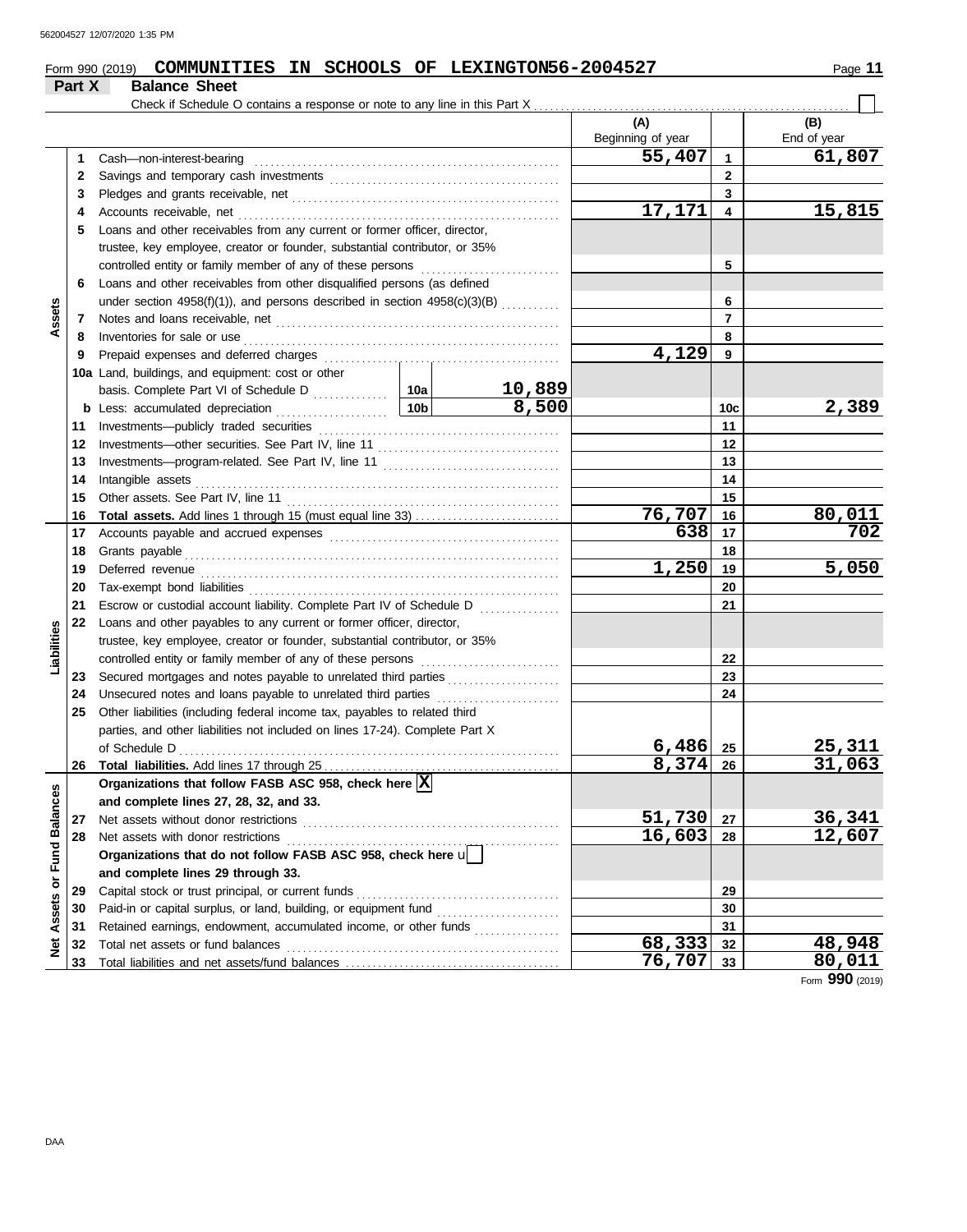|    | Form 990 (2019) COMMUNITIES IN SCHOOLS OF LEXINGTON56-2004527                                                                                                                                                                  |                |                |            | Page 12   |  |  |  |
|----|--------------------------------------------------------------------------------------------------------------------------------------------------------------------------------------------------------------------------------|----------------|----------------|------------|-----------|--|--|--|
|    | Part XI<br><b>Reconciliation of Net Assets</b>                                                                                                                                                                                 |                |                |            |           |  |  |  |
|    |                                                                                                                                                                                                                                |                |                |            |           |  |  |  |
| 1  |                                                                                                                                                                                                                                |                |                | 204, 345   |           |  |  |  |
| 2  | $\overline{2}$                                                                                                                                                                                                                 |                |                |            |           |  |  |  |
| 3  | $\mathbf{3}$<br>Revenue less expenses. Subtract line 2 from line 1                                                                                                                                                             |                |                |            |           |  |  |  |
| 4  | $\blacktriangle$<br>Net assets or fund balances at beginning of year (must equal Part X, line 32, column (A)) [[[[[[[[[[[[[[[[[[[                                                                                              |                |                |            |           |  |  |  |
| 5  |                                                                                                                                                                                                                                | 5              |                |            |           |  |  |  |
| 6  |                                                                                                                                                                                                                                | 6              |                |            |           |  |  |  |
| 7  | Investment expenses                                                                                                                                                                                                            | $\overline{7}$ |                |            |           |  |  |  |
| 8  | Prior period adjustments contains and according to the container and adjustments are contained and according to the containing of the containing and according to the containing of the containing of the containing of the co | 8              |                |            |           |  |  |  |
| 9  |                                                                                                                                                                                                                                | 9              |                |            |           |  |  |  |
| 10 | Net assets or fund balances at end of year. Combine lines 3 through 9 (must equal Part X, line                                                                                                                                 |                |                |            |           |  |  |  |
|    | 32, column (B))                                                                                                                                                                                                                | 10             |                | 48,948     |           |  |  |  |
|    | <b>Financial Statements and Reporting</b><br><b>Part XII</b>                                                                                                                                                                   |                |                |            |           |  |  |  |
|    |                                                                                                                                                                                                                                |                |                |            |           |  |  |  |
|    |                                                                                                                                                                                                                                |                |                | <b>Yes</b> | <b>No</b> |  |  |  |
| 1  | $ {\bf x} $<br>Accounting method used to prepare the Form 990:    <br>Cash<br>Accrual<br>Other                                                                                                                                 |                |                |            |           |  |  |  |
|    | If the organization changed its method of accounting from a prior year or checked "Other," explain in                                                                                                                          |                |                |            |           |  |  |  |
|    | Schedule O.                                                                                                                                                                                                                    |                |                |            |           |  |  |  |
|    | 2a Were the organization's financial statements compiled or reviewed by an independent accountant?                                                                                                                             |                | 2a             |            | X         |  |  |  |
|    | If "Yes," check a box below to indicate whether the financial statements for the year were compiled or                                                                                                                         |                |                |            |           |  |  |  |
|    | reviewed on a separate basis, consolidated basis, or both:                                                                                                                                                                     |                |                |            |           |  |  |  |
|    | Separate basis     Consolidated basis<br>  Both consolidated and separate basis                                                                                                                                                |                |                |            |           |  |  |  |
|    | <b>b</b> Were the organization's financial statements audited by an independent accountant?                                                                                                                                    |                | 2b             |            | X         |  |  |  |
|    | If "Yes," check a box below to indicate whether the financial statements for the year were audited on a                                                                                                                        |                |                |            |           |  |  |  |
|    | separate basis, consolidated basis, or both:                                                                                                                                                                                   |                |                |            |           |  |  |  |
|    | Separate basis<br>  Consolidated basis<br>  Both consolidated and separate basis                                                                                                                                               |                |                |            |           |  |  |  |
|    | c If "Yes" to line 2a or 2b, does the organization have a committee that assumes responsibility for oversight of                                                                                                               |                |                |            |           |  |  |  |
|    | the audit, review, or compilation of its financial statements and selection of an independent accountant?                                                                                                                      |                | 2c             |            |           |  |  |  |
|    | If the organization changed either its oversight process or selection process during the tax year, explain on                                                                                                                  |                |                |            |           |  |  |  |
|    | Schedule O.                                                                                                                                                                                                                    |                |                |            |           |  |  |  |
|    | 3a As a result of a federal award, was the organization required to undergo an audit or audits as set forth in the                                                                                                             |                |                |            |           |  |  |  |
|    | Single Audit Act and OMB Circular A-133?                                                                                                                                                                                       |                | Зa             |            |           |  |  |  |
|    | <b>b</b> If "Yes," did the organization undergo the required audit or audits? If the organization did not undergo the                                                                                                          |                |                |            |           |  |  |  |
|    | required audit or audits, explain why on Schedule O and describe any steps taken to undergo such audits                                                                                                                        |                | 3 <sub>b</sub> |            |           |  |  |  |

Form **990** (2019)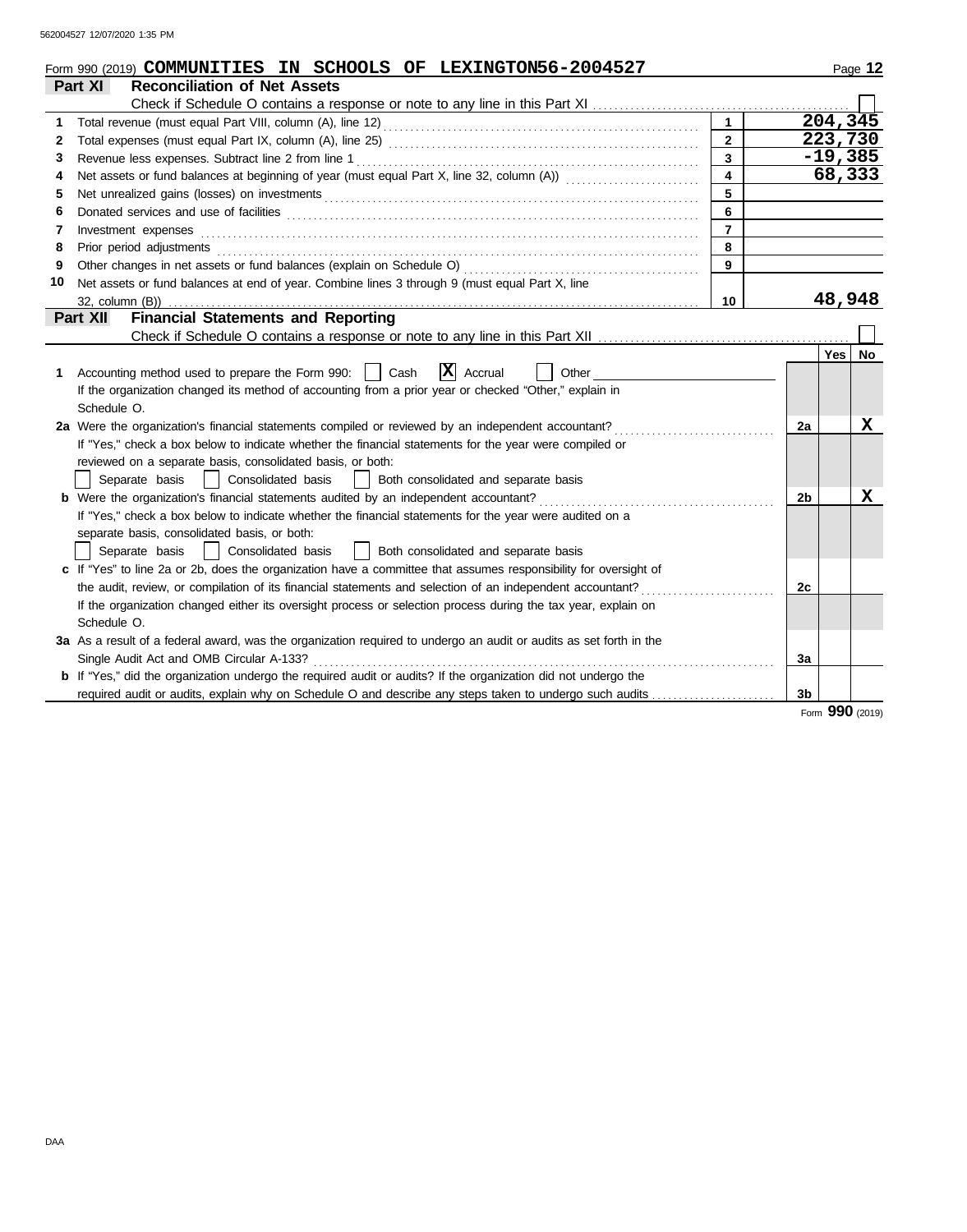562004527 12/07/2020 1:35 PM

| <b>SCHEDULE A</b>          |                                                                                                                                                                                                                                                  | <b>Public Charity Status and Public Support</b>                                                                                                                                                                                                                 |                                       |                                              | OMB No. 1545-0047                    |  |  |  |  |  |
|----------------------------|--------------------------------------------------------------------------------------------------------------------------------------------------------------------------------------------------------------------------------------------------|-----------------------------------------------------------------------------------------------------------------------------------------------------------------------------------------------------------------------------------------------------------------|---------------------------------------|----------------------------------------------|--------------------------------------|--|--|--|--|--|
| (Form 990 or 990-EZ)       |                                                                                                                                                                                                                                                  | Complete if the organization is a section 501(c)(3) organization or a section 4947(a)(1) nonexempt charitable trust.                                                                                                                                            |                                       |                                              | 19                                   |  |  |  |  |  |
| Department of the Treasury |                                                                                                                                                                                                                                                  | u Attach to Form 990 or Form 990-EZ.                                                                                                                                                                                                                            |                                       |                                              | Open to Public                       |  |  |  |  |  |
| Internal Revenue Service   |                                                                                                                                                                                                                                                  | u Go to www.irs.gov/Form990 for instructions and the latest information.                                                                                                                                                                                        |                                       | Inspection                                   |                                      |  |  |  |  |  |
| Name of the organization   | /DAVIDSON COUNTY, INC                                                                                                                                                                                                                            | COMMUNITIES IN SCHOOLS OF LEXINGTON                                                                                                                                                                                                                             |                                       | Employer identification number<br>56-2004527 |                                      |  |  |  |  |  |
| Part I                     |                                                                                                                                                                                                                                                  | Reason for Public Charity Status (All organizations must complete this part.) See instructions.                                                                                                                                                                 |                                       |                                              |                                      |  |  |  |  |  |
|                            |                                                                                                                                                                                                                                                  | The organization is not a private foundation because it is: (For lines 1 through 12, check only one box.)                                                                                                                                                       |                                       |                                              |                                      |  |  |  |  |  |
| 1                          |                                                                                                                                                                                                                                                  | A church, convention of churches, or association of churches described in section 170(b)(1)(A)(i).                                                                                                                                                              |                                       |                                              |                                      |  |  |  |  |  |
| 2                          | A school described in <b>section 170(b)(1)(A)(ii).</b> (Attach Schedule E (Form 990 or 990-EZ).)<br>3<br>A hospital or a cooperative hospital service organization described in section 170(b)(1)(A)(iii).                                       |                                                                                                                                                                                                                                                                 |                                       |                                              |                                      |  |  |  |  |  |
|                            | A medical research organization operated in conjunction with a hospital described in section 170(b)(1)(A)(iii). Enter the hospital's name,<br>4                                                                                                  |                                                                                                                                                                                                                                                                 |                                       |                                              |                                      |  |  |  |  |  |
| city, and state:           |                                                                                                                                                                                                                                                  |                                                                                                                                                                                                                                                                 |                                       |                                              |                                      |  |  |  |  |  |
| 5                          |                                                                                                                                                                                                                                                  | An organization operated for the benefit of a college or university owned or operated by a governmental unit described in                                                                                                                                       |                                       |                                              |                                      |  |  |  |  |  |
|                            | section 170(b)(1)(A)(iv). (Complete Part II.)                                                                                                                                                                                                    |                                                                                                                                                                                                                                                                 |                                       |                                              |                                      |  |  |  |  |  |
| 6<br> x <br>7              |                                                                                                                                                                                                                                                  | A federal, state, or local government or governmental unit described in section 170(b)(1)(A)(v).<br>An organization that normally receives a substantial part of its support from a governmental unit or from the general public                                |                                       |                                              |                                      |  |  |  |  |  |
| 8                          | described in section 170(b)(1)(A)(vi). (Complete Part II.)                                                                                                                                                                                       | A community trust described in section 170(b)(1)(A)(vi). (Complete Part II.)                                                                                                                                                                                    |                                       |                                              |                                      |  |  |  |  |  |
| 9                          |                                                                                                                                                                                                                                                  | An agricultural research organization described in section 170(b)(1)(A)(ix) operated in conjunction with a land-grant college                                                                                                                                   |                                       |                                              |                                      |  |  |  |  |  |
| university:                |                                                                                                                                                                                                                                                  | or university or a non-land-grant college of agriculture (see instructions). Enter the name, city, and state of the college or                                                                                                                                  |                                       |                                              |                                      |  |  |  |  |  |
| 10                         |                                                                                                                                                                                                                                                  | An organization that normally receives: (1) more than 33 1/3% of its support from contributions, membership fees, and gross                                                                                                                                     |                                       |                                              |                                      |  |  |  |  |  |
|                            | receipts from activities related to its exempt functions—subject to certain exceptions, and (2) no more than 33 1/3% of its<br>support from gross investment income and unrelated business taxable income (less section 511 tax) from businesses |                                                                                                                                                                                                                                                                 |                                       |                                              |                                      |  |  |  |  |  |
|                            |                                                                                                                                                                                                                                                  | acquired by the organization after June 30, 1975. See section 509(a)(2). (Complete Part III.)                                                                                                                                                                   |                                       |                                              |                                      |  |  |  |  |  |
| 11                         |                                                                                                                                                                                                                                                  | An organization organized and operated exclusively to test for public safety. See section 509(a)(4).                                                                                                                                                            |                                       |                                              |                                      |  |  |  |  |  |
| 12                         |                                                                                                                                                                                                                                                  | An organization organized and operated exclusively for the benefit of, to perform the functions of, or to carry out the purposes<br>of one or more publicly supported organizations described in section 509(a)(1) or section 509(a)(2). See section 509(a)(3). |                                       |                                              |                                      |  |  |  |  |  |
|                            |                                                                                                                                                                                                                                                  | Check the box in lines 12a through 12d that describes the type of supporting organization and complete lines 12e, 12f, and 12g.                                                                                                                                 |                                       |                                              |                                      |  |  |  |  |  |
| a                          |                                                                                                                                                                                                                                                  | Type I. A supporting organization operated, supervised, or controlled by its supported organization(s), typically by giving                                                                                                                                     |                                       |                                              |                                      |  |  |  |  |  |
|                            |                                                                                                                                                                                                                                                  | the supported organization(s) the power to regularly appoint or elect a majority of the directors or trustees of the<br>supporting organization. You must complete Part IV, Sections A and B.                                                                   |                                       |                                              |                                      |  |  |  |  |  |
| b                          |                                                                                                                                                                                                                                                  | Type II. A supporting organization supervised or controlled in connection with its supported organization(s), by having                                                                                                                                         |                                       |                                              |                                      |  |  |  |  |  |
|                            |                                                                                                                                                                                                                                                  | control or management of the supporting organization vested in the same persons that control or manage the supported                                                                                                                                            |                                       |                                              |                                      |  |  |  |  |  |
|                            |                                                                                                                                                                                                                                                  | organization(s). You must complete Part IV, Sections A and C.<br>Type III functionally integrated. A supporting organization operated in connection with, and functionally integrated with,                                                                     |                                       |                                              |                                      |  |  |  |  |  |
| c                          |                                                                                                                                                                                                                                                  | its supported organization(s) (see instructions). You must complete Part IV, Sections A, D, and E.                                                                                                                                                              |                                       |                                              |                                      |  |  |  |  |  |
| d                          |                                                                                                                                                                                                                                                  | Type III non-functionally integrated. A supporting organization operated in connection with its supported organization(s)                                                                                                                                       |                                       |                                              |                                      |  |  |  |  |  |
|                            |                                                                                                                                                                                                                                                  | that is not functionally integrated. The organization generally must satisfy a distribution requirement and an attentiveness<br>requirement (see instructions). You must complete Part IV, Sections A and D, and Part V.                                        |                                       |                                              |                                      |  |  |  |  |  |
| е                          |                                                                                                                                                                                                                                                  | Check this box if the organization received a written determination from the IRS that it is a Type I, Type II, Type III                                                                                                                                         |                                       |                                              |                                      |  |  |  |  |  |
|                            |                                                                                                                                                                                                                                                  | functionally integrated, or Type III non-functionally integrated supporting organization.                                                                                                                                                                       |                                       |                                              |                                      |  |  |  |  |  |
| f                          | Enter the number of supported organizations                                                                                                                                                                                                      | Provide the following information about the supported organization(s).                                                                                                                                                                                          |                                       |                                              |                                      |  |  |  |  |  |
| (i) Name of supported      | (ii) EIN                                                                                                                                                                                                                                         | (iii) Type of organization                                                                                                                                                                                                                                      | (iv) Is the organization              | (v) Amount of monetary                       | (vi) Amount of                       |  |  |  |  |  |
| organization               |                                                                                                                                                                                                                                                  | (described on lines 1-10<br>above (see instructions))                                                                                                                                                                                                           | listed in your governing<br>document? | support (see<br>instructions)                | other support (see                   |  |  |  |  |  |
|                            |                                                                                                                                                                                                                                                  |                                                                                                                                                                                                                                                                 | Yes<br>No                             |                                              | instructions)                        |  |  |  |  |  |
| (A)                        |                                                                                                                                                                                                                                                  |                                                                                                                                                                                                                                                                 |                                       |                                              |                                      |  |  |  |  |  |
| (B)                        |                                                                                                                                                                                                                                                  |                                                                                                                                                                                                                                                                 |                                       |                                              |                                      |  |  |  |  |  |
| (C)                        |                                                                                                                                                                                                                                                  |                                                                                                                                                                                                                                                                 |                                       |                                              |                                      |  |  |  |  |  |
|                            |                                                                                                                                                                                                                                                  |                                                                                                                                                                                                                                                                 |                                       |                                              |                                      |  |  |  |  |  |
| (D)                        |                                                                                                                                                                                                                                                  |                                                                                                                                                                                                                                                                 |                                       |                                              |                                      |  |  |  |  |  |
| (E)                        |                                                                                                                                                                                                                                                  |                                                                                                                                                                                                                                                                 |                                       |                                              |                                      |  |  |  |  |  |
|                            |                                                                                                                                                                                                                                                  |                                                                                                                                                                                                                                                                 |                                       |                                              |                                      |  |  |  |  |  |
| Total                      |                                                                                                                                                                                                                                                  |                                                                                                                                                                                                                                                                 |                                       |                                              |                                      |  |  |  |  |  |
|                            |                                                                                                                                                                                                                                                  | For Paperwork Reduction Act Notice, see the Instructions for Form 990 or 990-EZ.                                                                                                                                                                                |                                       |                                              | Schedule A (Form 990 or 990-EZ) 2019 |  |  |  |  |  |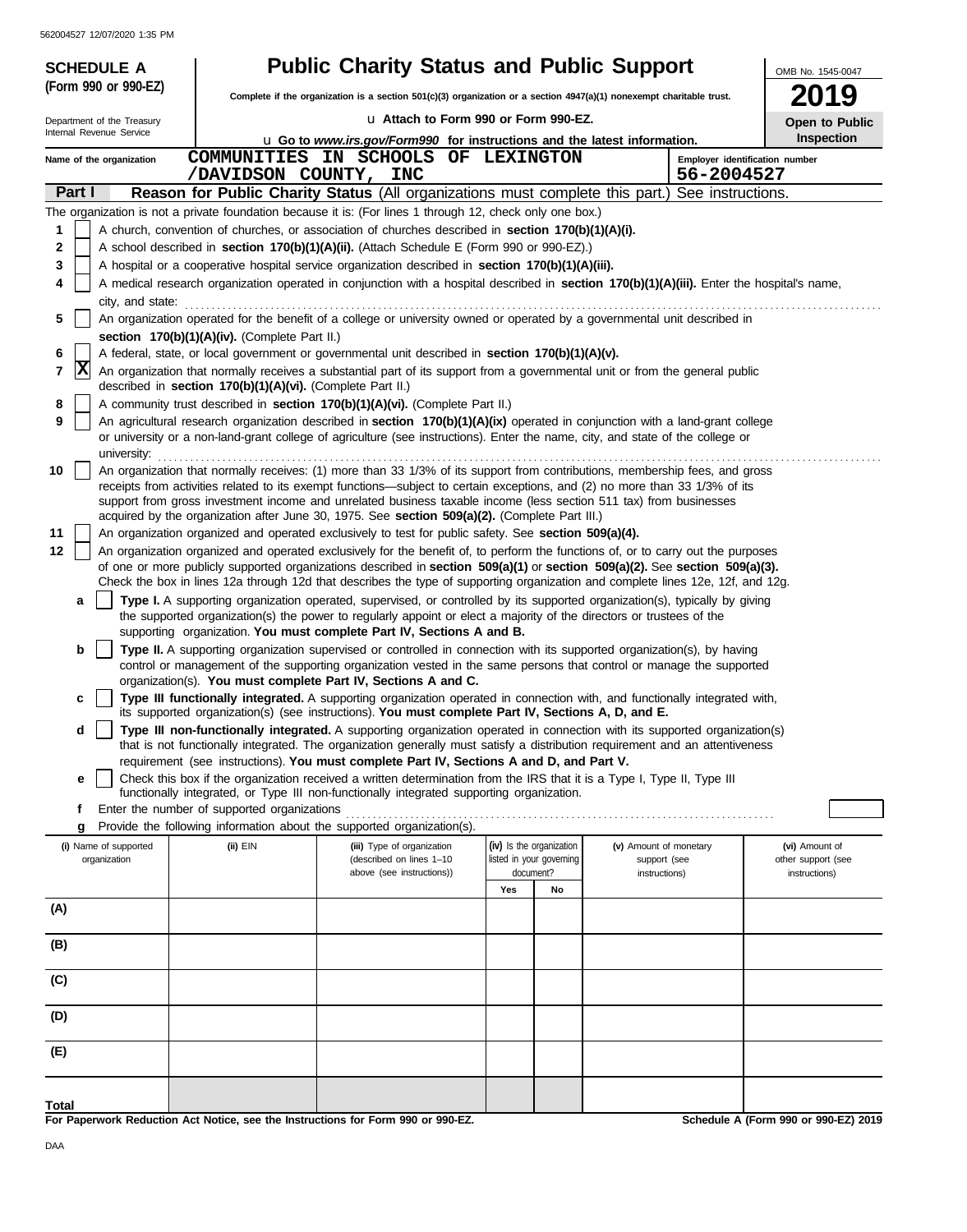## Schedule A (Form 990 or 990-EZ) 2019 **COMMUNITIES IN SCHOOLS OF LEXINGTON56-2004527** Page 2

(Complete only if you checked the box on line 5, 7, or 8 of Part I or if the organization failed to qualify under **Part II** Support Schedule for Organizations Described in Sections 170(b)(1)(A)(iv) and 170(b)(1)(A)(vi) Part III. If the organization fails to qualify under the tests listed below, please complete Part III.)

|              | <b>Section A. Public Support</b>                                                                                                                                                                                        |          |          |            |            |                                      |                                             |
|--------------|-------------------------------------------------------------------------------------------------------------------------------------------------------------------------------------------------------------------------|----------|----------|------------|------------|--------------------------------------|---------------------------------------------|
|              | Calendar year (or fiscal year beginning in) <b>u</b>                                                                                                                                                                    | (a) 2015 | (b) 2016 | $(c)$ 2017 | $(d)$ 2018 | (e) $2019$                           | (f) Total                                   |
| 1            | Gifts, grants, contributions, and<br>membership fees received. (Do not<br>include any "unusual grants.")                                                                                                                | 220,372  | 242,639  | 227,688    | 204,020    | 187,661                              | 1,082,380                                   |
| $\mathbf{2}$ | Tax revenues levied for the<br>organization's benefit and either paid<br>to or expended on its behalf                                                                                                                   |          |          |            |            |                                      |                                             |
| 3            | The value of services or facilities<br>furnished by a governmental unit to the<br>organization without charge                                                                                                           |          |          |            |            |                                      |                                             |
| 4            | Total. Add lines 1 through 3                                                                                                                                                                                            | 220,372  | 242,639  | 227,688    | 204,020    | 187,661                              | 1,082,380                                   |
| 5            | The portion of total contributions by<br>each person (other than a<br>governmental unit or publicly<br>supported organization) included on<br>line 1 that exceeds 2% of the amount<br>shown on line 11, column (f)<br>. |          |          |            |            |                                      |                                             |
| 6            | Public support. Subtract line 5 from line 4.                                                                                                                                                                            |          |          |            |            |                                      | 1,082,380                                   |
|              | <b>Section B. Total Support</b>                                                                                                                                                                                         |          |          |            |            |                                      |                                             |
|              | Calendar year (or fiscal year beginning in) $\mathbf u$                                                                                                                                                                 | (a) 2015 | (b) 2016 | $(c)$ 2017 | $(d)$ 2018 | $(e)$ 2019                           | (f) Total                                   |
| 7            | Amounts from line 4                                                                                                                                                                                                     | 220,372  | 242,639  | 227,688    | 204,020    | 187,661                              | 1,082,380                                   |
| 8            | Gross income from interest, dividends,<br>payments received on securities loans,<br>rents, royalties, and income from<br>similar sources                                                                                |          |          |            |            |                                      |                                             |
| 9            | Net income from unrelated business<br>activities, whether or not the business<br>is regularly carried on $\ldots$                                                                                                       |          |          |            |            |                                      |                                             |
| 10           | Other income. Do not include gain or<br>loss from the sale of capital assets<br>(Explain in Part VI.)                                                                                                                   | 49,744   | 46,503   | 43,984     | 34,817     | 28,503                               | 203,551                                     |
| 11           | Total support. Add lines 7 through 10                                                                                                                                                                                   |          |          |            |            |                                      | 1,285,931                                   |
| 12           | Gross receipts from related activities, etc. (see instructions)                                                                                                                                                         |          |          |            |            | 12                                   |                                             |
| 13           | First five years. If the Form 990 is for the organization's first, second, third, fourth, or fifth tax year as a section 501(c)(3)                                                                                      |          |          |            |            |                                      |                                             |
|              | organization, check this box and stop here                                                                                                                                                                              |          |          |            |            |                                      |                                             |
|              | Section C. Computation of Public Support Percentage                                                                                                                                                                     |          |          |            |            |                                      |                                             |
| 14           |                                                                                                                                                                                                                         |          |          |            |            | 14                                   | 84.17%                                      |
| 15           | 16a 33 1/3% support test-2019. If the organization did not check the box on line 13, and line 14 is 33 1/3% or more, check this                                                                                         |          |          |            |            | 15                                   | 83.33%                                      |
|              |                                                                                                                                                                                                                         |          |          |            |            |                                      | $\blacktriangleright \overline{\mathbf{X}}$ |
| b            | box and stop here. The organization qualifies as a publicly supported organization<br>33 1/3% support test-2018. If the organization did not check a box on line 13 or 16a, and line 15 is 33 1/3% or more, check       |          |          |            |            |                                      |                                             |
|              | this box and stop here. The organization qualifies as a publicly supported organization                                                                                                                                 |          |          |            |            |                                      |                                             |
|              | 17a 10%-facts-and-circumstances test-2019. If the organization did not check a box on line 13, 16a, or 16b, and line 14 is                                                                                              |          |          |            |            |                                      |                                             |
|              | 10% or more, and if the organization meets the "facts-and-circumstances" test, check this box and stop here. Explain in                                                                                                 |          |          |            |            |                                      |                                             |
|              | Part VI how the organization meets the "facts-and-circumstances" test. The organization qualifies as a publicly supported                                                                                               |          |          |            |            |                                      |                                             |
|              | organization                                                                                                                                                                                                            |          |          |            |            |                                      |                                             |
| b            | 10%-facts-and-circumstances test-2018. If the organization did not check a box on line 13, 16a, 16b, or 17a, and line                                                                                                   |          |          |            |            |                                      |                                             |
|              | 15 is 10% or more, and if the organization meets the "facts-and-circumstances" test, check this box and stop here.                                                                                                      |          |          |            |            |                                      |                                             |
|              | Explain in Part VI how the organization meets the "facts-and-circumstances" test. The organization qualifies as a publicly                                                                                              |          |          |            |            |                                      |                                             |
|              | supported organization                                                                                                                                                                                                  |          |          |            |            |                                      |                                             |
| 18           | Private foundation. If the organization did not check a box on line 13, 16a, 16b, 17a, or 17b, check this box and see                                                                                                   |          |          |            |            |                                      |                                             |
|              | instructions                                                                                                                                                                                                            |          |          |            |            |                                      |                                             |
|              |                                                                                                                                                                                                                         |          |          |            |            | Cahadule A (Ferm 000 er 000 EZ) 2010 |                                             |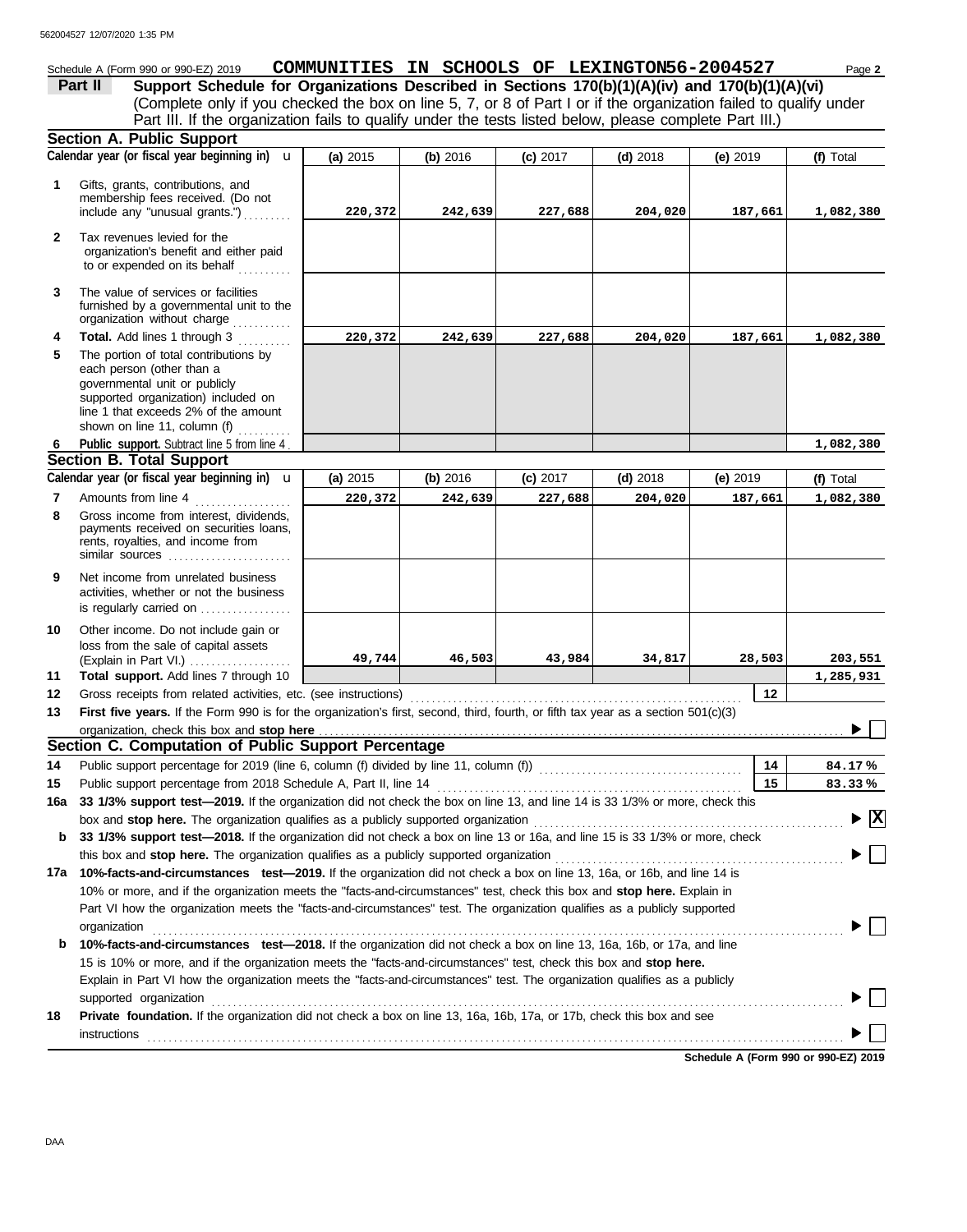## Schedule A (Form 990 or 990-EZ) 2019 **COMMUNITIES IN SCHOOLS OF LEXINGTON56-2004527** Page 3

**Part III** Support Schedule for Organizations Described in Section 509(a)(2)

(Complete only if you checked the box on line 10 of Part I or if the organization failed to qualify under Part II. If the organization fails to qualify under the tests listed below, please complete Part II.)

|              | <b>Section A. Public Support</b>                                                                                                                                                  |          |          |            |            |            |           |
|--------------|-----------------------------------------------------------------------------------------------------------------------------------------------------------------------------------|----------|----------|------------|------------|------------|-----------|
|              | Calendar year (or fiscal year beginning in)<br>u                                                                                                                                  | (a) 2015 | (b) 2016 | $(c)$ 2017 | $(d)$ 2018 | (e) $2019$ | (f) Total |
| $\mathbf{1}$ | Gifts, grants, contributions, and membership fees<br>received. (Do not include any "unusual grants.")                                                                             |          |          |            |            |            |           |
| $\mathbf{2}$ | Gross receipts from admissions, merchandise<br>sold or services performed, or facilities<br>furnished in any activity that is related to the<br>organization's tax-exempt purpose |          |          |            |            |            |           |
| 3            | Gross receipts from activities that are not an<br>unrelated trade or business under section 513                                                                                   |          |          |            |            |            |           |
| 4            | Tax revenues levied for the<br>organization's benefit and either paid<br>to or expended on its behalf                                                                             |          |          |            |            |            |           |
| 5            | The value of services or facilities<br>furnished by a governmental unit to the<br>organization without charge                                                                     |          |          |            |            |            |           |
| 6            | Total. Add lines 1 through 5<br>a sa sa salalar                                                                                                                                   |          |          |            |            |            |           |
|              | <b>7a</b> Amounts included on lines 1, 2, and 3<br>received from disqualified persons                                                                                             |          |          |            |            |            |           |
| b            | Amounts included on lines 2 and 3<br>received from other than disqualified<br>persons that exceed the greater of \$5,000<br>or 1% of the amount on line 13 for the year           |          |          |            |            |            |           |
| c            | Add lines 7a and 7b                                                                                                                                                               |          |          |            |            |            |           |
| 8            | Public support. (Subtract line 7c from                                                                                                                                            |          |          |            |            |            |           |
|              |                                                                                                                                                                                   |          |          |            |            |            |           |
|              | <b>Section B. Total Support</b><br>Calendar year (or fiscal year beginning in) <b>u</b>                                                                                           |          |          |            |            |            |           |
|              |                                                                                                                                                                                   | (a) 2015 | (b) 2016 | $(c)$ 2017 | $(d)$ 2018 | (e) $2019$ | (f) Total |
| 9            | Amounts from line 6                                                                                                                                                               |          |          |            |            |            |           |
| 10a          | Gross income from interest, dividends,<br>payments received on securities loans, rents,<br>royalties, and income from similar sources.                                            |          |          |            |            |            |           |
|              | Unrelated business taxable income (less)<br>section 511 taxes) from businesses<br>acquired after June 30, 1975                                                                    |          |          |            |            |            |           |
| c            | Add lines 10a and 10b                                                                                                                                                             |          |          |            |            |            |           |
| 11           | Net income from unrelated business<br>activities not included in line 10b, whether<br>or not the business is regularly carried on                                                 |          |          |            |            |            |           |
| 12           | Other income. Do not include gain or<br>loss from the sale of capital assets<br>(Explain in Part VI.)                                                                             |          |          |            |            |            |           |
| 13           | Total support. (Add lines 9, 10c, 11,                                                                                                                                             |          |          |            |            |            |           |
|              | and 12.) $\ldots$                                                                                                                                                                 |          |          |            |            |            |           |
| 14           | First five years. If the Form 990 is for the organization's first, second, third, fourth, or fifth tax year as a section 501(c)(3)                                                |          |          |            |            |            |           |
|              | organization, check this box and stop here                                                                                                                                        |          |          |            |            |            |           |
|              | Section C. Computation of Public Support Percentage                                                                                                                               |          |          |            |            |            |           |
| 15           |                                                                                                                                                                                   |          |          |            |            | 15         | %         |
| 16           |                                                                                                                                                                                   |          |          |            |            | 16         | %         |
|              | Section D. Computation of Investment Income Percentage                                                                                                                            |          |          |            |            |            |           |
| 17           |                                                                                                                                                                                   |          |          |            |            | 17         | %         |
| 18           | Investment income percentage from 2018 Schedule A, Part III, line 17                                                                                                              |          |          |            |            | 18         | %         |
| 19a          | 33 1/3% support tests-2019. If the organization did not check the box on line 14, and line 15 is more than 33 1/3%, and line                                                      |          |          |            |            |            |           |
|              | 17 is not more than 33 1/3%, check this box and stop here. The organization qualifies as a publicly supported organization                                                        |          |          |            |            |            |           |
| b            | 33 1/3% support tests—2018. If the organization did not check a box on line 14 or line 19a, and line 16 is more than 33 1/3%, and                                                 |          |          |            |            |            |           |
|              | line 18 is not more than 33 1/3%, check this box and stop here. The organization qualifies as a publicly supported organization $\ldots$                                          |          |          |            |            |            |           |
| 20           |                                                                                                                                                                                   |          |          |            |            |            |           |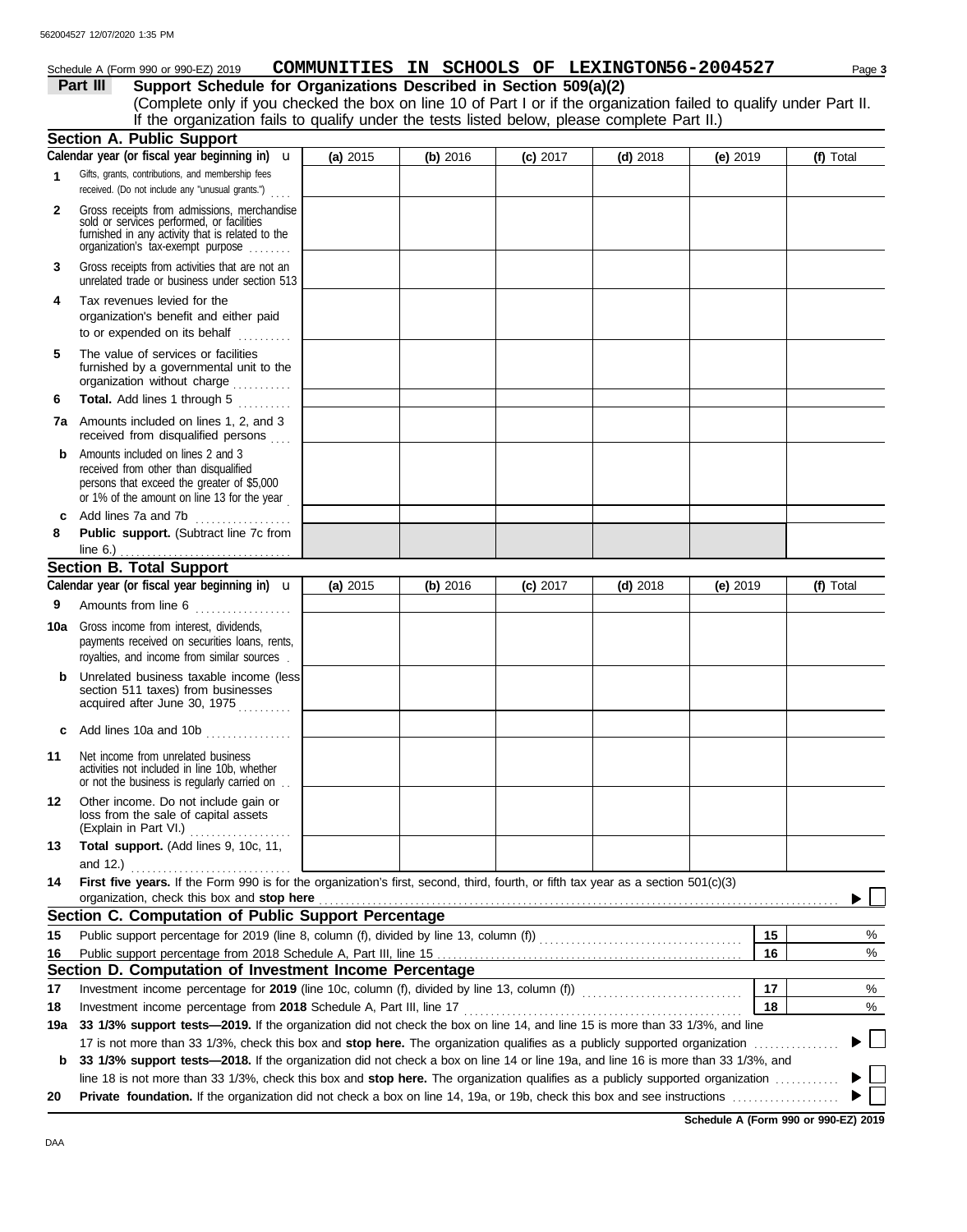## Schedule A (Form 990 or 990-EZ) 2019 **COMMUNITIES IN SCHOOLS OF LEXINGTON56-2004527** Page 4

**Yes No**

# **Part IV Supporting Organizations** (Complete only if you checked a box in line 12 on Part I. If you checked 12a of Part I, complete Sections A

Sections A, D, and E. If you checked 12d of Part I, complete Sections A and D, and complete Part V.) and B. If you checked 12b of Part I, complete Sections A and C. If you checked 12c of Part I, complete

## **Section A. All Supporting Organizations**

- Are all of the organization's supported organizations listed by name in the organization's governing documents? *If "No," describe in Part VI how the supported organizations are designated. If designated by class or purpose, describe the designation. If historic and continuing relationship, explain.* **1**
- Did the organization have any supported organization that does not have an IRS determination of status under section 509(a)(1) or (2)? *If "Yes," explain in Part VI how the organization determined that the supported organization was described in section 509(a)(1) or (2).* **2**
- **3a** Did the organization have a supported organization described in section 501(c)(4), (5), or (6)? *If "Yes," answer (b) and (c) below.*
- **b** Did the organization confirm that each supported organization qualified under section 501(c)(4), (5), or (6) and satisfied the public support tests under section 509(a)(2)? *If "Yes," describe in Part VI when and how the organization made the determination.*
- **c** Did the organization ensure that all support to such organizations was used exclusively for section  $170(c)(2)(B)$ purposes? *If "Yes," explain in Part VI what controls the organization put in place to ensure such use.*
- **4a** Was any supported organization not organized in the United States ("foreign supported organization")? *If "Yes," and if you checked 12a or 12b in Part I, answer (b) and (c) below.*
- **b** Did the organization have ultimate control and discretion in deciding whether to make grants to the foreign supported organization? *If "Yes," describe in Part VI how the organization had such control and discretion despite being controlled or supervised by or in connection with its supported organizations.*
- **c** Did the organization support any foreign supported organization that does not have an IRS determination under sections 501(c)(3) and 509(a)(1) or (2)? *If "Yes," explain in Part VI what controls the organization used to ensure that all support to the foreign supported organization was used exclusively for section 170(c)(2)(B) purposes.*
- **5a** Did the organization add, substitute, or remove any supported organizations during the tax year? *If "Yes," answer (b) and (c) below (if applicable). Also, provide detail in Part VI, including (i) the names and EIN numbers of the supported organizations added, substituted, or removed; (ii) the reasons for each such action; (iii) the authority under the organization's organizing document authorizing such action; and (iv) how the action was accomplished (such as by amendment to the organizing document).*
- **b Type I or Type II only.** Was any added or substituted supported organization part of a class already designated in the organization's organizing document?
- **c Substitutions only.** Was the substitution the result of an event beyond the organization's control?
- **6** Did the organization provide support (whether in the form of grants or the provision of services or facilities) to anyone other than (i) its supported organizations, (ii) individuals that are part of the charitable class benefited by one or more of its supported organizations, or (iii) other supporting organizations that also support or benefit one or more of the filing organization's supported organizations? *If "Yes," provide detail in Part VI.*
- **7** Did the organization provide a grant, loan, compensation, or other similar payment to a substantial contributor (as defined in section 4958(c)(3)(C)), a family member of a substantial contributor, or a 35% controlled entity with regard to a substantial contributor? *If "Yes," complete Part I of Schedule L (Form 990 or 990-EZ).*
- **8** Did the organization make a loan to a disqualified person (as defined in section 4958) not described in line 7? *If "Yes," complete Part I of Schedule L (Form 990 or 990-EZ).*
- **9a** Was the organization controlled directly or indirectly at any time during the tax year by one or more disqualified persons as defined in section 4946 (other than foundation managers and organizations described in section 509(a)(1) or (2))? *If "Yes," provide detail in Part VI.*
- **b** Did one or more disqualified persons (as defined in line 9a) hold a controlling interest in any entity in which the supporting organization had an interest? *If "Yes," provide detail in Part VI.*
- **c** Did a disqualified person (as defined in line 9a) have an ownership interest in, or derive any personal benefit from, assets in which the supporting organization also had an interest? *If "Yes," provide detail in Part VI.*
- **10a** Was the organization subject to the excess business holdings rules of section 4943 because of section 4943(f) (regarding certain Type II supporting organizations, and all Type III non-functionally integrated supporting organizations)? *If "Yes," answer 10b below.*
- **b** Did the organization have any excess business holdings in the tax year? *(Use Schedule C, Form 4720, to determine whether the organization had excess business holdings.)*

**1 2 3a 3b 3c 4a 4b 4c 5a 5b 5c 6 7 8 9a 9b 9c 10a 10b**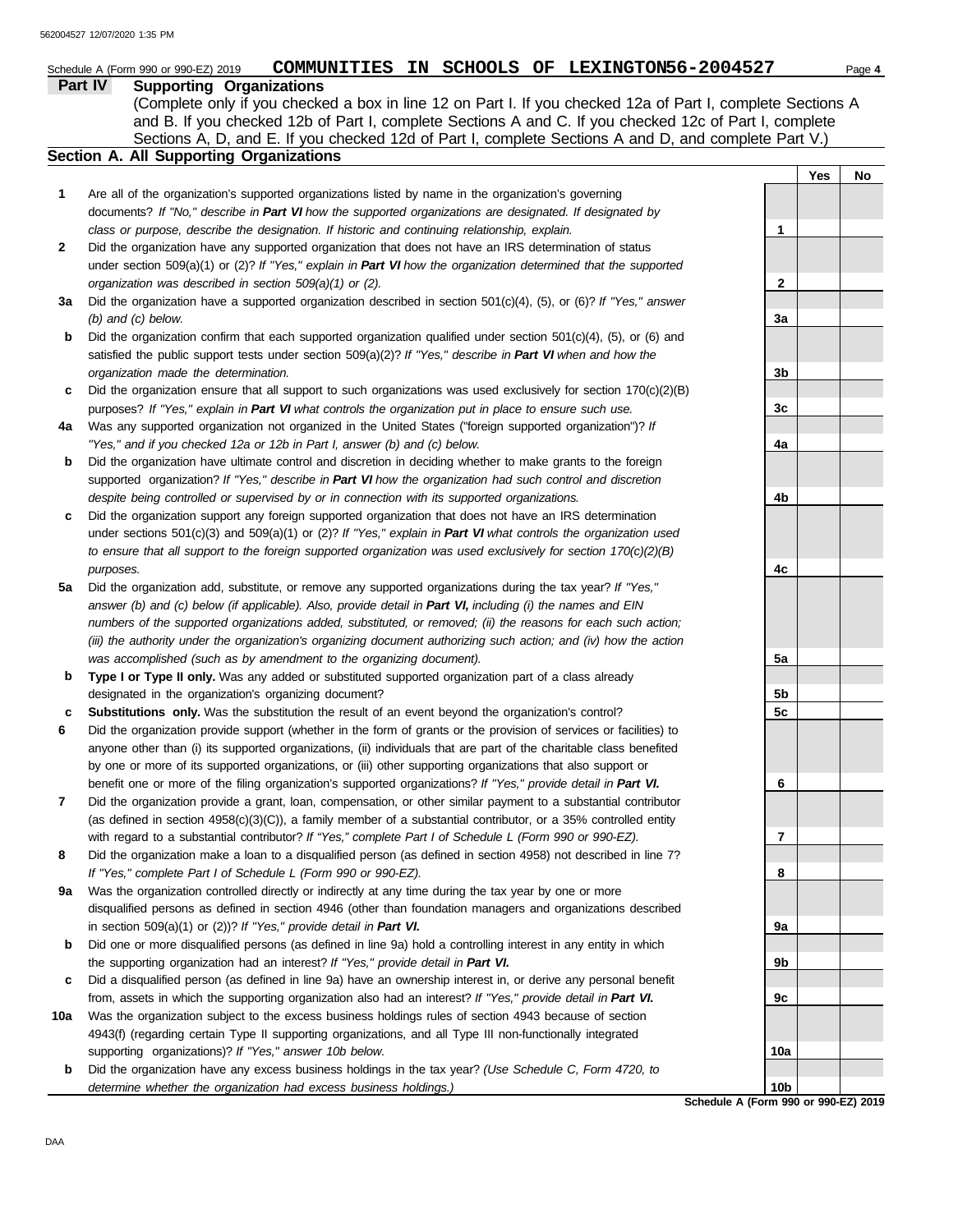|              | IN SCHOOLS OF LEXINGTON56-2004527<br><b>COMMUNITIES</b><br>Schedule A (Form 990 or 990-EZ) 2019                                   |              |     | Page 5 |
|--------------|-----------------------------------------------------------------------------------------------------------------------------------|--------------|-----|--------|
|              | Part IV<br><b>Supporting Organizations (continued)</b>                                                                            |              |     |        |
| 11           | Has the organization accepted a gift or contribution from any of the following persons?                                           |              | Yes | No     |
| a            | A person who directly or indirectly controls, either alone or together with persons described in (b) and (c)                      |              |     |        |
|              | below, the governing body of a supported organization?                                                                            | 11a          |     |        |
|              | <b>b</b> A family member of a person described in (a) above?                                                                      | 11b          |     |        |
|              | c A 35% controlled entity of a person described in (a) or (b) above? If "Yes" to a, b, or c, provide detail in Part VI.           | 11c          |     |        |
|              | <b>Section B. Type I Supporting Organizations</b>                                                                                 |              |     |        |
|              |                                                                                                                                   |              | Yes | No     |
| 1            | Did the directors, trustees, or membership of one or more supported organizations have the power to                               |              |     |        |
|              | regularly appoint or elect at least a majority of the organization's directors or trustees at all times during the                |              |     |        |
|              | tax year? If "No," describe in Part VI how the supported organization(s) effectively operated, supervised, or                     |              |     |        |
|              | controlled the organization's activities. If the organization had more than one supported organization,                           |              |     |        |
|              | describe how the powers to appoint and/or remove directors or trustees were allocated among the supported                         |              |     |        |
|              | organizations and what conditions or restrictions, if any, applied to such powers during the tax year.                            | 1            |     |        |
| $\mathbf{2}$ | Did the organization operate for the benefit of any supported organization other than the supported                               |              |     |        |
|              | organization(s) that operated, supervised, or controlled the supporting organization? If "Yes," explain in Part                   |              |     |        |
|              | VI how providing such benefit carried out the purposes of the supported organization(s) that operated,                            |              |     |        |
|              | supervised, or controlled the supporting organization.                                                                            | $\mathbf{2}$ |     |        |
|              | Section C. Type II Supporting Organizations                                                                                       |              |     |        |
| 1            | Were a majority of the organization's directors or trustees during the tax year also a majority of the directors                  |              | Yes | No     |
|              | or trustees of each of the organization's supported organization(s)? If "No," describe in Part VI how control                     |              |     |        |
|              | or management of the supporting organization was vested in the same persons that controlled or managed                            |              |     |        |
|              | the supported organization(s).                                                                                                    | 1            |     |        |
|              | Section D. All Type III Supporting Organizations                                                                                  |              |     |        |
|              |                                                                                                                                   |              | Yes | No     |
| 1            | Did the organization provide to each of its supported organizations, by the last day of the fifth month of the                    |              |     |        |
|              | organization's tax year, (i) a written notice describing the type and amount of support provided during the prior tax             |              |     |        |
|              | year, (ii) a copy of the Form 990 that was most recently filed as of the date of notification, and (iii) copies of the            |              |     |        |
|              | organization's governing documents in effect on the date of notification, to the extent not previously provided?                  | 1            |     |        |
| 2            | Were any of the organization's officers, directors, or trustees either (i) appointed or elected by the supported                  |              |     |        |
|              | organization(s) or (ii) serving on the governing body of a supported organization? If "No," explain in Part VI how                |              |     |        |
|              | the organization maintained a close and continuous working relationship with the supported organization(s).                       | $\mathbf{2}$ |     |        |
| 3            | By reason of the relationship described in (2), did the organization's supported organizations have a                             |              |     |        |
|              | significant voice in the organization's investment policies and in directing the use of the organization's                        |              |     |        |
|              | income or assets at all times during the tax year? If "Yes," describe in Part VI the role the organization's                      |              |     |        |
|              | supported organizations played in this regard.                                                                                    | 3            |     |        |
|              | Section E. Type III Functionally-Integrated Supporting Organizations                                                              |              |     |        |
| 1            | Check the box next to the method that the organization used to satisfy the Integral Part Test during the year (see instructions). |              |     |        |
| а            | The organization satisfied the Activities Test. Complete line 2 below.                                                            |              |     |        |
| b            | The organization is the parent of each of its supported organizations. Complete line 3 below.                                     |              |     |        |
| c            | The organization supported a governmental entity. Describe in Part VI how you supported a government entity (see instructions).   |              |     |        |
|              | 2 Activities Test. Answer (a) and (b) below.                                                                                      |              | Yes | No     |
| а            | Did substantially all of the organization's activities during the tax year directly further the exempt purposes of                |              |     |        |
|              | the supported organization(s) to which the organization was responsive? If "Yes," then in Part VI identify                        |              |     |        |
|              | those supported organizations and explain how these activities directly furthered their exempt purposes,                          |              |     |        |
|              |                                                                                                                                   |              |     |        |
|              | how the organization was responsive to those supported organizations, and how the organization determined                         |              |     |        |

- **b** Did the activities described in (a) constitute activities that, but for the organization's involvement, one or more of the organization's supported organization(s) would have been engaged in? *If "Yes," explain in Part VI the reasons for the organization's position that its supported organization(s) would have engaged in these activities but for the organization's involvement.*
- **3** Parent of Supported Organizations. *Answer (a) and (b) below.*
- **a** Did the organization have the power to regularly appoint or elect a majority of the officers, directors, or trustees of each of the supported organizations? *Provide details in Part VI.*
- DAA **Schedule A (Form 990 or 990-EZ) 2019 b** Did the organization exercise a substantial degree of direction over the policies, programs, and activities of each of its supported organizations? *If "Yes," describe in Part VI the role played by the organization in this regard.*

**2b 3a 3b**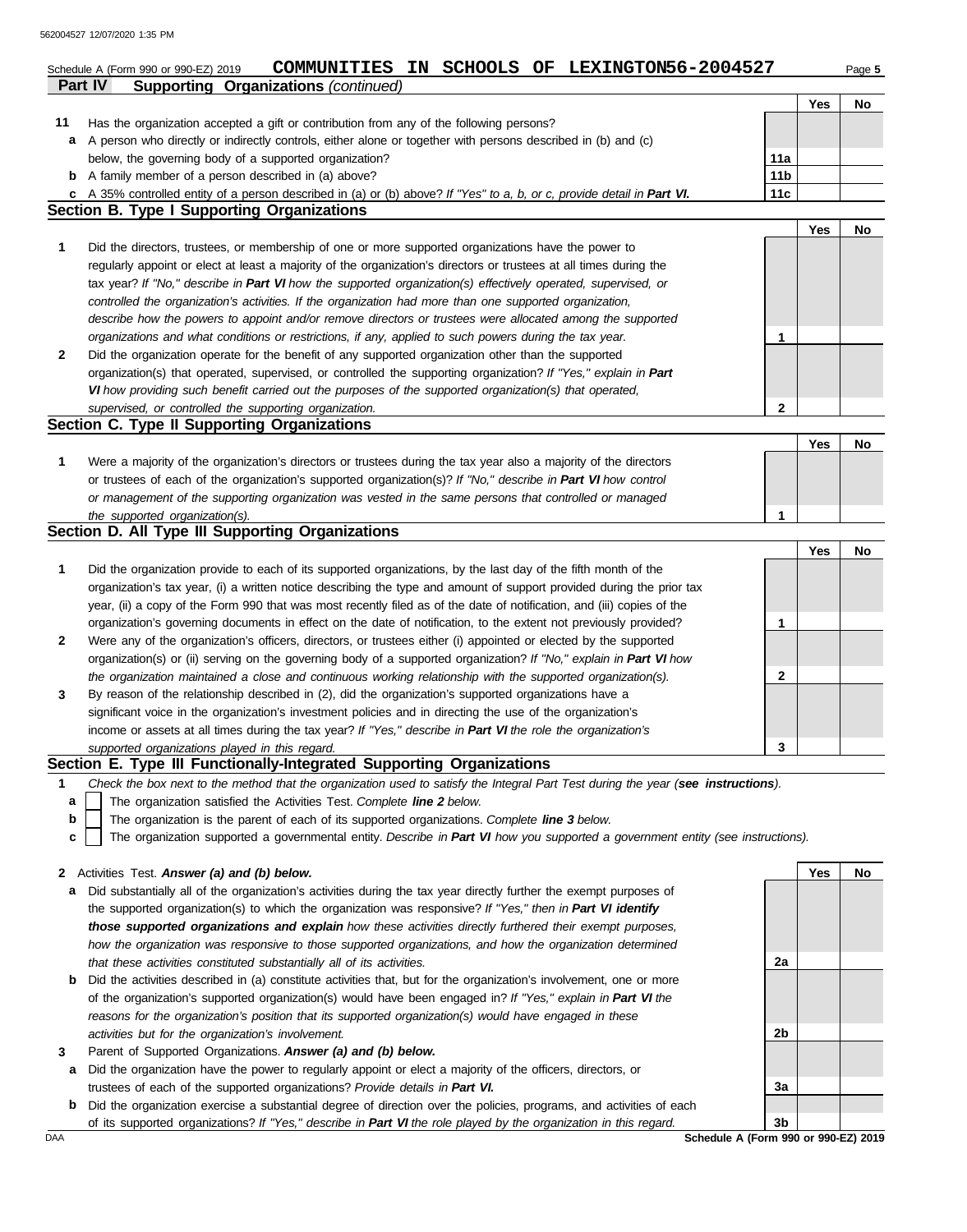### **Part V Type III Non-Functionally Integrated 509(a)(3) Supporting Organizations** Schedule A (Form 990 or 990-EZ) 2019 **COMMUNITIES IN SCHOOLS OF LEXINGTON56-2004527** Page 6 **1** Check here if the organization satisfied the Integral Part Test as a qualifying trust on Nov. 20, 1970 (explain in Part VI). **See instructions.** All other Type III non-functionally integrated supporting organizations must complete Sections A through E. **1** Net short-term capital gain **2** Recoveries of prior-year distributions **3 4 5** Depreciation and depletion **6** Portion of operating expenses paid or incurred for production or **7 8 Adjusted Net Income** (subtract lines 5, 6, and 7 from line 4) **1** Aggregate fair market value of all non-exempt-use assets (see **Section A - Adjusted Net Income** Other gross income (see instructions) Add lines 1 through 3. collection of gross income or for management, conservation, or maintenance of property held for production of income (see instructions) Other expenses (see instructions) **Section B - Minimum Asset Amount** instructions for short tax year or assets held for part of year): **a** Average monthly value of securities **b** Average monthly cash balances **c** Fair market value of other non-exempt-use assets **8 7 6 5 4 3 2 1** (A) Prior Year (B) Current Year (optional) (optional) (B) Current Year (A) Prior Year **1a 1b 1c**

### **Section C - Distributable Amount**

Multiply line 5 by .035.

**3** Subtract line 2 from line 1d.

**7 6**

**4**

see instructions).

**d Total** (add lines 1a, 1b, and 1c) **e Discount** claimed for blockage or other factors (explain in detail in **Part VI**):

Recoveries of prior-year distributions

**5** Net value of non-exempt-use assets (subtract line 4 from line 3)

**2** Acquisition indebtedness applicable to non-exempt-use assets

Cash deemed held for exempt use. Enter 1-1/2% of line 3 (for greater amount,

|    | <b>Minimum Asset Amount (add line 7 to line 6)</b>                                                                                | 8 |              |  |  |  |  |
|----|-----------------------------------------------------------------------------------------------------------------------------------|---|--------------|--|--|--|--|
|    | Section C - Distributable Amount                                                                                                  |   | Current Year |  |  |  |  |
|    | Adjusted net income for prior year (from Section A, line 8, Column A)                                                             |   |              |  |  |  |  |
| 2  | Enter 85% of line 1.                                                                                                              |   |              |  |  |  |  |
|    | Minimum asset amount for prior year (from Section B, line 8, Column A)                                                            | 3 |              |  |  |  |  |
|    | 4 Enter greater of line 2 or line 3.                                                                                              | 4 |              |  |  |  |  |
| 5. | Income tax imposed in prior year                                                                                                  | 5 |              |  |  |  |  |
| 6  | <b>Distributable Amount.</b> Subtract line 5 from line 4, unless subject to                                                       |   |              |  |  |  |  |
|    | emergency temporary reduction (see instructions).                                                                                 | 6 |              |  |  |  |  |
|    | Check here if the current year is the organization's first as a non-functionally integrated Type III supporting organization (see |   |              |  |  |  |  |

**1d**

**2 3**

**7** instructions). neck here if the current year is the organization's first as a non-functionally integrated Type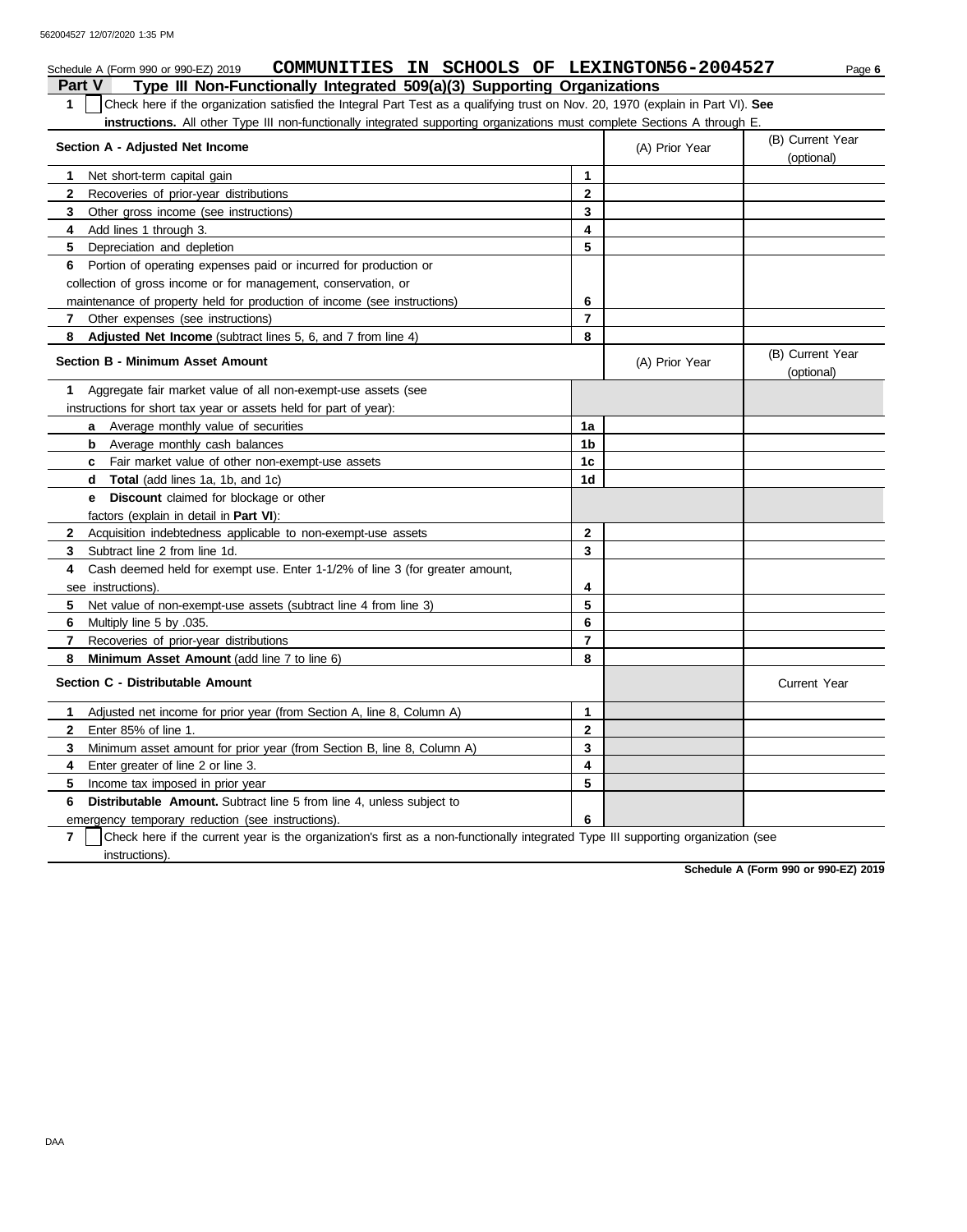### Schedule A (Form 990 or 990-EZ) 2019 **COMMUNITIES IN SCHOOLS OF LEXINGTON56-2004527** Page 7 **Part V Type III Non-Functionally Integrated 509(a)(3) Supporting Organizations** *(continued)* **Section D - Distributions Current Year 1 2 3 4 5 6 7 8 9 10** Amounts paid to supported organizations to accomplish exempt purposes Amounts paid to perform activity that directly furthers exempt purposes of supported organizations, in excess of income from activity Administrative expenses paid to accomplish exempt purposes of supported organizations Amounts paid to acquire exempt-use assets Qualified set-aside amounts (prior IRS approval required) Other distributions (describe in **Part VI**). See instructions. **Total annual distributions.** Add lines 1 through 6. Distributions to attentive supported organizations to which the organization is responsive (provide details in **Part VI**). See instructions. Distributable amount for 2019 from Section C, line 6 Line 8 amount divided by line 9 amount **Section E - Distribution Allocations** (see instructions) **Excess Distributions (i) (ii) Underdistributions Pre-2019 (iii) Distributable Amount for 2019 8** Breakdown of line 7: **7 6** Remaining underdistributions for 2019. Subtract lines 3h **5** Remaining underdistributions for years prior to 2019, if **4 3 2 1 a** From 2014 . . . . . . . . . . . . . . . . . . . . . . . . . . . . . . . **b** From 2015 . . . . . . . . . . . . . . . . . . . . . . . . . . . . . . . **c** From 2016 . . . . . . . . . . . . . . . . . . . . . . . . . . . . . . . **d** From 2017 . . . . . . . . . . . . . . . . . . . . . . . . . . . . . . . . **e** From 2018 . . . . . . . . . . . . . . . . . . . . . . . . . . . . . . . . **f Total** of lines 3a through e **g** Applied to underdistributions of prior years **h** Applied to 2019 distributable amount **i** Carryover from 2014 not applied (see instructions) **j** Remainder. Subtract lines 3g, 3h, and 3i from 3f. **a** Applied to underdistributions of prior years **b** Applied to 2019 distributable amount **c** Remainder. Subtract lines 4a and 4b from 4. **a** Excess from 2015 . . . . . . . . . . . . . . . . . . . . . . . . **b** Excess from 2016 . . . . . . . . . . . . . . . . . . . . . . . . **c** Excess from 2017 . . . . . . . . . . . . . . . . . . . . . . . . . **d** Excess from 2018 . . . . . . . . . . . . . . . . . . . . . . . . . **e** Excess from 2019 . . . . . . . . . . . . . . . . . . . . . . . . . Distributable amount for 2019 from Section C, line 6 Underdistributions, if any, for years prior to 2019 (reasonable cause required-explain in **Part VI**). See Excess distributions carryover, if any, to 2019 Distributions for 2019 from Section D, line 7: \$ any. Subtract lines 3g and 4a from line 2. For result greater than zero, explain in **Part VI**. See instructions. and 4b from line 1. For result greater than zero, explain in Part VI. See instructions. **Excess distributions carryover to 2020.** Add lines 3j and 4c. instructions.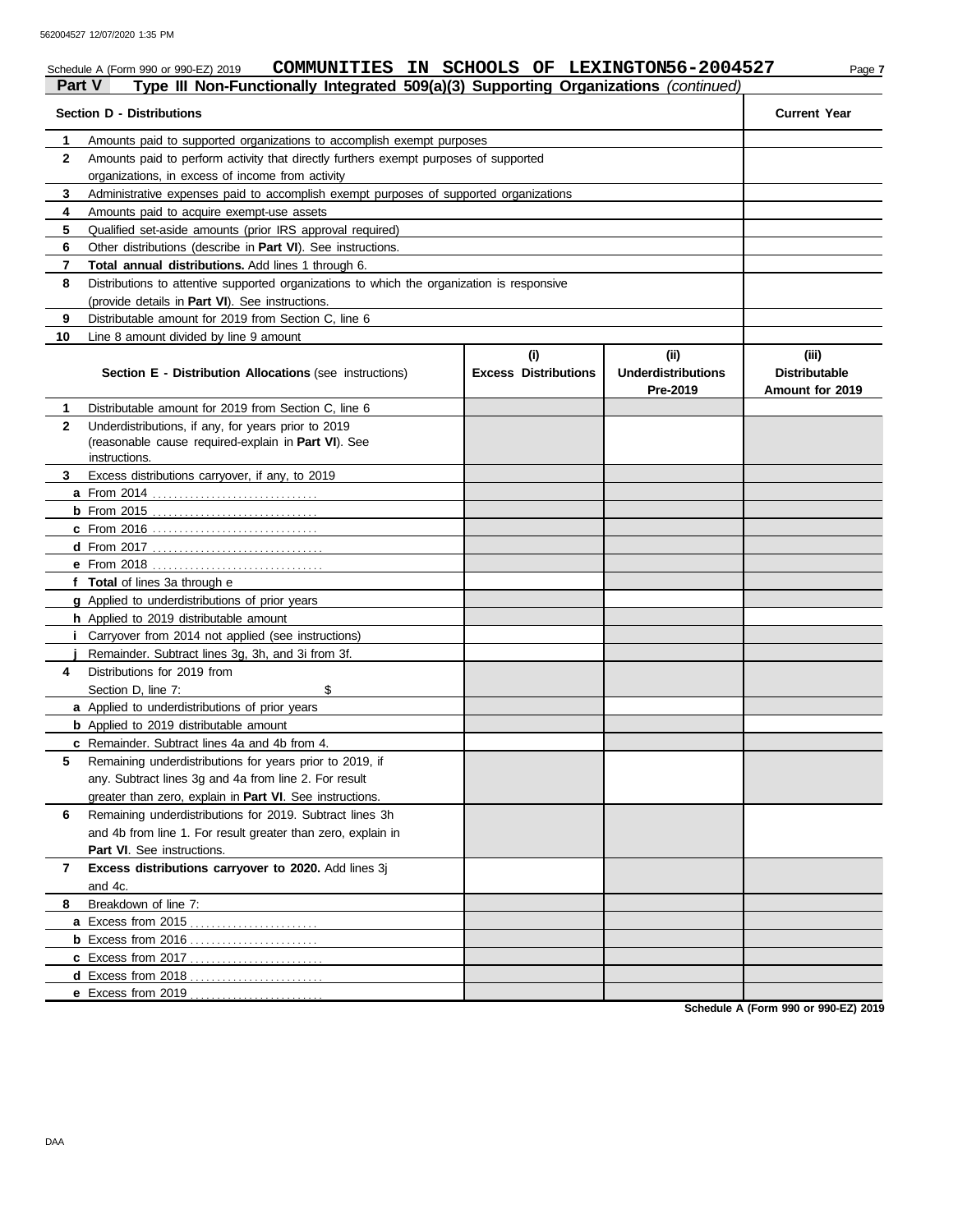| Part VI                                | Schedule A (Form 990 or 990-EZ) 2019 |  |                                 |  |                      |         | COMMUNITIES IN SCHOOLS OF LEXINGTON56-2004527<br>Supplemental Information. Provide the explanations required by Part II, line 10; Part II, line 17a or 17b; Part<br>III, line 12; Part IV, Section A, lines 1, 2, 3b, 3c, 4b, 4c, 5a, 6, 9a, 9b, 9c, 11a, 11b, and 11c; Part IV, Section<br>B, lines 1 and 2; Part IV, Section C, line 1; Part IV, Section D, lines 2 and 3; Part IV, Section E, lines 1c, 2a, 2b,<br>3a, and 3b; Part V, line 1; Part V, Section B, line 1e; Part V, Section D, lines 5, 6, and 8; and Part V, Section E,<br>lines 2, 5, and 6. Also complete this part for any additional information. (See instructions.) | Page 8 |  |
|----------------------------------------|--------------------------------------|--|---------------------------------|--|----------------------|---------|----------------------------------------------------------------------------------------------------------------------------------------------------------------------------------------------------------------------------------------------------------------------------------------------------------------------------------------------------------------------------------------------------------------------------------------------------------------------------------------------------------------------------------------------------------------------------------------------------------------------------------------------|--------|--|
| PART II, LINE 10 - OTHER INCOME DETAIL |                                      |  |                                 |  |                      |         |                                                                                                                                                                                                                                                                                                                                                                                                                                                                                                                                                                                                                                              |        |  |
|                                        | <b>FUNDRAISING - 2014- 2017</b>      |  |                                 |  | \$.                  | 140,231 |                                                                                                                                                                                                                                                                                                                                                                                                                                                                                                                                                                                                                                              |        |  |
|                                        |                                      |  | FUNDRAISING - CURRENT YEAR 2018 |  | $\mathbf{s}_{\cdot}$ | 34,817  |                                                                                                                                                                                                                                                                                                                                                                                                                                                                                                                                                                                                                                              |        |  |
|                                        |                                      |  |                                 |  |                      |         |                                                                                                                                                                                                                                                                                                                                                                                                                                                                                                                                                                                                                                              |        |  |
|                                        |                                      |  |                                 |  |                      |         |                                                                                                                                                                                                                                                                                                                                                                                                                                                                                                                                                                                                                                              |        |  |
|                                        |                                      |  |                                 |  |                      |         |                                                                                                                                                                                                                                                                                                                                                                                                                                                                                                                                                                                                                                              |        |  |
|                                        |                                      |  |                                 |  |                      |         |                                                                                                                                                                                                                                                                                                                                                                                                                                                                                                                                                                                                                                              |        |  |
|                                        |                                      |  |                                 |  |                      |         |                                                                                                                                                                                                                                                                                                                                                                                                                                                                                                                                                                                                                                              |        |  |
|                                        |                                      |  |                                 |  |                      |         |                                                                                                                                                                                                                                                                                                                                                                                                                                                                                                                                                                                                                                              |        |  |
|                                        |                                      |  |                                 |  |                      |         |                                                                                                                                                                                                                                                                                                                                                                                                                                                                                                                                                                                                                                              |        |  |
|                                        |                                      |  |                                 |  |                      |         |                                                                                                                                                                                                                                                                                                                                                                                                                                                                                                                                                                                                                                              |        |  |
|                                        |                                      |  |                                 |  |                      |         |                                                                                                                                                                                                                                                                                                                                                                                                                                                                                                                                                                                                                                              |        |  |
|                                        |                                      |  |                                 |  |                      |         |                                                                                                                                                                                                                                                                                                                                                                                                                                                                                                                                                                                                                                              |        |  |
|                                        |                                      |  |                                 |  |                      |         |                                                                                                                                                                                                                                                                                                                                                                                                                                                                                                                                                                                                                                              |        |  |
|                                        |                                      |  |                                 |  |                      |         |                                                                                                                                                                                                                                                                                                                                                                                                                                                                                                                                                                                                                                              |        |  |
|                                        |                                      |  |                                 |  |                      |         |                                                                                                                                                                                                                                                                                                                                                                                                                                                                                                                                                                                                                                              |        |  |
|                                        |                                      |  |                                 |  |                      |         |                                                                                                                                                                                                                                                                                                                                                                                                                                                                                                                                                                                                                                              |        |  |
|                                        |                                      |  |                                 |  |                      |         |                                                                                                                                                                                                                                                                                                                                                                                                                                                                                                                                                                                                                                              |        |  |
|                                        |                                      |  |                                 |  |                      |         |                                                                                                                                                                                                                                                                                                                                                                                                                                                                                                                                                                                                                                              |        |  |
|                                        |                                      |  |                                 |  |                      |         |                                                                                                                                                                                                                                                                                                                                                                                                                                                                                                                                                                                                                                              |        |  |
|                                        |                                      |  |                                 |  |                      |         |                                                                                                                                                                                                                                                                                                                                                                                                                                                                                                                                                                                                                                              |        |  |
|                                        |                                      |  |                                 |  |                      |         |                                                                                                                                                                                                                                                                                                                                                                                                                                                                                                                                                                                                                                              |        |  |
|                                        |                                      |  |                                 |  |                      |         |                                                                                                                                                                                                                                                                                                                                                                                                                                                                                                                                                                                                                                              |        |  |
|                                        |                                      |  |                                 |  |                      |         |                                                                                                                                                                                                                                                                                                                                                                                                                                                                                                                                                                                                                                              |        |  |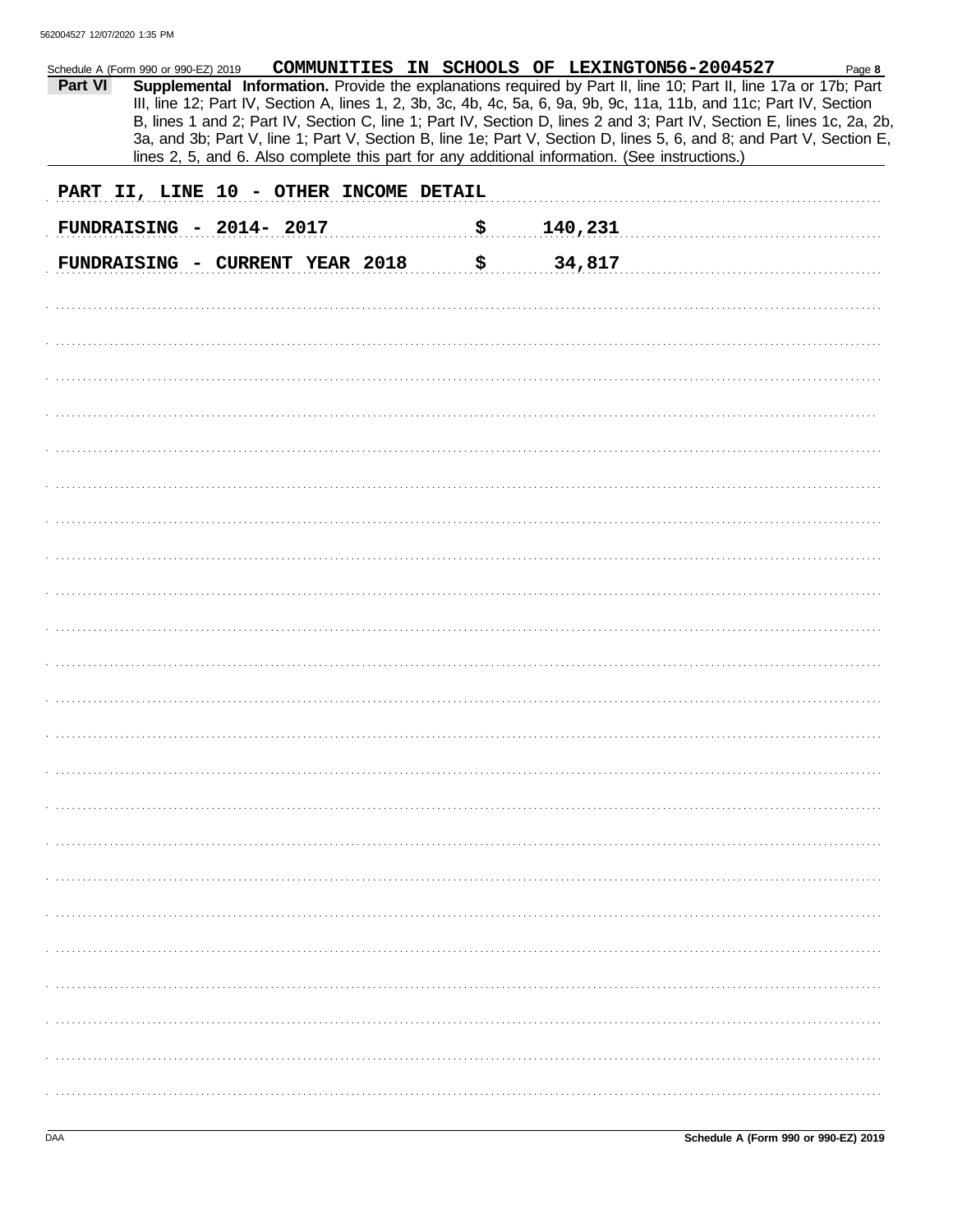562004527 12/07/2020 1:35 PM

| <b>Schedule B</b><br>(Form 990, 990-EZ,<br>or 990-PF)<br>Department of the Treasury<br>Internal Revenue Service<br>Name of the organization<br>COMMUNITIES<br>'DAVIDSON COUNTY,<br>Organization type (check one): | <b>Schedule of Contributors</b><br>u Attach to Form 990, Form 990-EZ, or Form 990-PF.<br>u Go to www.irs.gov/Form990 for the latest information.<br>IN<br>SCHOOLS OF LEXINGTON<br><b>INC</b>                | OMB No. 1545-0047<br>2019<br>Employer identification number<br>56-2004527 |  |  |  |  |  |  |
|-------------------------------------------------------------------------------------------------------------------------------------------------------------------------------------------------------------------|-------------------------------------------------------------------------------------------------------------------------------------------------------------------------------------------------------------|---------------------------------------------------------------------------|--|--|--|--|--|--|
| Filers of:                                                                                                                                                                                                        | Section:                                                                                                                                                                                                    |                                                                           |  |  |  |  |  |  |
| Form 990 or 990-EZ                                                                                                                                                                                                | $ \mathbf{X} $ 501(c)(<br>3 ) (enter number) organization                                                                                                                                                   |                                                                           |  |  |  |  |  |  |
|                                                                                                                                                                                                                   | 4947(a)(1) nonexempt charitable trust not treated as a private foundation                                                                                                                                   |                                                                           |  |  |  |  |  |  |
|                                                                                                                                                                                                                   | 527 political organization                                                                                                                                                                                  |                                                                           |  |  |  |  |  |  |
| Form 990-PF                                                                                                                                                                                                       | 501(c)(3) exempt private foundation                                                                                                                                                                         |                                                                           |  |  |  |  |  |  |
|                                                                                                                                                                                                                   | 4947(a)(1) nonexempt charitable trust treated as a private foundation                                                                                                                                       |                                                                           |  |  |  |  |  |  |
|                                                                                                                                                                                                                   | 501(c)(3) taxable private foundation                                                                                                                                                                        |                                                                           |  |  |  |  |  |  |
|                                                                                                                                                                                                                   |                                                                                                                                                                                                             |                                                                           |  |  |  |  |  |  |
| instructions.                                                                                                                                                                                                     | Check if your organization is covered by the General Rule or a Special Rule.<br>Note: Only a section 501(c)(7), (8), or (10) organization can check boxes for both the General Rule and a Special Rule. See |                                                                           |  |  |  |  |  |  |
| <b>General Rule</b>                                                                                                                                                                                               |                                                                                                                                                                                                             |                                                                           |  |  |  |  |  |  |

For an organization filing Form 990, 990-EZ, or 990-PF that received, during the year, contributions totaling \$5,000 or more (in money or property) from any one contributor. Complete Parts I and II. See instructions for determining a contributor's total contributions.

## **Special Rules**

For an organization described in section 501(c)(3) filing Form 990 or 990-EZ that met the 33<sup>1</sup> /3% support test of the **X** regulations under sections 509(a)(1) and 170(b)(1)(A)(vi), that checked Schedule A (Form 990 or 990-EZ), Part II, line 13, 16a, or 16b, and that received from any one contributor, during the year, total contributions of the greater of **(1)** \$5,000; or **(2)** 2% of the amount on (i) Form 990, Part VIII, line 1h; or (ii) Form 990-EZ, line 1. Complete Parts I and II.

literary, or educational purposes, or for the prevention of cruelty to children or animals. Complete Parts I (entering For an organization described in section 501(c)(7), (8), or (10) filing Form 990 or 990-EZ that received from any one contributor, during the year, total contributions of more than \$1,000 *exclusively* for religious, charitable, scientific, "N/A" in column (b) instead of the contributor name and address), II, and III.

For an organization described in section 501(c)(7), (8), or (10) filing Form 990 or 990-EZ that received from any one contributor, during the year, contributions *exclusively* for religious, charitable, etc., purposes, but no such contributions totaled more than \$1,000. If this box is checked, enter here the total contributions that were received during the year for an *exclusively* religious, charitable, etc., purpose. Don't complete any of the parts unless the **General Rule** applies to this organization because it received *nonexclusively* religious, charitable, etc., contributions totaling \$5,000 or more during the year . . . . . . . . . . . . . . . . . . . . . . . . . . . . . . . . . . . . . . . . . . . . . . . . . . . . . . . . . . . . . . . . . . . . . . . . . .  $\blacktriangleright$  \$

990-EZ, or 990-PF), but it **must** answer "No" on Part IV, line 2, of its Form 990; or check the box on line H of its Form 990-EZ or on its Form 990-PF, Part I, line 2, to certify that it doesn't meet the filing requirements of Schedule B (Form 990, 990-EZ, or 990-PF). **Caution:** An organization that isn't covered by the General Rule and/or the Special Rules doesn't file Schedule B (Form 990,

**For Paperwork Reduction Act Notice, see the instructions for Form 990, 990-EZ, or 990-PF.**

**Schedule B (Form 990, 990-EZ, or 990-PF) (2019)**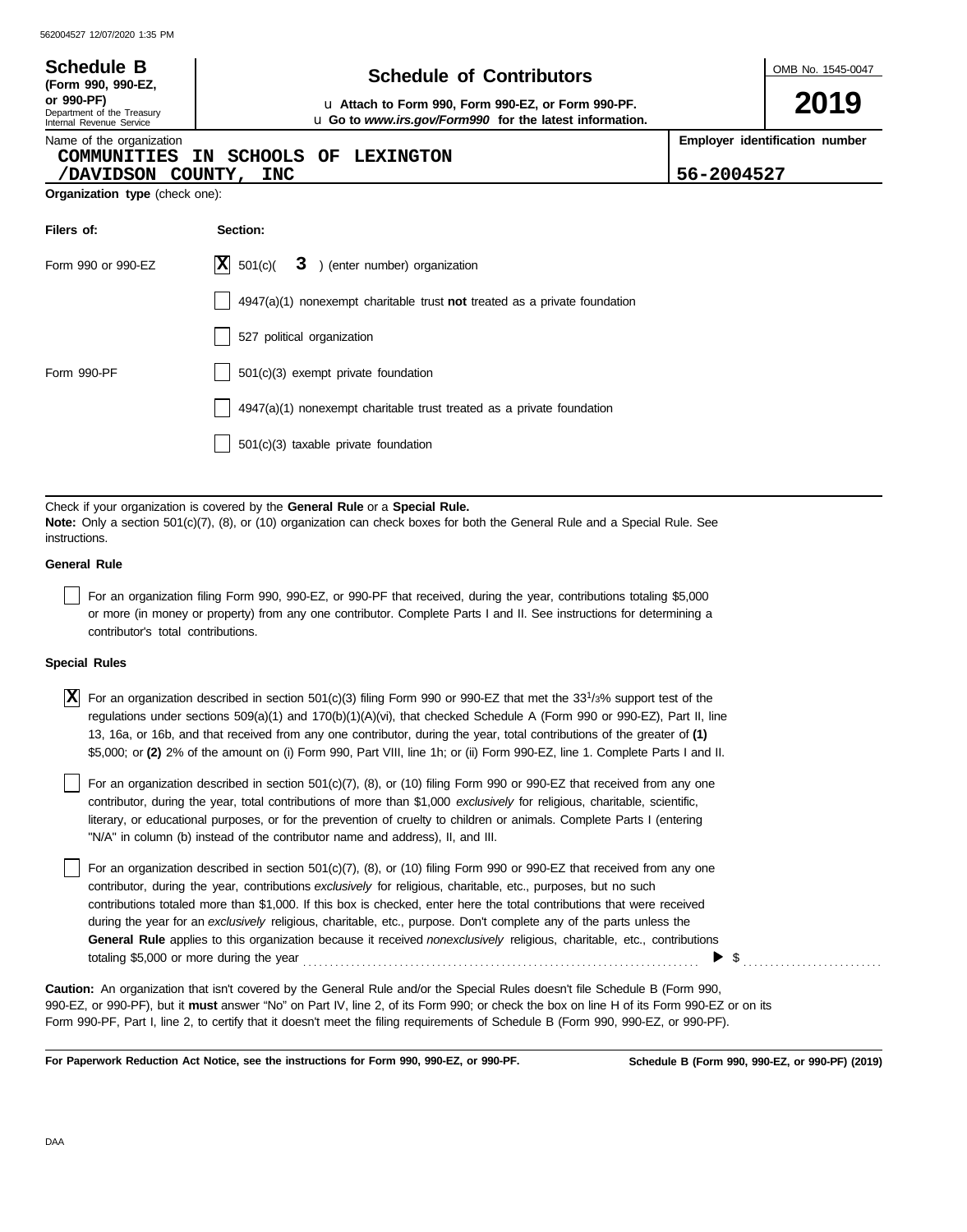|            | Schedule B (Form 990, 990-EZ, or 990-PF) (2019)                                                       |                                   |  |  |                                   |            |  | PAGE 1 OF 1                    | Page 2 |
|------------|-------------------------------------------------------------------------------------------------------|-----------------------------------|--|--|-----------------------------------|------------|--|--------------------------------|--------|
|            | Name of organization<br>COMMUNITIES IN SCHOOLS OF LEXINGTON                                           |                                   |  |  |                                   | 56-2004527 |  | Employer identification number |        |
| Part I     | <b>Contributors</b> (see instructions). Use duplicate copies of Part I if additional space is needed. |                                   |  |  |                                   |            |  |                                |        |
| (a)<br>No. |                                                                                                       | (b)<br>Name, address, and ZIP + 4 |  |  | (c)<br><b>Total contributions</b> |            |  | (d)<br>Type of contribution    |        |
|            |                                                                                                       |                                   |  |  |                                   |            |  |                                |        |

| $\mathbf{1}$   | UNITED WAY OF DAVIDSON COUNTY<br>PO BOX 492<br>LEXINGTON<br>NC 27293                                     | 26,200<br>$\frac{1}{2}$           | ΙX<br>Person<br>Payroll<br>Noncash<br>(Complete Part II for<br>noncash contributions.)                   |
|----------------|----------------------------------------------------------------------------------------------------------|-----------------------------------|----------------------------------------------------------------------------------------------------------|
| (a)<br>No.     | (b)<br>Name, address, and ZIP + 4                                                                        | (c)<br><b>Total contributions</b> | (d)<br>Type of contribution                                                                              |
| $\overline{2}$ | DAVIDSON COUNTY SCHOOLS<br>PO BOX 2057<br><b>LEXINGTON</b><br>NC 27293                                   | 57,655<br>\$                      | Х<br>Person<br>Payroll<br>Noncash<br>(Complete Part II for<br>noncash contributions.)                    |
| (a)<br>No.     | (b)                                                                                                      | (c)<br><b>Total contributions</b> | (d)<br>Type of contribution                                                                              |
| 3 <sub>1</sub> | Name, address, and ZIP + 4<br>LEXINGTON CITY SCHOOLS<br>1010 FAIR STREET<br>LEXINGTON<br><b>NC 27292</b> | 56,849<br>\$                      | X<br>Person<br>Payroll<br>Noncash<br>(Complete Part II for<br>noncash contributions.)                    |
| (a)<br>No.     | (b)<br>Name, address, and ZIP + 4                                                                        | (c)<br><b>Total contributions</b> | (d)<br>Type of contribution                                                                              |
|                |                                                                                                          | \$                                | Person<br>Payroll<br>Noncash<br>(Complete Part II for<br>noncash contributions.)                         |
| (a)<br>No.     | (b)<br>Name, address, and ZIP + 4                                                                        | (c)                               | (d)                                                                                                      |
|                |                                                                                                          | <b>Total contributions</b><br>\$  | Type of contribution<br>Person<br>Payroll<br>Noncash<br>(Complete Part II for<br>noncash contributions.) |
| (a)<br>No.     | (b)<br>Name, address, and ZIP + 4                                                                        | (c)<br><b>Total contributions</b> | (d)<br>Type of contribution                                                                              |
|                |                                                                                                          | \$                                | Person<br>Payroll<br><b>Noncash</b><br>(Complete Part II for<br>noncash contributions.)                  |

**Schedule B (Form 990, 990-EZ, or 990-PF) (2019)**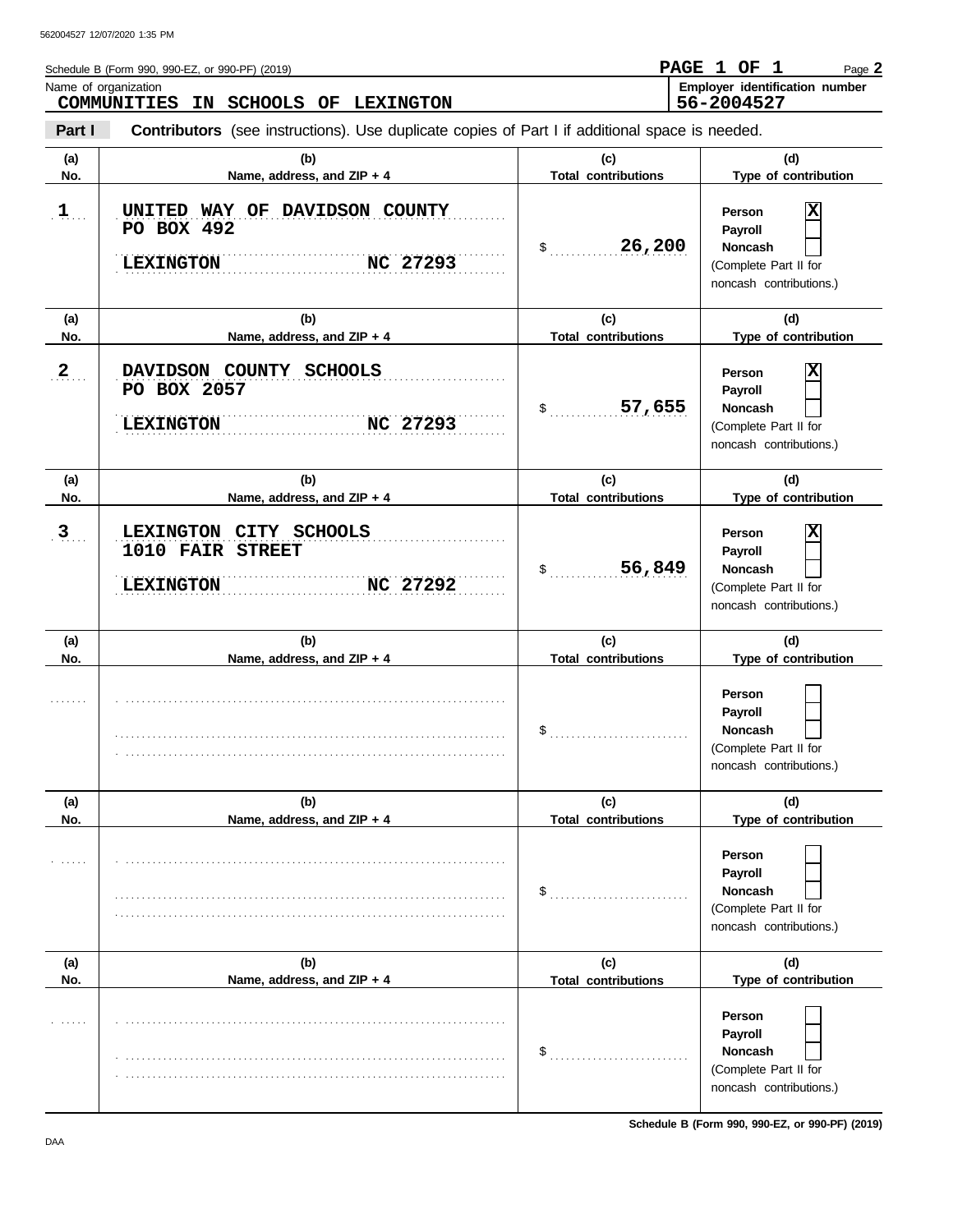562004527 12/07/2020 1:35 PM

| Supplemental Financial Statements<br>u Complete if the organization answered "Yes" on Form 990,<br>(Form 990)<br>Part IV, line 6, 7, 8, 9, 10, 11a, 11b, 11c, 11d, 11e, 11f, 12a, or 12b.<br><b>Open to Public</b><br>Department of the Treasury<br>u Attach to Form 990.<br><b>Inspection</b><br>Internal Revenue Service<br><b>u</b> Go to <i>www.irs.gov/Form990</i> for instructions and the latest information.<br>Employer identification number<br>Name of the organization<br>COMMUNITIES IN SCHOOLS OF LEXINGTON<br>56-2004527<br>/DAVIDSON COUNTY, INC<br>Organizations Maintaining Donor Advised Funds or Other Similar Funds or Accounts.<br>Part I<br>Complete if the organization answered "Yes" on Form 990, Part IV, line 6.<br>(a) Donor advised funds<br>(b) Funds and other accounts<br>Total number at end of year<br>1<br>2<br>3<br>the control of the control of the control of the control of<br>Did the organization inform all donors and donor advisors in writing that the assets held in donor advised<br>5<br>Yes<br>Did the organization inform all grantees, donors, and donor advisors in writing that grant funds can be used<br>6<br>only for charitable purposes and not for the benefit of the donor or donor advisor, or for any other purpose<br><b>Yes</b><br>Part II<br><b>Conservation Easements.</b><br>Complete if the organization answered "Yes" on Form 990, Part IV, line 7.<br>Purpose(s) of conservation easements held by the organization (check all that apply).<br>1.<br>Preservation of land for public use (for example, recreation or education)<br>Preservation of a historically important land area<br>Protection of natural habitat<br>Preservation of a certified historic structure<br>Preservation of open space<br>Complete lines 2a through 2d if the organization held a qualified conservation contribution in the form of a conservation<br>2<br>easement on the last day of the tax year.<br>Held at the End of the Tax Year<br>2a<br>а<br>2 <sub>b</sub><br>Total acreage restricted by conservation easements [111] [11] Total acreage restriction of the series of the series of the series of the series of the series of the series of the series of the series of the series of the s |
|------------------------------------------------------------------------------------------------------------------------------------------------------------------------------------------------------------------------------------------------------------------------------------------------------------------------------------------------------------------------------------------------------------------------------------------------------------------------------------------------------------------------------------------------------------------------------------------------------------------------------------------------------------------------------------------------------------------------------------------------------------------------------------------------------------------------------------------------------------------------------------------------------------------------------------------------------------------------------------------------------------------------------------------------------------------------------------------------------------------------------------------------------------------------------------------------------------------------------------------------------------------------------------------------------------------------------------------------------------------------------------------------------------------------------------------------------------------------------------------------------------------------------------------------------------------------------------------------------------------------------------------------------------------------------------------------------------------------------------------------------------------------------------------------------------------------------------------------------------------------------------------------------------------------------------------------------------------------------------------------------------------------------------------------------------------------------------------------------------------------------------------------------------------------------------------------------------------------------------------------------------------|
|                                                                                                                                                                                                                                                                                                                                                                                                                                                                                                                                                                                                                                                                                                                                                                                                                                                                                                                                                                                                                                                                                                                                                                                                                                                                                                                                                                                                                                                                                                                                                                                                                                                                                                                                                                                                                                                                                                                                                                                                                                                                                                                                                                                                                                                                  |
|                                                                                                                                                                                                                                                                                                                                                                                                                                                                                                                                                                                                                                                                                                                                                                                                                                                                                                                                                                                                                                                                                                                                                                                                                                                                                                                                                                                                                                                                                                                                                                                                                                                                                                                                                                                                                                                                                                                                                                                                                                                                                                                                                                                                                                                                  |
|                                                                                                                                                                                                                                                                                                                                                                                                                                                                                                                                                                                                                                                                                                                                                                                                                                                                                                                                                                                                                                                                                                                                                                                                                                                                                                                                                                                                                                                                                                                                                                                                                                                                                                                                                                                                                                                                                                                                                                                                                                                                                                                                                                                                                                                                  |
|                                                                                                                                                                                                                                                                                                                                                                                                                                                                                                                                                                                                                                                                                                                                                                                                                                                                                                                                                                                                                                                                                                                                                                                                                                                                                                                                                                                                                                                                                                                                                                                                                                                                                                                                                                                                                                                                                                                                                                                                                                                                                                                                                                                                                                                                  |
|                                                                                                                                                                                                                                                                                                                                                                                                                                                                                                                                                                                                                                                                                                                                                                                                                                                                                                                                                                                                                                                                                                                                                                                                                                                                                                                                                                                                                                                                                                                                                                                                                                                                                                                                                                                                                                                                                                                                                                                                                                                                                                                                                                                                                                                                  |
|                                                                                                                                                                                                                                                                                                                                                                                                                                                                                                                                                                                                                                                                                                                                                                                                                                                                                                                                                                                                                                                                                                                                                                                                                                                                                                                                                                                                                                                                                                                                                                                                                                                                                                                                                                                                                                                                                                                                                                                                                                                                                                                                                                                                                                                                  |
|                                                                                                                                                                                                                                                                                                                                                                                                                                                                                                                                                                                                                                                                                                                                                                                                                                                                                                                                                                                                                                                                                                                                                                                                                                                                                                                                                                                                                                                                                                                                                                                                                                                                                                                                                                                                                                                                                                                                                                                                                                                                                                                                                                                                                                                                  |
|                                                                                                                                                                                                                                                                                                                                                                                                                                                                                                                                                                                                                                                                                                                                                                                                                                                                                                                                                                                                                                                                                                                                                                                                                                                                                                                                                                                                                                                                                                                                                                                                                                                                                                                                                                                                                                                                                                                                                                                                                                                                                                                                                                                                                                                                  |
|                                                                                                                                                                                                                                                                                                                                                                                                                                                                                                                                                                                                                                                                                                                                                                                                                                                                                                                                                                                                                                                                                                                                                                                                                                                                                                                                                                                                                                                                                                                                                                                                                                                                                                                                                                                                                                                                                                                                                                                                                                                                                                                                                                                                                                                                  |
|                                                                                                                                                                                                                                                                                                                                                                                                                                                                                                                                                                                                                                                                                                                                                                                                                                                                                                                                                                                                                                                                                                                                                                                                                                                                                                                                                                                                                                                                                                                                                                                                                                                                                                                                                                                                                                                                                                                                                                                                                                                                                                                                                                                                                                                                  |
|                                                                                                                                                                                                                                                                                                                                                                                                                                                                                                                                                                                                                                                                                                                                                                                                                                                                                                                                                                                                                                                                                                                                                                                                                                                                                                                                                                                                                                                                                                                                                                                                                                                                                                                                                                                                                                                                                                                                                                                                                                                                                                                                                                                                                                                                  |
|                                                                                                                                                                                                                                                                                                                                                                                                                                                                                                                                                                                                                                                                                                                                                                                                                                                                                                                                                                                                                                                                                                                                                                                                                                                                                                                                                                                                                                                                                                                                                                                                                                                                                                                                                                                                                                                                                                                                                                                                                                                                                                                                                                                                                                                                  |
|                                                                                                                                                                                                                                                                                                                                                                                                                                                                                                                                                                                                                                                                                                                                                                                                                                                                                                                                                                                                                                                                                                                                                                                                                                                                                                                                                                                                                                                                                                                                                                                                                                                                                                                                                                                                                                                                                                                                                                                                                                                                                                                                                                                                                                                                  |
|                                                                                                                                                                                                                                                                                                                                                                                                                                                                                                                                                                                                                                                                                                                                                                                                                                                                                                                                                                                                                                                                                                                                                                                                                                                                                                                                                                                                                                                                                                                                                                                                                                                                                                                                                                                                                                                                                                                                                                                                                                                                                                                                                                                                                                                                  |
|                                                                                                                                                                                                                                                                                                                                                                                                                                                                                                                                                                                                                                                                                                                                                                                                                                                                                                                                                                                                                                                                                                                                                                                                                                                                                                                                                                                                                                                                                                                                                                                                                                                                                                                                                                                                                                                                                                                                                                                                                                                                                                                                                                                                                                                                  |
|                                                                                                                                                                                                                                                                                                                                                                                                                                                                                                                                                                                                                                                                                                                                                                                                                                                                                                                                                                                                                                                                                                                                                                                                                                                                                                                                                                                                                                                                                                                                                                                                                                                                                                                                                                                                                                                                                                                                                                                                                                                                                                                                                                                                                                                                  |
|                                                                                                                                                                                                                                                                                                                                                                                                                                                                                                                                                                                                                                                                                                                                                                                                                                                                                                                                                                                                                                                                                                                                                                                                                                                                                                                                                                                                                                                                                                                                                                                                                                                                                                                                                                                                                                                                                                                                                                                                                                                                                                                                                                                                                                                                  |
|                                                                                                                                                                                                                                                                                                                                                                                                                                                                                                                                                                                                                                                                                                                                                                                                                                                                                                                                                                                                                                                                                                                                                                                                                                                                                                                                                                                                                                                                                                                                                                                                                                                                                                                                                                                                                                                                                                                                                                                                                                                                                                                                                                                                                                                                  |
|                                                                                                                                                                                                                                                                                                                                                                                                                                                                                                                                                                                                                                                                                                                                                                                                                                                                                                                                                                                                                                                                                                                                                                                                                                                                                                                                                                                                                                                                                                                                                                                                                                                                                                                                                                                                                                                                                                                                                                                                                                                                                                                                                                                                                                                                  |
|                                                                                                                                                                                                                                                                                                                                                                                                                                                                                                                                                                                                                                                                                                                                                                                                                                                                                                                                                                                                                                                                                                                                                                                                                                                                                                                                                                                                                                                                                                                                                                                                                                                                                                                                                                                                                                                                                                                                                                                                                                                                                                                                                                                                                                                                  |
|                                                                                                                                                                                                                                                                                                                                                                                                                                                                                                                                                                                                                                                                                                                                                                                                                                                                                                                                                                                                                                                                                                                                                                                                                                                                                                                                                                                                                                                                                                                                                                                                                                                                                                                                                                                                                                                                                                                                                                                                                                                                                                                                                                                                                                                                  |
|                                                                                                                                                                                                                                                                                                                                                                                                                                                                                                                                                                                                                                                                                                                                                                                                                                                                                                                                                                                                                                                                                                                                                                                                                                                                                                                                                                                                                                                                                                                                                                                                                                                                                                                                                                                                                                                                                                                                                                                                                                                                                                                                                                                                                                                                  |
|                                                                                                                                                                                                                                                                                                                                                                                                                                                                                                                                                                                                                                                                                                                                                                                                                                                                                                                                                                                                                                                                                                                                                                                                                                                                                                                                                                                                                                                                                                                                                                                                                                                                                                                                                                                                                                                                                                                                                                                                                                                                                                                                                                                                                                                                  |
|                                                                                                                                                                                                                                                                                                                                                                                                                                                                                                                                                                                                                                                                                                                                                                                                                                                                                                                                                                                                                                                                                                                                                                                                                                                                                                                                                                                                                                                                                                                                                                                                                                                                                                                                                                                                                                                                                                                                                                                                                                                                                                                                                                                                                                                                  |
|                                                                                                                                                                                                                                                                                                                                                                                                                                                                                                                                                                                                                                                                                                                                                                                                                                                                                                                                                                                                                                                                                                                                                                                                                                                                                                                                                                                                                                                                                                                                                                                                                                                                                                                                                                                                                                                                                                                                                                                                                                                                                                                                                                                                                                                                  |
| b                                                                                                                                                                                                                                                                                                                                                                                                                                                                                                                                                                                                                                                                                                                                                                                                                                                                                                                                                                                                                                                                                                                                                                                                                                                                                                                                                                                                                                                                                                                                                                                                                                                                                                                                                                                                                                                                                                                                                                                                                                                                                                                                                                                                                                                                |
| 2c<br>Number of conservation easements on a certified historic structure included in (a) [[[[[ [ [ a]]                                                                                                                                                                                                                                                                                                                                                                                                                                                                                                                                                                                                                                                                                                                                                                                                                                                                                                                                                                                                                                                                                                                                                                                                                                                                                                                                                                                                                                                                                                                                                                                                                                                                                                                                                                                                                                                                                                                                                                                                                                                                                                                                                           |
| d Number of conservation easements included in (c) acquired after 7/25/06, and not on a                                                                                                                                                                                                                                                                                                                                                                                                                                                                                                                                                                                                                                                                                                                                                                                                                                                                                                                                                                                                                                                                                                                                                                                                                                                                                                                                                                                                                                                                                                                                                                                                                                                                                                                                                                                                                                                                                                                                                                                                                                                                                                                                                                          |
| 2d<br>historic structure listed in the National Register [11] contained a structure of the National Register [11] contained a structure of the National Register [11] contained a structure of the National Register [11] contained                                                                                                                                                                                                                                                                                                                                                                                                                                                                                                                                                                                                                                                                                                                                                                                                                                                                                                                                                                                                                                                                                                                                                                                                                                                                                                                                                                                                                                                                                                                                                                                                                                                                                                                                                                                                                                                                                                                                                                                                                              |
| Number of conservation easements modified, transferred, released, extinguished, or terminated by the organization during the<br>3                                                                                                                                                                                                                                                                                                                                                                                                                                                                                                                                                                                                                                                                                                                                                                                                                                                                                                                                                                                                                                                                                                                                                                                                                                                                                                                                                                                                                                                                                                                                                                                                                                                                                                                                                                                                                                                                                                                                                                                                                                                                                                                                |
| tax year <b>u</b>                                                                                                                                                                                                                                                                                                                                                                                                                                                                                                                                                                                                                                                                                                                                                                                                                                                                                                                                                                                                                                                                                                                                                                                                                                                                                                                                                                                                                                                                                                                                                                                                                                                                                                                                                                                                                                                                                                                                                                                                                                                                                                                                                                                                                                                |
| Number of states where property subject to conservation easement is located u                                                                                                                                                                                                                                                                                                                                                                                                                                                                                                                                                                                                                                                                                                                                                                                                                                                                                                                                                                                                                                                                                                                                                                                                                                                                                                                                                                                                                                                                                                                                                                                                                                                                                                                                                                                                                                                                                                                                                                                                                                                                                                                                                                                    |
| Does the organization have a written policy regarding the periodic monitoring, inspection, handling of                                                                                                                                                                                                                                                                                                                                                                                                                                                                                                                                                                                                                                                                                                                                                                                                                                                                                                                                                                                                                                                                                                                                                                                                                                                                                                                                                                                                                                                                                                                                                                                                                                                                                                                                                                                                                                                                                                                                                                                                                                                                                                                                                           |
|                                                                                                                                                                                                                                                                                                                                                                                                                                                                                                                                                                                                                                                                                                                                                                                                                                                                                                                                                                                                                                                                                                                                                                                                                                                                                                                                                                                                                                                                                                                                                                                                                                                                                                                                                                                                                                                                                                                                                                                                                                                                                                                                                                                                                                                                  |
| Staff and volunteer hours devoted to monitoring, inspecting, handling of violations, and enforcing conservation easements during the year<br>6                                                                                                                                                                                                                                                                                                                                                                                                                                                                                                                                                                                                                                                                                                                                                                                                                                                                                                                                                                                                                                                                                                                                                                                                                                                                                                                                                                                                                                                                                                                                                                                                                                                                                                                                                                                                                                                                                                                                                                                                                                                                                                                   |
| u <sub></sub> .                                                                                                                                                                                                                                                                                                                                                                                                                                                                                                                                                                                                                                                                                                                                                                                                                                                                                                                                                                                                                                                                                                                                                                                                                                                                                                                                                                                                                                                                                                                                                                                                                                                                                                                                                                                                                                                                                                                                                                                                                                                                                                                                                                                                                                                  |
| Amount of expenses incurred in monitoring, inspecting, handling of violations, and enforcing conservation easements during the year<br>7                                                                                                                                                                                                                                                                                                                                                                                                                                                                                                                                                                                                                                                                                                                                                                                                                                                                                                                                                                                                                                                                                                                                                                                                                                                                                                                                                                                                                                                                                                                                                                                                                                                                                                                                                                                                                                                                                                                                                                                                                                                                                                                         |
|                                                                                                                                                                                                                                                                                                                                                                                                                                                                                                                                                                                                                                                                                                                                                                                                                                                                                                                                                                                                                                                                                                                                                                                                                                                                                                                                                                                                                                                                                                                                                                                                                                                                                                                                                                                                                                                                                                                                                                                                                                                                                                                                                                                                                                                                  |
| Does each conservation easement reported on line 2(d) above satisfy the requirements of section 170(h)(4)(B)(i)<br>8<br>Yes                                                                                                                                                                                                                                                                                                                                                                                                                                                                                                                                                                                                                                                                                                                                                                                                                                                                                                                                                                                                                                                                                                                                                                                                                                                                                                                                                                                                                                                                                                                                                                                                                                                                                                                                                                                                                                                                                                                                                                                                                                                                                                                                      |
| In Part XIII, describe how the organization reports conservation easements in its revenue and expense statement and<br>9                                                                                                                                                                                                                                                                                                                                                                                                                                                                                                                                                                                                                                                                                                                                                                                                                                                                                                                                                                                                                                                                                                                                                                                                                                                                                                                                                                                                                                                                                                                                                                                                                                                                                                                                                                                                                                                                                                                                                                                                                                                                                                                                         |
| balance sheet, and include, if applicable, the text of the footnote to the organization's financial statements that describes the                                                                                                                                                                                                                                                                                                                                                                                                                                                                                                                                                                                                                                                                                                                                                                                                                                                                                                                                                                                                                                                                                                                                                                                                                                                                                                                                                                                                                                                                                                                                                                                                                                                                                                                                                                                                                                                                                                                                                                                                                                                                                                                                |
| organization's accounting for conservation easements.                                                                                                                                                                                                                                                                                                                                                                                                                                                                                                                                                                                                                                                                                                                                                                                                                                                                                                                                                                                                                                                                                                                                                                                                                                                                                                                                                                                                                                                                                                                                                                                                                                                                                                                                                                                                                                                                                                                                                                                                                                                                                                                                                                                                            |
| Organizations Maintaining Collections of Art, Historical Treasures, or Other Similar Assets.<br>Part III<br>Complete if the organization answered "Yes" on Form 990, Part IV, line 8.                                                                                                                                                                                                                                                                                                                                                                                                                                                                                                                                                                                                                                                                                                                                                                                                                                                                                                                                                                                                                                                                                                                                                                                                                                                                                                                                                                                                                                                                                                                                                                                                                                                                                                                                                                                                                                                                                                                                                                                                                                                                            |
| 1a If the organization elected, as permitted under FASB ASC 958, not to report in its revenue statement and balance sheet works                                                                                                                                                                                                                                                                                                                                                                                                                                                                                                                                                                                                                                                                                                                                                                                                                                                                                                                                                                                                                                                                                                                                                                                                                                                                                                                                                                                                                                                                                                                                                                                                                                                                                                                                                                                                                                                                                                                                                                                                                                                                                                                                  |
| of art, historical treasures, or other similar assets held for public exhibition, education, or research in furtherance of public                                                                                                                                                                                                                                                                                                                                                                                                                                                                                                                                                                                                                                                                                                                                                                                                                                                                                                                                                                                                                                                                                                                                                                                                                                                                                                                                                                                                                                                                                                                                                                                                                                                                                                                                                                                                                                                                                                                                                                                                                                                                                                                                |
| service, provide in Part XIII the text of the footnote to its financial statements that describes these items.                                                                                                                                                                                                                                                                                                                                                                                                                                                                                                                                                                                                                                                                                                                                                                                                                                                                                                                                                                                                                                                                                                                                                                                                                                                                                                                                                                                                                                                                                                                                                                                                                                                                                                                                                                                                                                                                                                                                                                                                                                                                                                                                                   |
| <b>b</b> If the organization elected, as permitted under FASB ASC 958, to report in its revenue statement and balance sheet works of                                                                                                                                                                                                                                                                                                                                                                                                                                                                                                                                                                                                                                                                                                                                                                                                                                                                                                                                                                                                                                                                                                                                                                                                                                                                                                                                                                                                                                                                                                                                                                                                                                                                                                                                                                                                                                                                                                                                                                                                                                                                                                                             |
| art, historical treasures, or other similar assets held for public exhibition, education, or research in furtherance of public service,                                                                                                                                                                                                                                                                                                                                                                                                                                                                                                                                                                                                                                                                                                                                                                                                                                                                                                                                                                                                                                                                                                                                                                                                                                                                                                                                                                                                                                                                                                                                                                                                                                                                                                                                                                                                                                                                                                                                                                                                                                                                                                                          |
| provide the following amounts relating to these items:                                                                                                                                                                                                                                                                                                                                                                                                                                                                                                                                                                                                                                                                                                                                                                                                                                                                                                                                                                                                                                                                                                                                                                                                                                                                                                                                                                                                                                                                                                                                                                                                                                                                                                                                                                                                                                                                                                                                                                                                                                                                                                                                                                                                           |
| $\mathbf{u}$ \$                                                                                                                                                                                                                                                                                                                                                                                                                                                                                                                                                                                                                                                                                                                                                                                                                                                                                                                                                                                                                                                                                                                                                                                                                                                                                                                                                                                                                                                                                                                                                                                                                                                                                                                                                                                                                                                                                                                                                                                                                                                                                                                                                                                                                                                  |
|                                                                                                                                                                                                                                                                                                                                                                                                                                                                                                                                                                                                                                                                                                                                                                                                                                                                                                                                                                                                                                                                                                                                                                                                                                                                                                                                                                                                                                                                                                                                                                                                                                                                                                                                                                                                                                                                                                                                                                                                                                                                                                                                                                                                                                                                  |
| If the organization received or held works of art, historical treasures, or other similar assets for financial gain, provide the<br>2                                                                                                                                                                                                                                                                                                                                                                                                                                                                                                                                                                                                                                                                                                                                                                                                                                                                                                                                                                                                                                                                                                                                                                                                                                                                                                                                                                                                                                                                                                                                                                                                                                                                                                                                                                                                                                                                                                                                                                                                                                                                                                                            |
| following amounts required to be reported under FASB ASC 958 relating to these items:                                                                                                                                                                                                                                                                                                                                                                                                                                                                                                                                                                                                                                                                                                                                                                                                                                                                                                                                                                                                                                                                                                                                                                                                                                                                                                                                                                                                                                                                                                                                                                                                                                                                                                                                                                                                                                                                                                                                                                                                                                                                                                                                                                            |
| a Revenue included on Form 990, Part VIII, line 1<br>u \$                                                                                                                                                                                                                                                                                                                                                                                                                                                                                                                                                                                                                                                                                                                                                                                                                                                                                                                                                                                                                                                                                                                                                                                                                                                                                                                                                                                                                                                                                                                                                                                                                                                                                                                                                                                                                                                                                                                                                                                                                                                                                                                                                                                                        |
| u \$<br>For Paperwork Reduction Act Notice, see the Instructions for Form 990.<br>Schedule D (Form 990) 2019                                                                                                                                                                                                                                                                                                                                                                                                                                                                                                                                                                                                                                                                                                                                                                                                                                                                                                                                                                                                                                                                                                                                                                                                                                                                                                                                                                                                                                                                                                                                                                                                                                                                                                                                                                                                                                                                                                                                                                                                                                                                                                                                                     |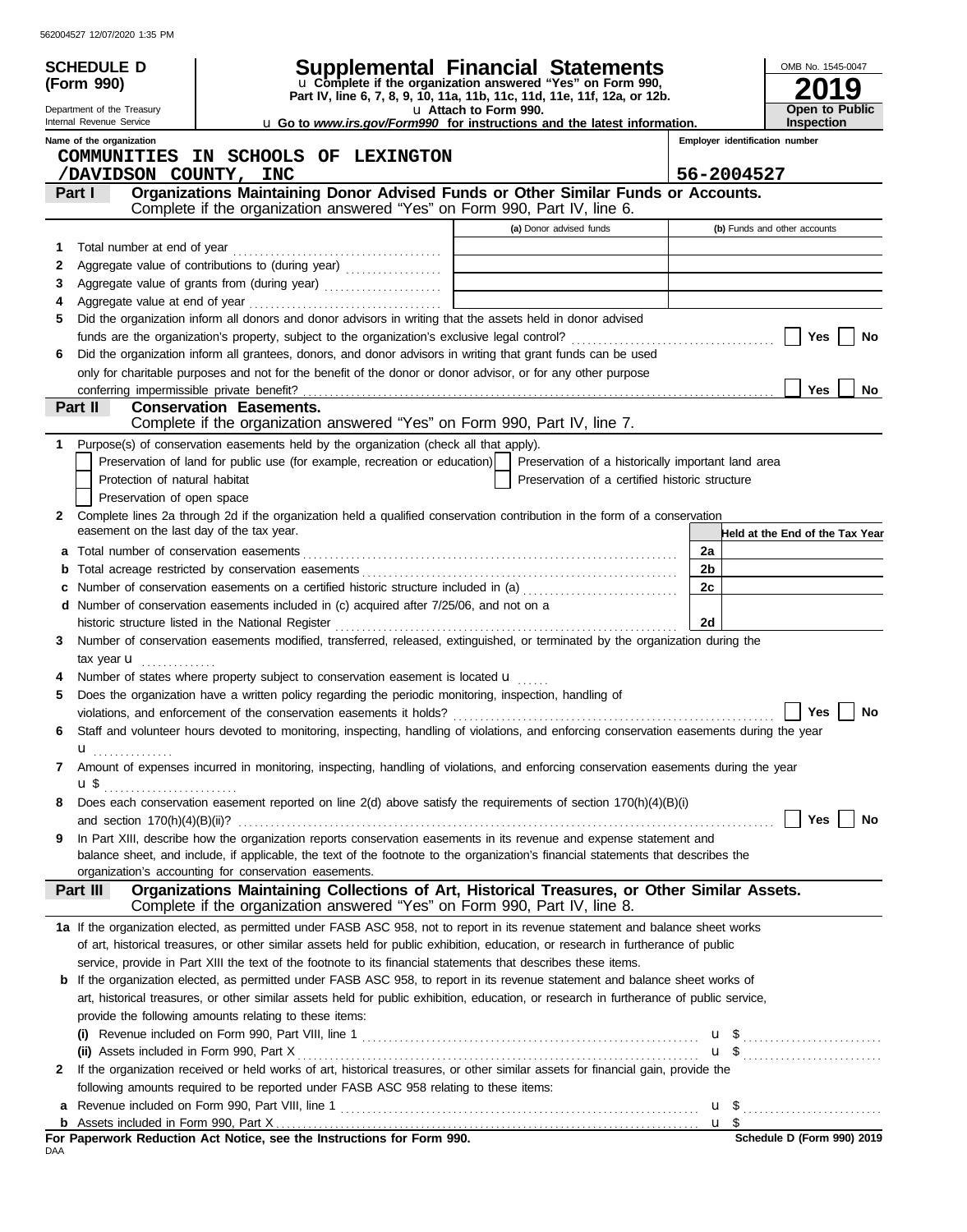| Schedule D (Form 990) 2019 COMMUNITIES IN SCHOOLS OF LEXINGTON56-2004527<br>Part III                                                                                                                                                         |                         |                          |                         |                 |                      | Page 2              |
|----------------------------------------------------------------------------------------------------------------------------------------------------------------------------------------------------------------------------------------------|-------------------------|--------------------------|-------------------------|-----------------|----------------------|---------------------|
| Organizations Maintaining Collections of Art, Historical Treasures, or Other Similar Assets (continued)<br>3 Using the organization's acquisition, accession, and other records, check any of the following that make significant use of its |                         |                          |                         |                 |                      |                     |
| collection items (check all that apply):                                                                                                                                                                                                     |                         |                          |                         |                 |                      |                     |
| Public exhibition<br>a                                                                                                                                                                                                                       | d                       | Loan or exchange program |                         |                 |                      |                     |
| Scholarly research<br>b<br>Preservation for future generations                                                                                                                                                                               | е                       |                          |                         |                 |                      |                     |
| c<br>Provide a description of the organization's collections and explain how they further the organization's exempt purpose in Part                                                                                                          |                         |                          |                         |                 |                      |                     |
| XIII.                                                                                                                                                                                                                                        |                         |                          |                         |                 |                      |                     |
| During the year, did the organization solicit or receive donations of art, historical treasures, or other similar<br>5.                                                                                                                      |                         |                          |                         |                 |                      |                     |
|                                                                                                                                                                                                                                              |                         |                          |                         |                 |                      | Yes<br>No           |
| <b>Escrow and Custodial Arrangements.</b><br>Part IV                                                                                                                                                                                         |                         |                          |                         |                 |                      |                     |
| Complete if the organization answered "Yes" on Form 990, Part IV, line 9, or reported an amount on Form<br>990, Part X, line 21.                                                                                                             |                         |                          |                         |                 |                      |                     |
| 1a Is the organization an agent, trustee, custodian or other intermediary for contributions or other assets not                                                                                                                              |                         |                          |                         |                 |                      |                     |
| included on Form 990, Part X?                                                                                                                                                                                                                |                         |                          |                         |                 |                      | Yes<br>No           |
| b If "Yes," explain the arrangement in Part XIII and complete the following table:                                                                                                                                                           |                         |                          |                         |                 |                      |                     |
|                                                                                                                                                                                                                                              |                         |                          |                         |                 |                      | Amount              |
| c Beginning balance expressions and contact the contract of the contract of the contract of the contract of the contract of the contract of the contract of the contract of the contract of the contract of the contract of th               |                         |                          |                         |                 | 1c                   |                     |
|                                                                                                                                                                                                                                              |                         |                          |                         |                 | 1d                   |                     |
| е                                                                                                                                                                                                                                            |                         |                          |                         |                 | 1e<br>1f             |                     |
| f                                                                                                                                                                                                                                            |                         |                          |                         |                 |                      | Yes<br>No           |
|                                                                                                                                                                                                                                              |                         |                          |                         |                 |                      |                     |
| <b>Endowment Funds.</b><br><b>Part V</b>                                                                                                                                                                                                     |                         |                          |                         |                 |                      |                     |
| Complete if the organization answered "Yes" on Form 990, Part IV, line 10.                                                                                                                                                                   |                         |                          |                         |                 |                      |                     |
|                                                                                                                                                                                                                                              | (a) Current year        | (b) Prior year           | (c) Two years back      |                 | (d) Three years back | (e) Four years back |
| 1a Beginning of year balance                                                                                                                                                                                                                 |                         |                          |                         |                 |                      |                     |
| <b>b</b> Contributions                                                                                                                                                                                                                       |                         |                          |                         |                 |                      |                     |
| c Net investment earnings, gains, and                                                                                                                                                                                                        |                         |                          |                         |                 |                      |                     |
|                                                                                                                                                                                                                                              |                         |                          |                         |                 |                      |                     |
| d Grants or scholarships                                                                                                                                                                                                                     |                         |                          |                         |                 |                      |                     |
| e Other expenditures for facilities and                                                                                                                                                                                                      |                         |                          |                         |                 |                      |                     |
|                                                                                                                                                                                                                                              |                         |                          |                         |                 |                      |                     |
| f Administrative expenses<br>g                                                                                                                                                                                                               |                         |                          |                         |                 |                      |                     |
| Provide the estimated percentage of the current year end balance (line 1g, column (a)) held as:<br>2                                                                                                                                         |                         |                          |                         |                 |                      |                     |
| a Board designated or quasi-endowment u %                                                                                                                                                                                                    |                         |                          |                         |                 |                      |                     |
| <b>b</b> Permanent endowment $\mathbf{u}$ %                                                                                                                                                                                                  |                         |                          |                         |                 |                      |                     |
| <b>c</b> Term endowment $\mathbf{u}$                                                                                                                                                                                                         |                         |                          |                         |                 |                      |                     |
| The percentages on lines 2a, 2b, and 2c should equal 100%.                                                                                                                                                                                   |                         |                          |                         |                 |                      |                     |
| 3a Are there endowment funds not in the possession of the organization that are held and administered for the                                                                                                                                |                         |                          |                         |                 |                      |                     |
| organization by:                                                                                                                                                                                                                             |                         |                          |                         |                 |                      | Yes<br>No.          |
|                                                                                                                                                                                                                                              |                         |                          |                         |                 |                      | 3a(i)               |
|                                                                                                                                                                                                                                              |                         |                          |                         |                 |                      | 3a(ii)              |
|                                                                                                                                                                                                                                              |                         |                          |                         |                 |                      | 3b                  |
| Describe in Part XIII the intended uses of the organization's endowment funds.<br>Land, Buildings, and Equipment.<br><b>Part VI</b>                                                                                                          |                         |                          |                         |                 |                      |                     |
| Complete if the organization answered "Yes" on Form 990, Part IV, line 11a. See Form 990, Part X, line 10.                                                                                                                                   |                         |                          |                         |                 |                      |                     |
| Description of property                                                                                                                                                                                                                      | (a) Cost or other basis |                          | (b) Cost or other basis | (c) Accumulated |                      | (d) Book value      |
|                                                                                                                                                                                                                                              | (investment)            |                          | (other)                 | depreciation    |                      |                     |
|                                                                                                                                                                                                                                              |                         |                          |                         |                 |                      |                     |
|                                                                                                                                                                                                                                              |                         |                          |                         |                 |                      |                     |
| c Leasehold improvements                                                                                                                                                                                                                     |                         |                          |                         |                 |                      |                     |
| d Equipment                                                                                                                                                                                                                                  |                         |                          |                         |                 |                      |                     |
|                                                                                                                                                                                                                                              |                         |                          | 10,889                  |                 | 8,500                | 2,389               |
|                                                                                                                                                                                                                                              |                         |                          |                         |                 | u                    | 2,389               |

**Schedule D (Form 990) 2019**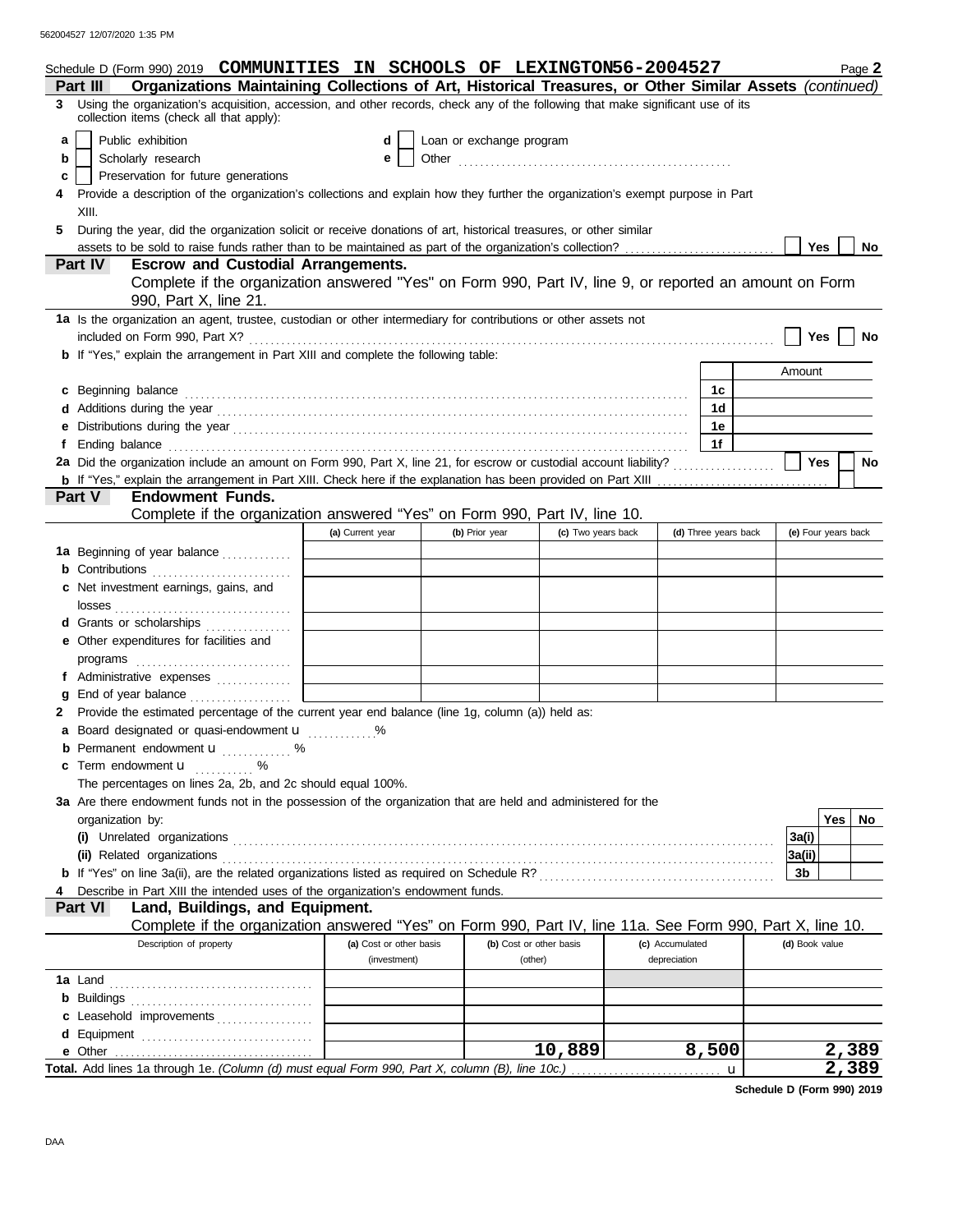|                           | Schedule D (Form 990) 2019 COMMUNITIES IN SCHOOLS OF LEXINGTON56-2004527                                                                                                                                                       |                |                                                              | Page 3         |
|---------------------------|--------------------------------------------------------------------------------------------------------------------------------------------------------------------------------------------------------------------------------|----------------|--------------------------------------------------------------|----------------|
| Part VII                  | <b>Investments - Other Securities.</b>                                                                                                                                                                                         |                |                                                              |                |
|                           | Complete if the organization answered "Yes" on Form 990, Part IV, line 11b. See Form 990, Part X, line 12.                                                                                                                     |                |                                                              |                |
|                           | (a) Description of security or category<br>(including name of security)                                                                                                                                                        | (b) Book value | (c) Method of valuation:<br>Cost or end-of-year market value |                |
| (1) Financial derivatives |                                                                                                                                                                                                                                |                |                                                              |                |
|                           |                                                                                                                                                                                                                                |                |                                                              |                |
| $(3)$ Other               |                                                                                                                                                                                                                                |                |                                                              |                |
|                           |                                                                                                                                                                                                                                |                |                                                              |                |
|                           |                                                                                                                                                                                                                                |                |                                                              |                |
|                           | $(C)$ . The contract of the contract of the contract of the contract of the contract of the contract of the contract of the contract of the contract of the contract of the contract of the contract of the contract of the co |                |                                                              |                |
|                           |                                                                                                                                                                                                                                |                |                                                              |                |
|                           |                                                                                                                                                                                                                                |                |                                                              |                |
|                           |                                                                                                                                                                                                                                |                |                                                              |                |
| (G)<br>(H)                |                                                                                                                                                                                                                                |                |                                                              |                |
|                           | Total. (Column (b) must equal Form 990, Part X, col. (B) line 12.)<br>$\mathbf{u}$                                                                                                                                             |                |                                                              |                |
| <b>Part VIII</b>          | Investments - Program Related.                                                                                                                                                                                                 |                |                                                              |                |
|                           | Complete if the organization answered "Yes" on Form 990, Part IV, line 11c. See Form 990, Part X, line 13.                                                                                                                     |                |                                                              |                |
|                           | (a) Description of investment                                                                                                                                                                                                  | (b) Book value | (c) Method of valuation:                                     |                |
|                           |                                                                                                                                                                                                                                |                | Cost or end-of-year market value                             |                |
| (1)                       |                                                                                                                                                                                                                                |                |                                                              |                |
| (2)                       |                                                                                                                                                                                                                                |                |                                                              |                |
| (3)                       |                                                                                                                                                                                                                                |                |                                                              |                |
| (4)                       |                                                                                                                                                                                                                                |                |                                                              |                |
| (5)<br>(6)                |                                                                                                                                                                                                                                |                |                                                              |                |
| (7)                       |                                                                                                                                                                                                                                |                |                                                              |                |
| (8)                       |                                                                                                                                                                                                                                |                |                                                              |                |
| (9)                       |                                                                                                                                                                                                                                |                |                                                              |                |
|                           | Total. (Column (b) must equal Form 990, Part X, col. (B) line 13.)<br>u                                                                                                                                                        |                |                                                              |                |
| Part IX                   | <b>Other Assets.</b>                                                                                                                                                                                                           |                |                                                              |                |
|                           | Complete if the organization answered "Yes" on Form 990, Part IV, line 11d. See Form 990, Part X, line 15.                                                                                                                     |                |                                                              |                |
|                           | (a) Description                                                                                                                                                                                                                |                |                                                              | (b) Book value |
| (1)                       |                                                                                                                                                                                                                                |                |                                                              |                |
| (2)<br>(3)                |                                                                                                                                                                                                                                |                |                                                              |                |
| (4)                       |                                                                                                                                                                                                                                |                |                                                              |                |
| (5)                       |                                                                                                                                                                                                                                |                |                                                              |                |
| (6)                       |                                                                                                                                                                                                                                |                |                                                              |                |
| (7)                       |                                                                                                                                                                                                                                |                |                                                              |                |
| (8)                       |                                                                                                                                                                                                                                |                |                                                              |                |
| (9)                       |                                                                                                                                                                                                                                |                |                                                              |                |
|                           | Total. (Column (b) must equal Form 990, Part X, col. (B) line 15.)                                                                                                                                                             |                | u                                                            |                |
| Part X                    | Other Liabilities.<br>Complete if the organization answered "Yes" on Form 990, Part IV, line 11e or 11f. See Form 990, Part X,                                                                                                 |                |                                                              |                |
|                           | line 25.                                                                                                                                                                                                                       |                |                                                              |                |
| 1.                        | (a) Description of liability                                                                                                                                                                                                   |                |                                                              | (b) Book value |
| (1)                       | Federal income taxes                                                                                                                                                                                                           |                |                                                              |                |
| (2)                       | NOTE PAYABLE<br>- PPP                                                                                                                                                                                                          |                |                                                              | 15,900         |
| (3)                       | COMPENSATED<br><b>ABSENCES</b>                                                                                                                                                                                                 |                |                                                              | 8,462          |
| (4)                       | <b>ACCRUED PAYROLL TAXES</b>                                                                                                                                                                                                   |                |                                                              | 949            |
| (5)                       |                                                                                                                                                                                                                                |                |                                                              |                |
| (6)                       |                                                                                                                                                                                                                                |                |                                                              |                |
| (7)                       |                                                                                                                                                                                                                                |                |                                                              |                |
| (8)                       |                                                                                                                                                                                                                                |                |                                                              |                |
| (9)                       | Total. (Column (b) must equal Form 990, Part X, col. (B) line 25.)                                                                                                                                                             |                |                                                              | 25,311         |
|                           |                                                                                                                                                                                                                                |                | u                                                            |                |

Liability for uncertain tax positions. In Part XIII, provide the text of the footnote to the organization's financial statements that reports the **2.** organization's liability for uncertain tax positions under FASB ASC 740. Check here if the text of the footnote has been provided in Part XIII . . . . . .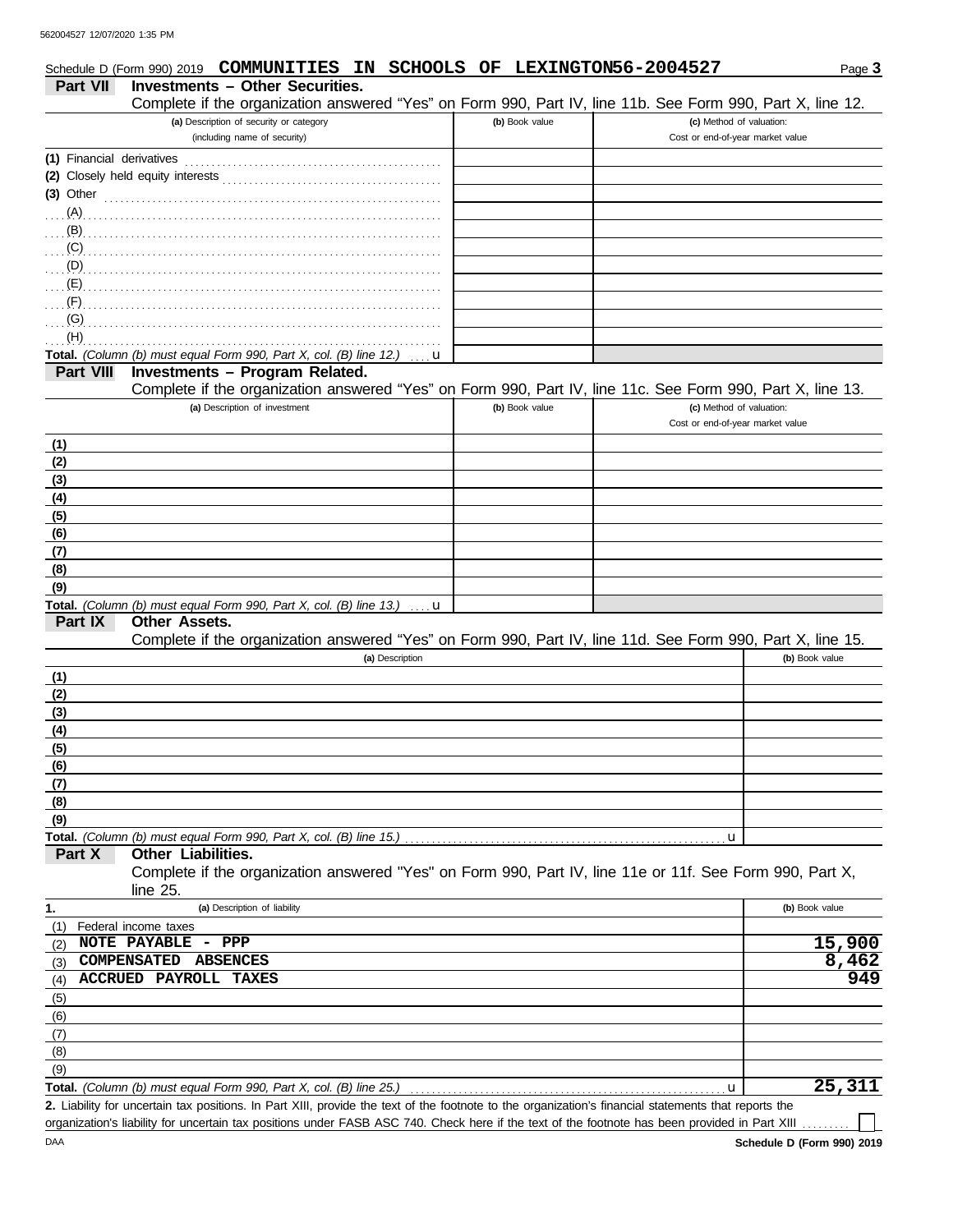| Schedule D (Form 990) 2019 COMMUNITIES IN SCHOOLS OF LEXINGTON56-2004527                                                                                                                                                                                                         |                |    | Page 4  |
|----------------------------------------------------------------------------------------------------------------------------------------------------------------------------------------------------------------------------------------------------------------------------------|----------------|----|---------|
| Reconciliation of Revenue per Audited Financial Statements With Revenue per Return.<br><b>Part XI</b>                                                                                                                                                                            |                |    |         |
| Complete if the organization answered "Yes" on Form 990, Part IV, line 12a.                                                                                                                                                                                                      |                |    |         |
| 1                                                                                                                                                                                                                                                                                |                | 1  | 204,345 |
| Amounts included on line 1 but not on Form 990, Part VIII, line 12:<br>2                                                                                                                                                                                                         |                |    |         |
|                                                                                                                                                                                                                                                                                  | 2a<br>2b       |    |         |
|                                                                                                                                                                                                                                                                                  | 2c             |    |         |
|                                                                                                                                                                                                                                                                                  | 2d             |    |         |
|                                                                                                                                                                                                                                                                                  |                | 2e |         |
| 3                                                                                                                                                                                                                                                                                |                | 3  | 204,345 |
| Amounts included on Form 990, Part VIII, line 12, but not on line 1:<br>4                                                                                                                                                                                                        |                |    |         |
|                                                                                                                                                                                                                                                                                  | 4а             |    |         |
| <b>b</b> Other (Describe in Part XIII.) <b>CONSIDENT Described in Part XIII.</b> )                                                                                                                                                                                               | 4b             |    |         |
| c Add lines 4a and 4b                                                                                                                                                                                                                                                            |                | 4с |         |
|                                                                                                                                                                                                                                                                                  |                | 5  | 204,345 |
| Part XII Reconciliation of Expenses per Audited Financial Statements With Expenses per Return.                                                                                                                                                                                   |                |    |         |
| Complete if the organization answered "Yes" on Form 990, Part IV, line 12a.                                                                                                                                                                                                      |                |    |         |
| Total expenses and losses per audited financial statements<br>1                                                                                                                                                                                                                  |                | 1  | 223,730 |
| Amounts included on line 1 but not on Form 990, Part IX, line 25:<br>$\mathbf{2}$                                                                                                                                                                                                |                |    |         |
|                                                                                                                                                                                                                                                                                  | 2a             |    |         |
|                                                                                                                                                                                                                                                                                  | 2 <sub>b</sub> |    |         |
|                                                                                                                                                                                                                                                                                  | 2c             |    |         |
|                                                                                                                                                                                                                                                                                  | 2d             |    |         |
|                                                                                                                                                                                                                                                                                  |                | 2e |         |
| 3                                                                                                                                                                                                                                                                                |                | 3  | 223,730 |
| Amounts included on Form 990, Part IX, line 25, but not on line 1:<br>4                                                                                                                                                                                                          |                |    |         |
|                                                                                                                                                                                                                                                                                  | 4a             |    |         |
|                                                                                                                                                                                                                                                                                  |                |    |         |
|                                                                                                                                                                                                                                                                                  | 4b             |    |         |
| c Add lines 4a and 4b                                                                                                                                                                                                                                                            |                | 4c |         |
|                                                                                                                                                                                                                                                                                  |                | 5  | 223,730 |
| Part XIII Supplemental Information.                                                                                                                                                                                                                                              |                |    |         |
| Provide the descriptions required for Part II, lines 3, 5, and 9; Part III, lines 1a and 4; Part IV, lines 1b and 2b; Part V, line 4; Part X, line<br>2; Part XI, lines 2d and 4b; and Part XII, lines 2d and 4b. Also complete this part to provide any additional information. |                |    |         |
|                                                                                                                                                                                                                                                                                  |                |    |         |
|                                                                                                                                                                                                                                                                                  |                |    |         |
|                                                                                                                                                                                                                                                                                  |                |    |         |
|                                                                                                                                                                                                                                                                                  |                |    |         |
|                                                                                                                                                                                                                                                                                  |                |    |         |
|                                                                                                                                                                                                                                                                                  |                |    |         |
|                                                                                                                                                                                                                                                                                  |                |    |         |
|                                                                                                                                                                                                                                                                                  |                |    |         |
|                                                                                                                                                                                                                                                                                  |                |    |         |
|                                                                                                                                                                                                                                                                                  |                |    |         |
|                                                                                                                                                                                                                                                                                  |                |    |         |
|                                                                                                                                                                                                                                                                                  |                |    |         |
|                                                                                                                                                                                                                                                                                  |                |    |         |
|                                                                                                                                                                                                                                                                                  |                |    |         |
|                                                                                                                                                                                                                                                                                  |                |    |         |
|                                                                                                                                                                                                                                                                                  |                |    |         |
|                                                                                                                                                                                                                                                                                  |                |    |         |
|                                                                                                                                                                                                                                                                                  |                |    |         |
|                                                                                                                                                                                                                                                                                  |                |    |         |
|                                                                                                                                                                                                                                                                                  |                |    |         |
|                                                                                                                                                                                                                                                                                  |                |    |         |
|                                                                                                                                                                                                                                                                                  |                |    |         |
|                                                                                                                                                                                                                                                                                  |                |    |         |

**Schedule D (Form 990) 2019**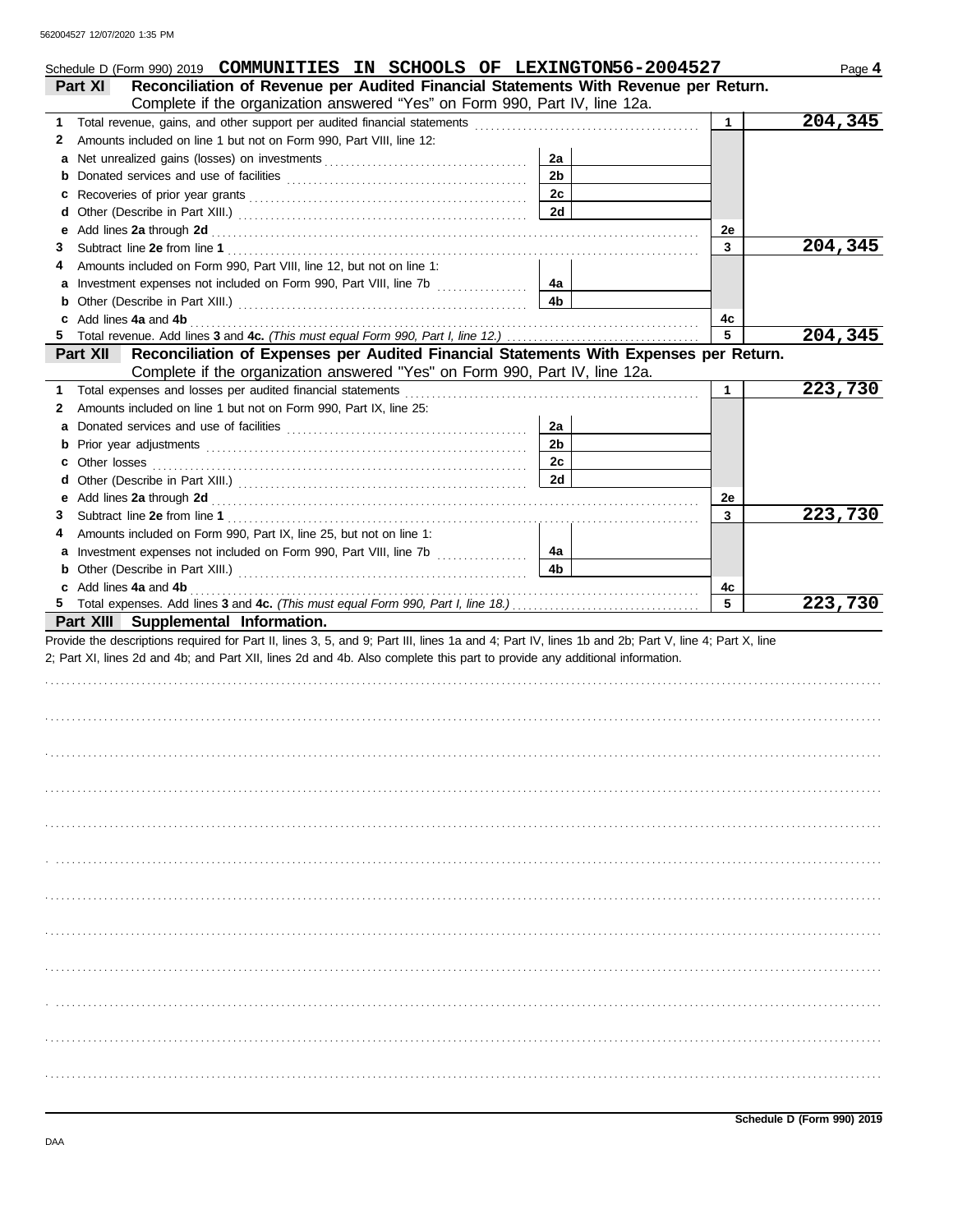|  |  | Schedule D (Form 990) 2019 COMMUNITIES IN SCHOOLS OF LEXINGTON56-2004527<br>Part XIII Supplemental Information (continued) | Page 5 |
|--|--|----------------------------------------------------------------------------------------------------------------------------|--------|
|  |  |                                                                                                                            |        |
|  |  |                                                                                                                            |        |
|  |  |                                                                                                                            |        |
|  |  |                                                                                                                            |        |
|  |  |                                                                                                                            |        |
|  |  |                                                                                                                            |        |
|  |  |                                                                                                                            |        |
|  |  |                                                                                                                            |        |
|  |  |                                                                                                                            |        |
|  |  |                                                                                                                            |        |
|  |  |                                                                                                                            |        |
|  |  |                                                                                                                            |        |
|  |  |                                                                                                                            |        |
|  |  |                                                                                                                            |        |
|  |  |                                                                                                                            |        |
|  |  |                                                                                                                            |        |
|  |  |                                                                                                                            |        |
|  |  |                                                                                                                            |        |
|  |  |                                                                                                                            | .      |
|  |  |                                                                                                                            |        |
|  |  |                                                                                                                            |        |
|  |  |                                                                                                                            |        |
|  |  |                                                                                                                            |        |
|  |  |                                                                                                                            |        |
|  |  |                                                                                                                            |        |
|  |  |                                                                                                                            |        |
|  |  |                                                                                                                            |        |
|  |  |                                                                                                                            |        |
|  |  |                                                                                                                            |        |

Schedule D (Form 990) 2019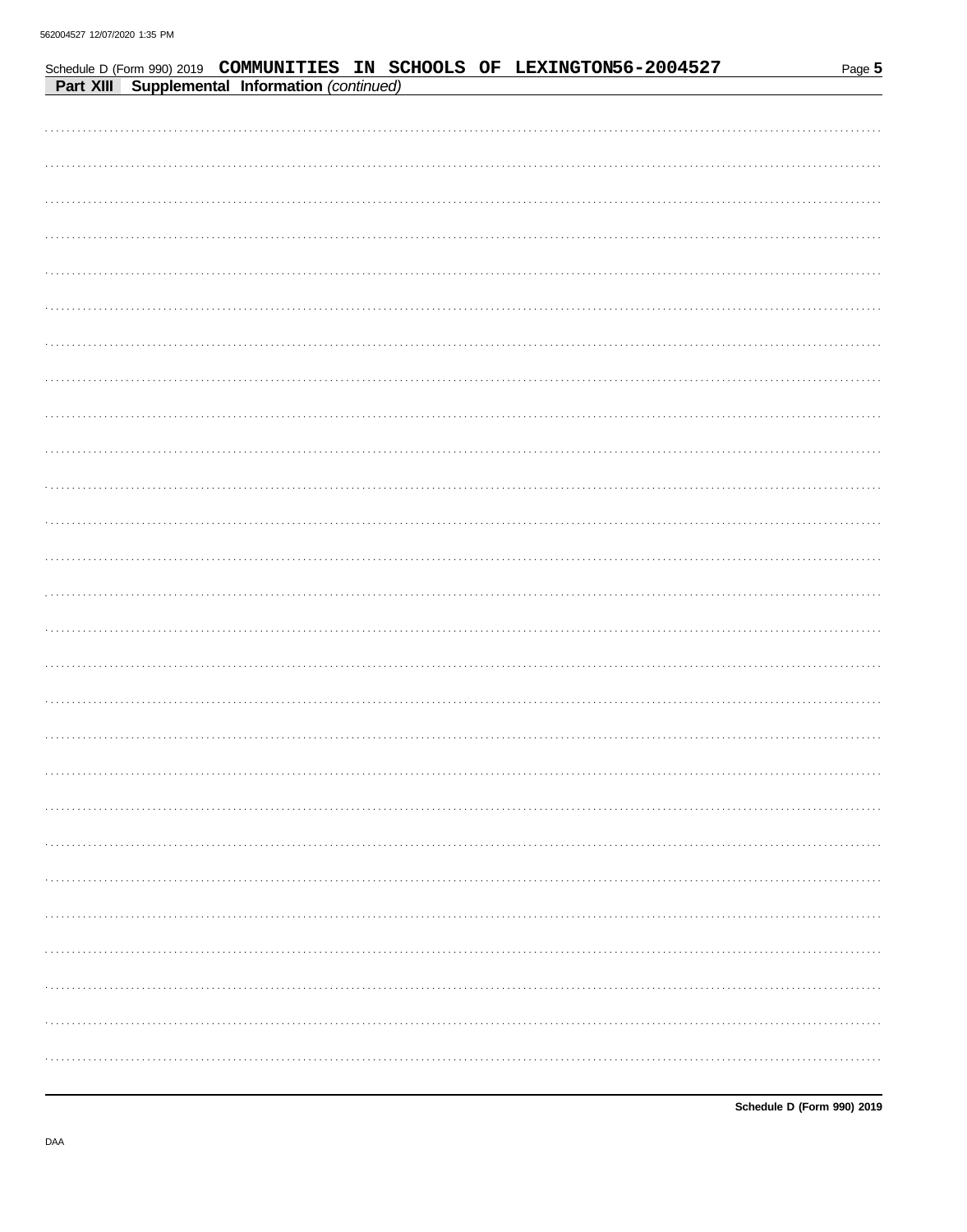| <b>SCHEDULE G</b><br>Supplemental Information Regarding Fundraising or Gaming Activities                                                                                                    |                                       |                                |  |                                                                                        |                                        | OMB No. 1545-0047                       |
|---------------------------------------------------------------------------------------------------------------------------------------------------------------------------------------------|---------------------------------------|--------------------------------|--|----------------------------------------------------------------------------------------|----------------------------------------|-----------------------------------------|
| Complete if the organization answered "Yes" on Form 990, Part IV, line 17, 18, or 19, or if the<br>(Form 990 or 990-EZ)<br>organization entered more than \$15,000 on Form 990-EZ, line 6a. |                                       |                                |  |                                                                                        |                                        |                                         |
| Department of the Treasury<br>Internal Revenue Service                                                                                                                                      | La Attach to Form 990 or Form 990-EZ. |                                |  | <b>u</b> Go to <i>www.irs.gov/Form990</i> for instructions and the latest information. |                                        | Open to Public<br>Inspection            |
| COMMUNITIES IN SCHOOLS OF LEXINGTON<br>Name of the organization                                                                                                                             | Employer identification number        |                                |  |                                                                                        |                                        |                                         |
| /DAVIDSON COUNTY, INC                                                                                                                                                                       | 56-2004527                            |                                |  |                                                                                        |                                        |                                         |
| Fundraising Activities. Complete if the organization answered "Yes" on Form 990, Part IV, line 17.<br>Part I<br>Form 990-EZ filers are not required to complete this part.                  |                                       |                                |  |                                                                                        |                                        |                                         |
| Indicate whether the organization raised funds through any of the following activities. Check all that apply.<br>1.                                                                         |                                       |                                |  |                                                                                        |                                        |                                         |
| Mail solicitations<br>a                                                                                                                                                                     | e                                     |                                |  | Solicitation of non-government grants                                                  |                                        |                                         |
| Internet and email solicitations<br>b                                                                                                                                                       |                                       |                                |  | Solicitation of government grants                                                      |                                        |                                         |
| Phone solicitations<br>C                                                                                                                                                                    | Special fundraising events            |                                |  |                                                                                        |                                        |                                         |
| In-person solicitations                                                                                                                                                                     | g                                     |                                |  |                                                                                        |                                        |                                         |
| d<br>2a Did the organization have a written or oral agreement with any individual (including officers, directors, trustees,                                                                 |                                       |                                |  |                                                                                        |                                        |                                         |
| or key employees listed in Form 990, Part VII) or entity in connection with professional fundraising services?                                                                              |                                       |                                |  |                                                                                        |                                        | No<br>Yes                               |
| b If "Yes," list the 10 highest paid individuals or entities (fundraisers) pursuant to agreements under which the fundraiser is to be<br>compensated at least \$5,000 by the organization.  |                                       |                                |  |                                                                                        |                                        |                                         |
| (i) Name and address of individual                                                                                                                                                          |                                       | (iii) Did fund-<br>raiser have |  | (iv) Gross receipts                                                                    | (v) Amount paid to<br>(or retained by) | (vi) Amount paid to<br>(or retained by) |
| or entity (fundraiser)                                                                                                                                                                      | (ii) Activity                         | custody or<br>control of       |  | from activity                                                                          | fundraiser listed in                   | organization                            |
|                                                                                                                                                                                             |                                       | contributions?                 |  |                                                                                        | col. (i)                               |                                         |
| 1                                                                                                                                                                                           |                                       | Yes  No                        |  |                                                                                        |                                        |                                         |
|                                                                                                                                                                                             |                                       |                                |  |                                                                                        |                                        |                                         |
| $\mathbf{2}$                                                                                                                                                                                |                                       |                                |  |                                                                                        |                                        |                                         |
|                                                                                                                                                                                             |                                       |                                |  |                                                                                        |                                        |                                         |
|                                                                                                                                                                                             |                                       |                                |  |                                                                                        |                                        |                                         |
| 3                                                                                                                                                                                           |                                       |                                |  |                                                                                        |                                        |                                         |
|                                                                                                                                                                                             |                                       |                                |  |                                                                                        |                                        |                                         |
| 4                                                                                                                                                                                           |                                       |                                |  |                                                                                        |                                        |                                         |
|                                                                                                                                                                                             |                                       |                                |  |                                                                                        |                                        |                                         |
| 5                                                                                                                                                                                           |                                       |                                |  |                                                                                        |                                        |                                         |
|                                                                                                                                                                                             |                                       |                                |  |                                                                                        |                                        |                                         |
|                                                                                                                                                                                             |                                       |                                |  |                                                                                        |                                        |                                         |
|                                                                                                                                                                                             |                                       |                                |  |                                                                                        |                                        |                                         |
|                                                                                                                                                                                             |                                       |                                |  |                                                                                        |                                        |                                         |
| 7                                                                                                                                                                                           |                                       |                                |  |                                                                                        |                                        |                                         |
|                                                                                                                                                                                             |                                       |                                |  |                                                                                        |                                        |                                         |
|                                                                                                                                                                                             |                                       |                                |  |                                                                                        |                                        |                                         |
| 8                                                                                                                                                                                           |                                       |                                |  |                                                                                        |                                        |                                         |
|                                                                                                                                                                                             |                                       |                                |  |                                                                                        |                                        |                                         |
| 9                                                                                                                                                                                           |                                       |                                |  |                                                                                        |                                        |                                         |
|                                                                                                                                                                                             |                                       |                                |  |                                                                                        |                                        |                                         |
|                                                                                                                                                                                             |                                       |                                |  |                                                                                        |                                        |                                         |
| 10                                                                                                                                                                                          |                                       |                                |  |                                                                                        |                                        |                                         |
|                                                                                                                                                                                             |                                       |                                |  |                                                                                        |                                        |                                         |
| Total                                                                                                                                                                                       |                                       |                                |  |                                                                                        |                                        |                                         |
| List all states in which the organization is registered or licensed to solicit contributions or has been notified it is exempt from<br>3<br>registration or licensing.                      |                                       |                                |  |                                                                                        |                                        |                                         |
|                                                                                                                                                                                             |                                       |                                |  |                                                                                        |                                        |                                         |
|                                                                                                                                                                                             |                                       |                                |  |                                                                                        |                                        |                                         |
|                                                                                                                                                                                             |                                       |                                |  |                                                                                        |                                        |                                         |
|                                                                                                                                                                                             |                                       |                                |  |                                                                                        |                                        |                                         |
|                                                                                                                                                                                             |                                       |                                |  |                                                                                        |                                        |                                         |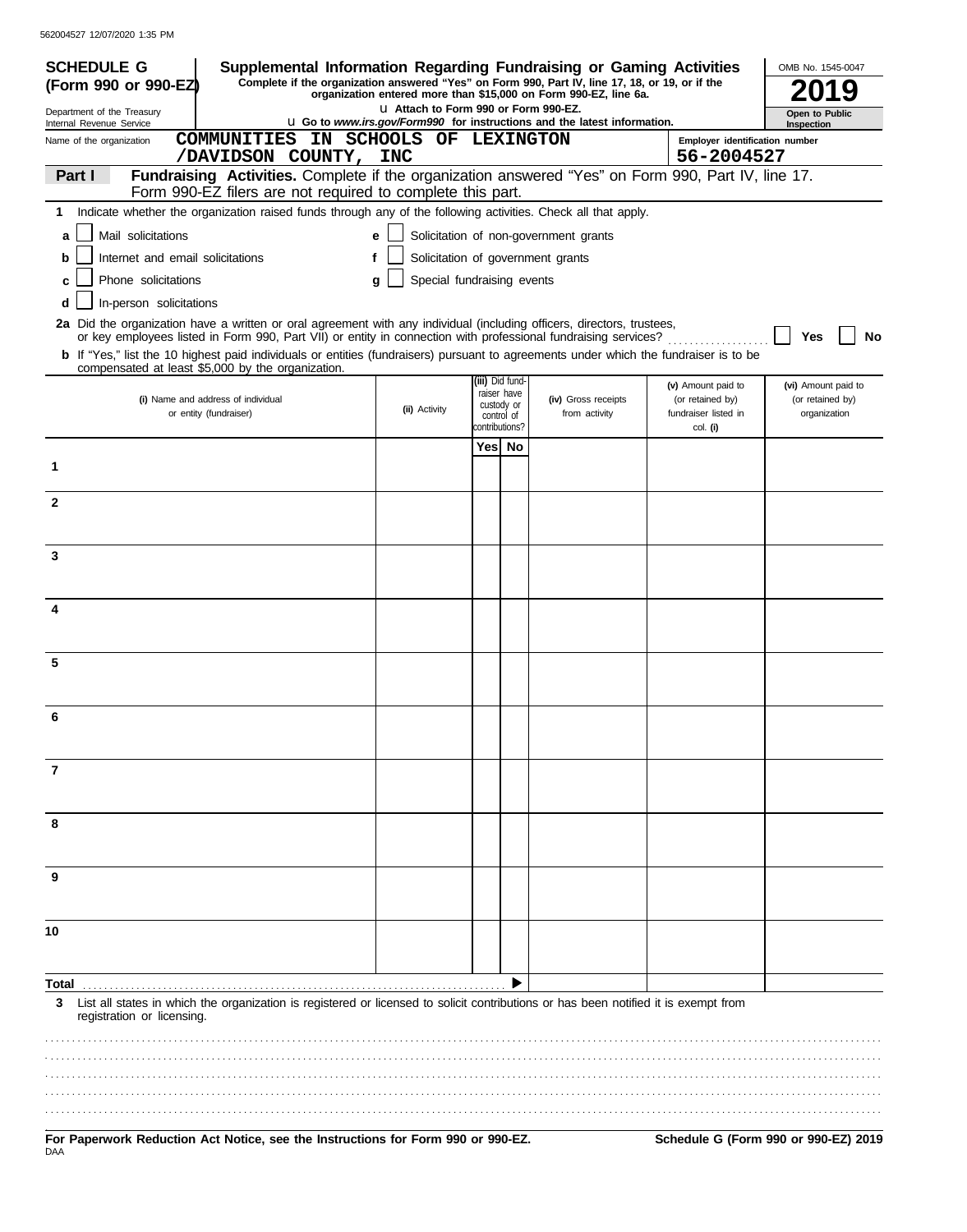Schedule G (Form 990 or 990-EZ) 2019 **COMMUNITIES IN SCHOOLS OF LEXINGTON56-2004527** Page **2 Part II Fundraising Events.** Complete if the organization answered "Yes" on Form 990, Part IV, line 18, or reported more gross receipts greater than \$5,000. than \$15,000 of fundraising event contributions and gross income on Form 990-EZ, lines 1 and 6b. List events with

|                 |                              | (a) Event $#1$                                                                                           | (b) Event $#2$          | (c) Other events       |                                      |
|-----------------|------------------------------|----------------------------------------------------------------------------------------------------------|-------------------------|------------------------|--------------------------------------|
|                 |                              |                                                                                                          |                         |                        | (d) Total events                     |
|                 |                              | <b>SNOWBALL</b>                                                                                          | BIG TOY DAY             | <b>NONE</b>            | (add col. (a) through<br>col. (c)    |
|                 |                              | (event type)                                                                                             | (event type)            | (total number)         |                                      |
| Revenue         | 1 Gross receipts             | 14,400                                                                                                   | 14,103                  |                        | 28,503                               |
|                 |                              |                                                                                                          |                         |                        |                                      |
|                 | 2 Less: Contributions        |                                                                                                          |                         |                        |                                      |
|                 | 3 Gross income (line 1 minus |                                                                                                          |                         |                        |                                      |
|                 |                              | 14,400                                                                                                   | 14,103                  |                        | 28,503                               |
|                 |                              |                                                                                                          |                         |                        |                                      |
|                 | 4 Cash prizes                |                                                                                                          |                         |                        |                                      |
|                 |                              |                                                                                                          |                         |                        |                                      |
|                 | 5 Noncash prizes             |                                                                                                          |                         |                        |                                      |
|                 |                              |                                                                                                          |                         |                        |                                      |
|                 | 6 Rent/facility costs        |                                                                                                          |                         |                        |                                      |
| Direct Expenses |                              |                                                                                                          |                         |                        |                                      |
|                 | 7 Food and beverages         |                                                                                                          |                         |                        |                                      |
|                 |                              |                                                                                                          |                         |                        |                                      |
|                 | 8 Entertainment              |                                                                                                          |                         |                        |                                      |
|                 |                              |                                                                                                          |                         |                        |                                      |
|                 | 9 Other direct expenses      | 9,755                                                                                                    | 2,064                   |                        | <u>11,819</u>                        |
|                 |                              |                                                                                                          |                         |                        |                                      |
|                 |                              | 10 Direct expense summary. Add lines 4 through 9 in column (d)                                           |                         |                        |                                      |
|                 |                              |                                                                                                          |                         |                        | $\frac{11,819}{16,684}$              |
|                 | Part III                     | Gaming. Complete if the organization answered "Yes" on Form 990, Part IV, line 19, or reported more than |                         |                        |                                      |
|                 |                              |                                                                                                          |                         |                        |                                      |
|                 |                              | \$15,000 on Form 990-EZ, line 6a.                                                                        |                         |                        |                                      |
|                 |                              | (a) Bingo                                                                                                | (b) Pull tabs/instant   | (c) Other gaming       | (d) Total gaming (add                |
| Revenue         |                              |                                                                                                          | bingo/progressive bingo |                        | col. (a) through col. (c))           |
|                 |                              |                                                                                                          |                         |                        |                                      |
|                 | 1 Gross revenue              |                                                                                                          |                         |                        |                                      |
|                 |                              |                                                                                                          |                         |                        |                                      |
|                 | 2 Cash prizes                |                                                                                                          |                         |                        |                                      |
| Direct Expenses |                              |                                                                                                          |                         |                        |                                      |
|                 | 3 Noncash prizes             |                                                                                                          |                         |                        |                                      |
|                 |                              |                                                                                                          |                         |                        |                                      |
|                 | 4 Rent/facility costs        |                                                                                                          |                         |                        |                                      |
|                 |                              |                                                                                                          |                         |                        |                                      |
|                 | 5 Other direct expenses      |                                                                                                          |                         |                        |                                      |
|                 |                              |                                                                                                          |                         | %<br>Yes <b>Market</b> |                                      |
|                 | 6 Volunteer labor            | No                                                                                                       | No                      | No                     |                                      |
|                 |                              |                                                                                                          |                         |                        |                                      |
|                 |                              |                                                                                                          |                         |                        |                                      |
|                 |                              |                                                                                                          |                         |                        |                                      |
|                 |                              |                                                                                                          |                         |                        |                                      |
|                 |                              |                                                                                                          |                         |                        |                                      |
|                 |                              |                                                                                                          |                         |                        |                                      |
| 9               |                              |                                                                                                          |                         |                        |                                      |
|                 |                              |                                                                                                          |                         |                        | Yes<br>No                            |
|                 | <b>b</b> If "No," explain:   |                                                                                                          |                         |                        |                                      |
|                 |                              |                                                                                                          |                         |                        |                                      |
|                 |                              |                                                                                                          |                         |                        |                                      |
|                 |                              |                                                                                                          |                         |                        | Yes<br>No                            |
|                 | <b>b</b> If "Yes," explain:  |                                                                                                          |                         |                        |                                      |
|                 |                              |                                                                                                          |                         |                        |                                      |
|                 |                              |                                                                                                          |                         |                        |                                      |
|                 |                              |                                                                                                          |                         |                        |                                      |
| DAA             |                              |                                                                                                          |                         |                        | Schedule G (Form 990 or 990-EZ) 2019 |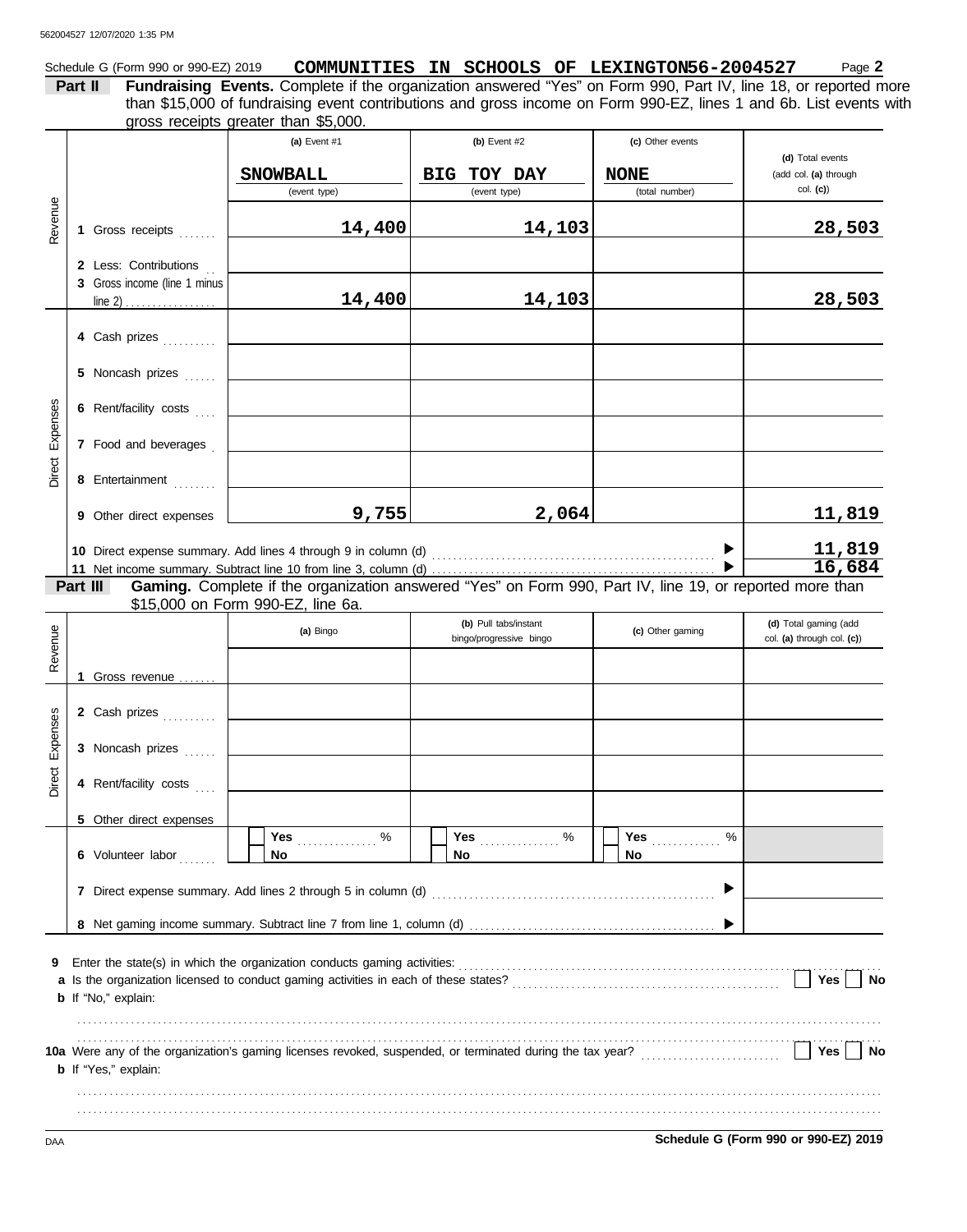## 562004527 12/07/2020 1:35 PM

|         |          | Schedule G (Form 990 or 990-EZ) 2019                                                                                                                                                                                     |          | COMMUNITIES IN SCHOOLS OF LEXINGTON56-2004527 |                        |  |  |  |                                      |                 |            | Page 3 |    |
|---------|----------|--------------------------------------------------------------------------------------------------------------------------------------------------------------------------------------------------------------------------|----------|-----------------------------------------------|------------------------|--|--|--|--------------------------------------|-----------------|------------|--------|----|
| 11      |          | Does the organization conduct gaming activities with nonmembers?                                                                                                                                                         |          |                                               |                        |  |  |  |                                      |                 | <b>Yes</b> |        | No |
| 12      |          | Is the organization a grantor, beneficiary or trustee of a trust, or a member of a partnership or other entity                                                                                                           |          |                                               |                        |  |  |  |                                      |                 |            |        |    |
|         |          |                                                                                                                                                                                                                          |          |                                               |                        |  |  |  |                                      |                 | <b>Yes</b> |        | No |
| 13<br>a |          | Indicate the percentage of gaming activity conducted in:                                                                                                                                                                 |          |                                               |                        |  |  |  |                                      | 13а             |            |        | %  |
| b       |          |                                                                                                                                                                                                                          |          |                                               |                        |  |  |  |                                      | 13 <sub>b</sub> |            |        | %  |
| 14      |          | Enter the name and address of the person who prepares the organization's gaming/special events books and                                                                                                                 |          |                                               |                        |  |  |  |                                      |                 |            |        |    |
|         | records: |                                                                                                                                                                                                                          |          |                                               |                        |  |  |  |                                      |                 |            |        |    |
|         |          |                                                                                                                                                                                                                          |          |                                               |                        |  |  |  |                                      |                 |            |        |    |
|         |          |                                                                                                                                                                                                                          |          |                                               |                        |  |  |  |                                      |                 |            |        |    |
|         |          |                                                                                                                                                                                                                          |          |                                               |                        |  |  |  |                                      |                 |            |        |    |
|         |          |                                                                                                                                                                                                                          |          |                                               |                        |  |  |  |                                      |                 |            |        |    |
|         |          | 15a Does the organization have a contract with a third party from whom the organization receives gaming                                                                                                                  |          |                                               |                        |  |  |  |                                      |                 |            |        |    |
|         | revenue? |                                                                                                                                                                                                                          |          |                                               |                        |  |  |  |                                      |                 | Yes        |        | No |
| b       |          |                                                                                                                                                                                                                          |          |                                               |                        |  |  |  |                                      |                 |            |        |    |
|         |          | amount of gaming revenue retained by the third party <b>u</b> \$                                                                                                                                                         |          |                                               |                        |  |  |  |                                      |                 |            |        |    |
|         |          | If "Yes," enter name and address of the third party:                                                                                                                                                                     |          |                                               |                        |  |  |  |                                      |                 |            |        |    |
|         |          |                                                                                                                                                                                                                          |          |                                               |                        |  |  |  |                                      |                 |            |        |    |
|         |          |                                                                                                                                                                                                                          |          |                                               |                        |  |  |  |                                      |                 |            |        |    |
|         |          |                                                                                                                                                                                                                          |          |                                               |                        |  |  |  |                                      |                 |            |        |    |
|         |          | Address <b>u</b>                                                                                                                                                                                                         |          |                                               |                        |  |  |  |                                      |                 |            |        |    |
| 16      |          | Gaming manager information:                                                                                                                                                                                              |          |                                               |                        |  |  |  |                                      |                 |            |        |    |
|         |          |                                                                                                                                                                                                                          |          |                                               |                        |  |  |  |                                      |                 |            |        |    |
|         |          |                                                                                                                                                                                                                          |          |                                               |                        |  |  |  |                                      |                 |            |        |    |
|         |          |                                                                                                                                                                                                                          |          |                                               |                        |  |  |  |                                      |                 |            |        |    |
|         |          | Gaming manager compensation <b>u</b> \$                                                                                                                                                                                  |          |                                               |                        |  |  |  |                                      |                 |            |        |    |
|         |          |                                                                                                                                                                                                                          |          |                                               |                        |  |  |  |                                      |                 |            |        |    |
|         |          |                                                                                                                                                                                                                          |          |                                               |                        |  |  |  |                                      |                 |            |        |    |
|         |          | Director/officer                                                                                                                                                                                                         | Employee |                                               | Independent contractor |  |  |  |                                      |                 |            |        |    |
|         |          |                                                                                                                                                                                                                          |          |                                               |                        |  |  |  |                                      |                 |            |        |    |
| 17      |          | Mandatory distributions:                                                                                                                                                                                                 |          |                                               |                        |  |  |  |                                      |                 |            |        |    |
|         |          | Is the organization required under state law to make charitable distributions from the gaming proceeds to                                                                                                                |          |                                               |                        |  |  |  |                                      |                 |            |        |    |
|         |          | retain the state gaming license?                                                                                                                                                                                         |          |                                               |                        |  |  |  |                                      |                 | Yes        |        | No |
|         |          | Enter the amount of distributions required under state law to be distributed to other exempt organizations or                                                                                                            |          |                                               |                        |  |  |  |                                      |                 |            |        |    |
|         |          | spent in the organization's own exempt activities during the tax year $\mathbf u$ \$                                                                                                                                     |          |                                               |                        |  |  |  |                                      |                 |            |        |    |
|         | Part IV  | Supplemental Information. Provide the explanations required by Part I, line 2b, columns (iii) and (v); and<br>Part III, lines 9, 9b, 10b, 15b, 15c, 16, and 17b, as applicable. Also provide any additional information. |          |                                               |                        |  |  |  |                                      |                 |            |        |    |
|         |          | See instructions.                                                                                                                                                                                                        |          |                                               |                        |  |  |  |                                      |                 |            |        |    |
|         |          |                                                                                                                                                                                                                          |          |                                               |                        |  |  |  |                                      |                 |            |        |    |
|         |          |                                                                                                                                                                                                                          |          |                                               |                        |  |  |  |                                      |                 |            |        |    |
|         |          |                                                                                                                                                                                                                          |          |                                               |                        |  |  |  |                                      |                 |            |        |    |
|         |          |                                                                                                                                                                                                                          |          |                                               |                        |  |  |  |                                      |                 |            |        |    |
|         |          |                                                                                                                                                                                                                          |          |                                               |                        |  |  |  |                                      |                 |            |        |    |
|         |          |                                                                                                                                                                                                                          |          |                                               |                        |  |  |  |                                      |                 |            |        |    |
|         |          |                                                                                                                                                                                                                          |          |                                               |                        |  |  |  |                                      |                 |            |        |    |
|         |          |                                                                                                                                                                                                                          |          |                                               |                        |  |  |  |                                      |                 |            |        |    |
|         |          |                                                                                                                                                                                                                          |          |                                               |                        |  |  |  |                                      |                 |            |        |    |
|         |          |                                                                                                                                                                                                                          |          |                                               |                        |  |  |  |                                      |                 |            |        |    |
|         |          |                                                                                                                                                                                                                          |          |                                               |                        |  |  |  |                                      |                 |            |        |    |
|         |          |                                                                                                                                                                                                                          |          |                                               |                        |  |  |  |                                      |                 |            |        |    |
|         |          |                                                                                                                                                                                                                          |          |                                               |                        |  |  |  | Schedule G (Form 990 or 990-EZ) 2019 |                 |            |        |    |

DAA